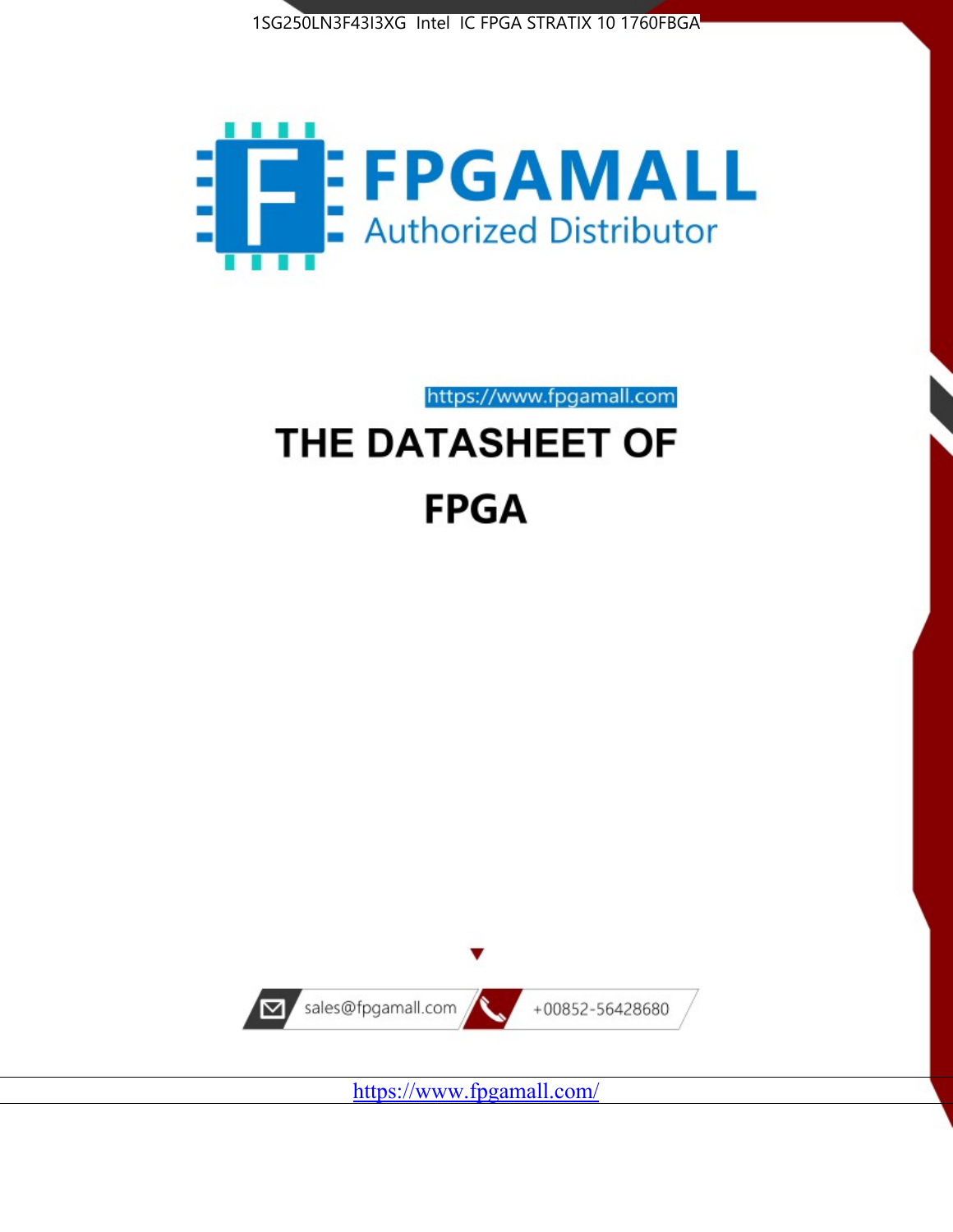

# **Intel® Stratix® 10 GX/SX Device Overview**



**S10-OVERVIEW | 2020.04.30** Latest document on the web: **[PDF](https://www.intel.com/content/dam/www/programmable/us/en/pdfs/literature/hb/stratix-10/s10-overview.pdf)** | **[HTML](https://www.intel.com/content/www/us/en/programmable/documentation/joc1442261161666.html)**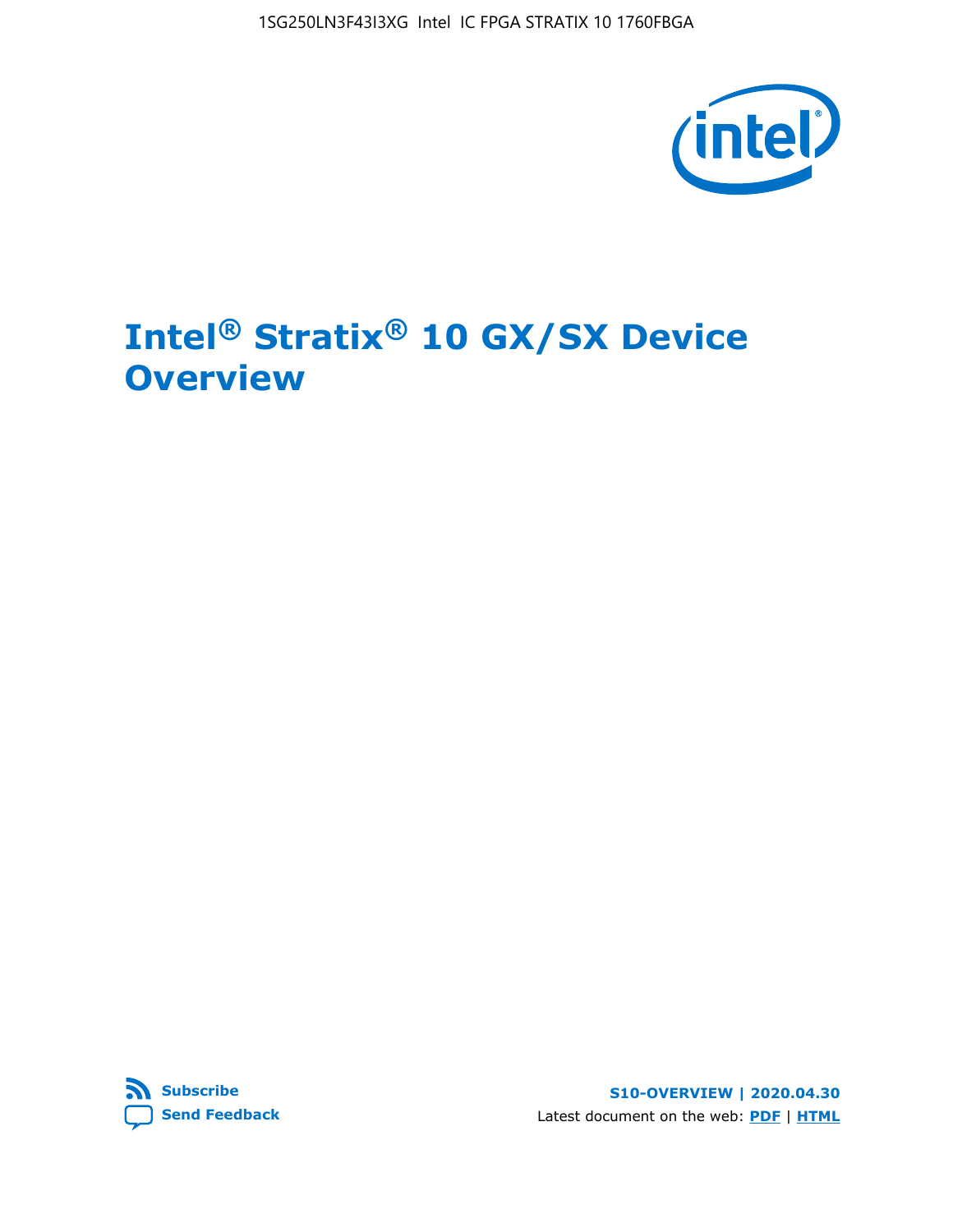

*Contents*

# **Contents**

| 1.26. Document Revision History for the Intel Stratix 10 GX/SX Device Overview36 |  |
|----------------------------------------------------------------------------------|--|

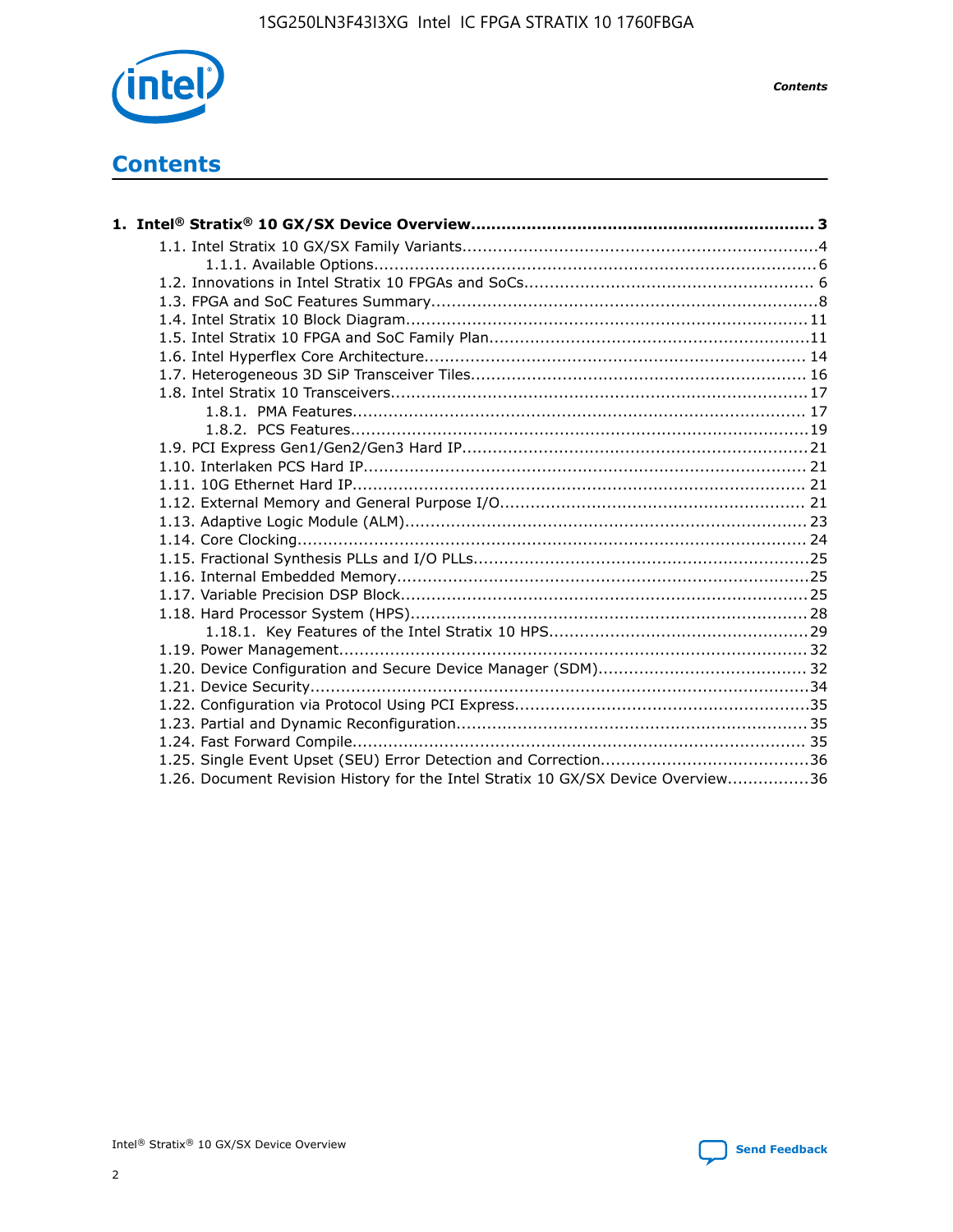**S10-OVERVIEW | 2020.04.30**

**[Send Feedback](mailto:FPGAtechdocfeedback@intel.com?subject=Feedback%20on%20Intel%20Stratix%2010%20GX/SX%20Device%20Overview%20(S10-OVERVIEW%202020.04.30)&body=We%20appreciate%20your%20feedback.%20In%20your%20comments,%20also%20specify%20the%20page%20number%20or%20paragraph.%20Thank%20you.)**



# **1. Intel® Stratix® 10 GX/SX Device Overview**

Intel's 14 nm Intel® Stratix® 10 GX FPGAs and SX SoCs deliver 2X the core performance and up to 70% lower power over previous generation high-performance FPGAs.

Featuring several groundbreaking innovations, including the all new Intel Hyperflex™ core architecture, this device family enables you to meet the demand for everincreasing bandwidth and processing performance in your most advanced applications, while meeting your power budget.

With an embedded hard processor system (HPS) based on a quad-core 64 bit Arm\* Cortex\*-A53, the Intel Stratix 10 SoC devices deliver power efficient, application-class processing and allow designers to extend hardware virtualization into the FPGA fabric. Intel Stratix 10 SoC devices demonstrate Intel's commitment to high-performance SoCs and extend Intel's leadership in programmable devices featuring an Arm-based processor system.

Important innovations in Intel Stratix 10 FPGAs and SoCs include:

- All new Intel Hyperflex core architecture delivering 2X the core performance compared to previous generation high-performance FPGAs
- Intel 14 nm tri-gate (FinFET) technology
- Heterogeneous 3D System-in-Package (SiP) technology
- Core fabric with up to 10.2 million logic elements (LEs)
- Up to 96 full duplex transceiver channels on heterogeneous 3D SiP transceiver tiles
- Transceiver data rates up to 28.3 Gbps chip-to-chip/module and backplane performance
- M20K (20 Kb) internal SRAM memory blocks
- Fractional synthesis and ultra-low jitter LC tank based transmit phase locked loops (PLLs)
- Hard PCI Express<sup>®</sup> Gen3 x16 intellectual property (IP) blocks
- Hard 10GBASE-KR/40GBASE-KR4 Forward Error Correction (FEC) in every transceiver channel
- Hard memory controllers and PHY supporting DDR4 rates up to 2666 Mbps per pin
- Hard fixed-point and IEEE 754 compliant hard floating-point variable precision digital signal processing (DSP) blocks with up to 10 TFLOP compute performance with a power efficiency of 80 GFLOP per Watt
- Quad-core 64 bit Arm Cortex-A53 embedded processor running up to 1.5 GHz in SoC family variants
- Programmable clock tree synthesis for flexible, low power, low skew clock trees

Intel Corporation. All rights reserved. Agilex, Altera, Arria, Cyclone, Enpirion, Intel, the Intel logo, MAX, Nios, Quartus and Stratix words and logos are trademarks of Intel Corporation or its subsidiaries in the U.S. and/or other countries. Intel warrants performance of its FPGA and semiconductor products to current specifications in accordance with Intel's standard warranty, but reserves the right to make changes to any products and services at any time without notice. Intel assumes no responsibility or liability arising out of the application or use of any information, product, or service described herein except as expressly agreed to in writing by Intel. Intel customers are advised to obtain the latest version of device specifications before relying on any published information and before placing orders for products or services. \*Other names and brands may be claimed as the property of others.

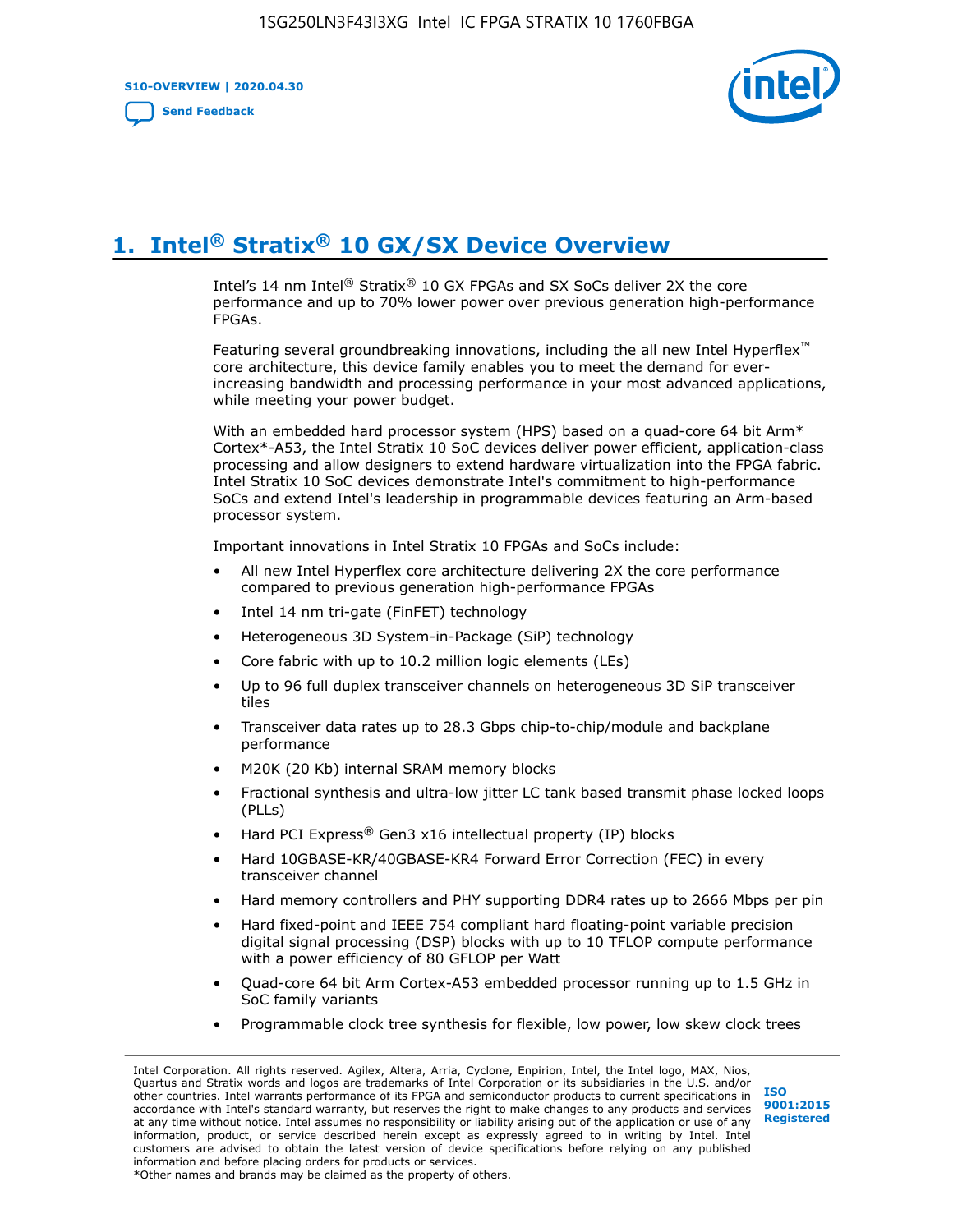

- Dedicated secure device manager (SDM) for:
	- Enhanced device configuration and security
	- AES-256, SHA-256/384 and ECDSA-256/384 encrypt/decrypt accelerators and authentication
	- Multi-factor authentication
	- Physically Unclonable Function (PUF) service and software programmable device configuration capability
- Comprehensive set of advanced power saving features delivering up to 70% lower power compared to previous generation high-performance FPGAs
- Non-destructive register state readback and writeback, to support ASIC prototyping and other applications

With these capabilities, Intel Stratix 10 FPGAs and SoCs are ideally suited for the most demanding applications in diverse markets such as:

- **Compute and Storage**—for custom servers, cloud computing and datacenter acceleration
- **Networking**—for Terabit, 400G and multi-100G bridging, aggregation, packet processing and traffic management
- **Optical Transport Networks**—for OTU4, 2xOTU4, 4xOTU4
- **Broadcast**—for high-end studio distribution, head end encoding/decoding, edge quadrature amplitude modulation (QAM)
- **Military**—for radar, electronic warfare, and secure communications
- **Medical**—for diagnostic scanners and diagnostic imaging
- **Test and Measurement**—for protocol and application testers
- **Wireless**—for next-generation 5G networks
- **ASIC Prototyping**—for designs that require the largest FPGA fabric with the highest I/O count

## **1.1. Intel Stratix 10 GX/SX Family Variants**

Intel Stratix 10 devices are available in FPGA (GX) and SoC (SX) variants.

- **Intel Stratix 10 GX** devices deliver up to 1 GHz core fabric performance and contain up to 10.2 million LEs in the fabric. They also feature up to 96 general purpose transceivers on separate transceiver tiles, and 2666 Mbps DDR4 external memory interface performance. The transceivers are capable of up to 28.3 Gbps short reach and across the backplane. These devices are optimized for FPGA applications that require the highest transceiver bandwidth and core fabric performance, with the power efficiency of Intel's 14 nm tri-gate process technology.
- **Intel Stratix 10 SX** devices have a feature set that is identical to Intel Stratix 10 GX devices, with the addition of an embedded quad-core 64 bit Arm Cortex A53 hard processor system.

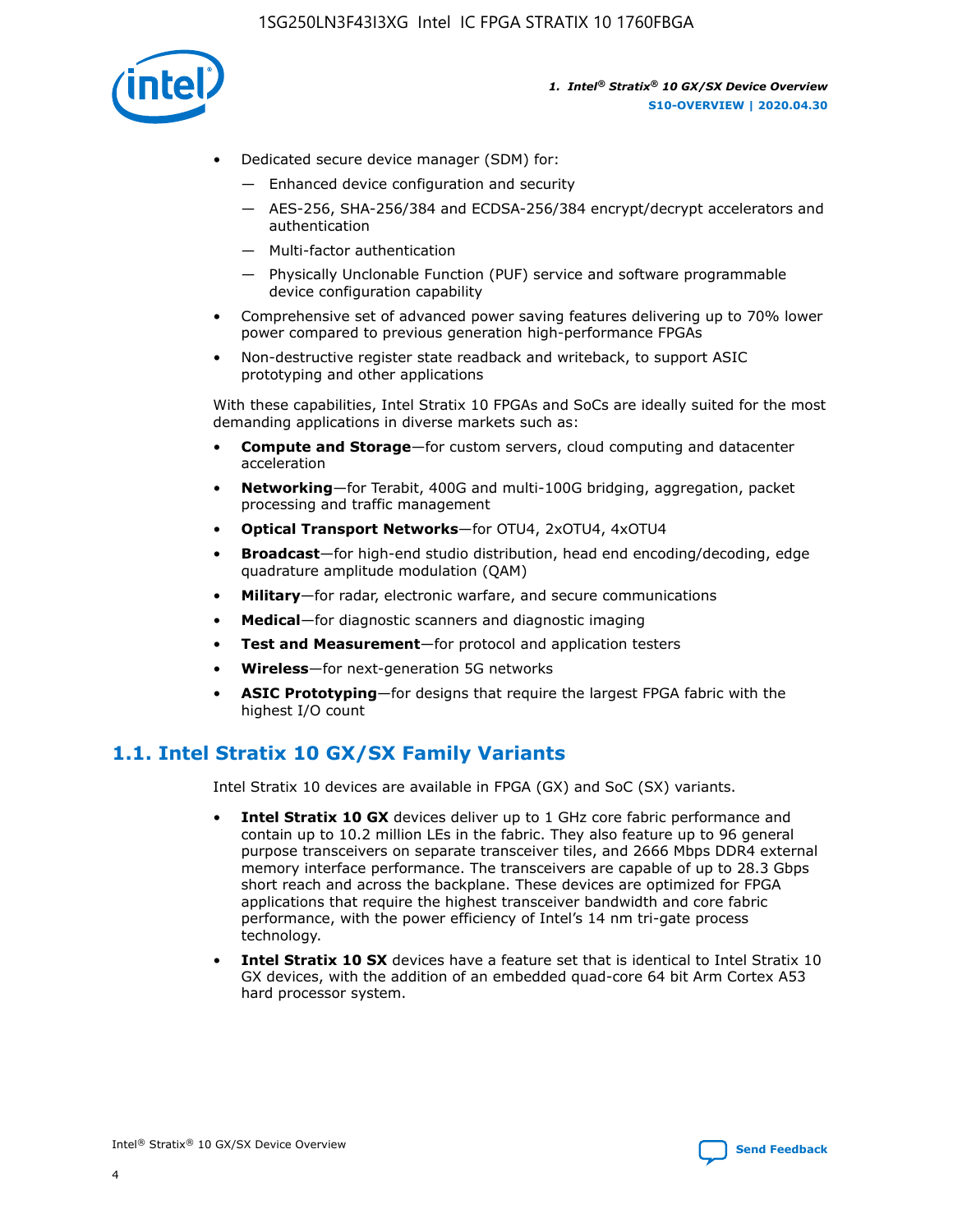

Common to all Intel Stratix 10 family variants is a high-performance fabric based on the new Intel Hyperflex core architecture that includes additional Hyper-Registers throughout the interconnect routing and at the inputs of all functional blocks. The core fabric also contains an enhanced logic array utilizing Intel's adaptive logic module (ALM) and a rich set of high performance building blocks including:

- M20K (20 Kb) embedded memory blocks
- Variable precision DSP blocks with hard IEEE 754 compliant floating-point units
- Fractional synthesis and integer PLLs
- Hard memory controllers and PHY for external memory interfaces
- General purpose IO cells

To clock these building blocks, Intel Stratix 10 devices use programmable clock tree synthesis, which uses dedicated clock tree routing to synthesize only those branches of the clock trees required for the application. All devices support in-system, finegrained partial reconfiguration of the logic array, allowing logic to be added and subtracted from the system while it is operating.

All family variants also contain high speed serial transceivers, containing both the physical medium attachment (PMA) and the physical coding sublayer (PCS), which can be used to implement a variety of industry standard and proprietary protocols. In addition to the hard PCS, Intel Stratix 10 devices contain multiple instantiations of PCI Express hard IP that supports Gen1/Gen2/Gen3 rates in x1/x2/x4/x8/x16 lane configurations, and hard 10GBASE-KR/40GBASE-KR4 FEC for every transceiver. The hard PCS, FEC, and PCI Express IP free up valuable core logic resources, save power, and increase your productivity.

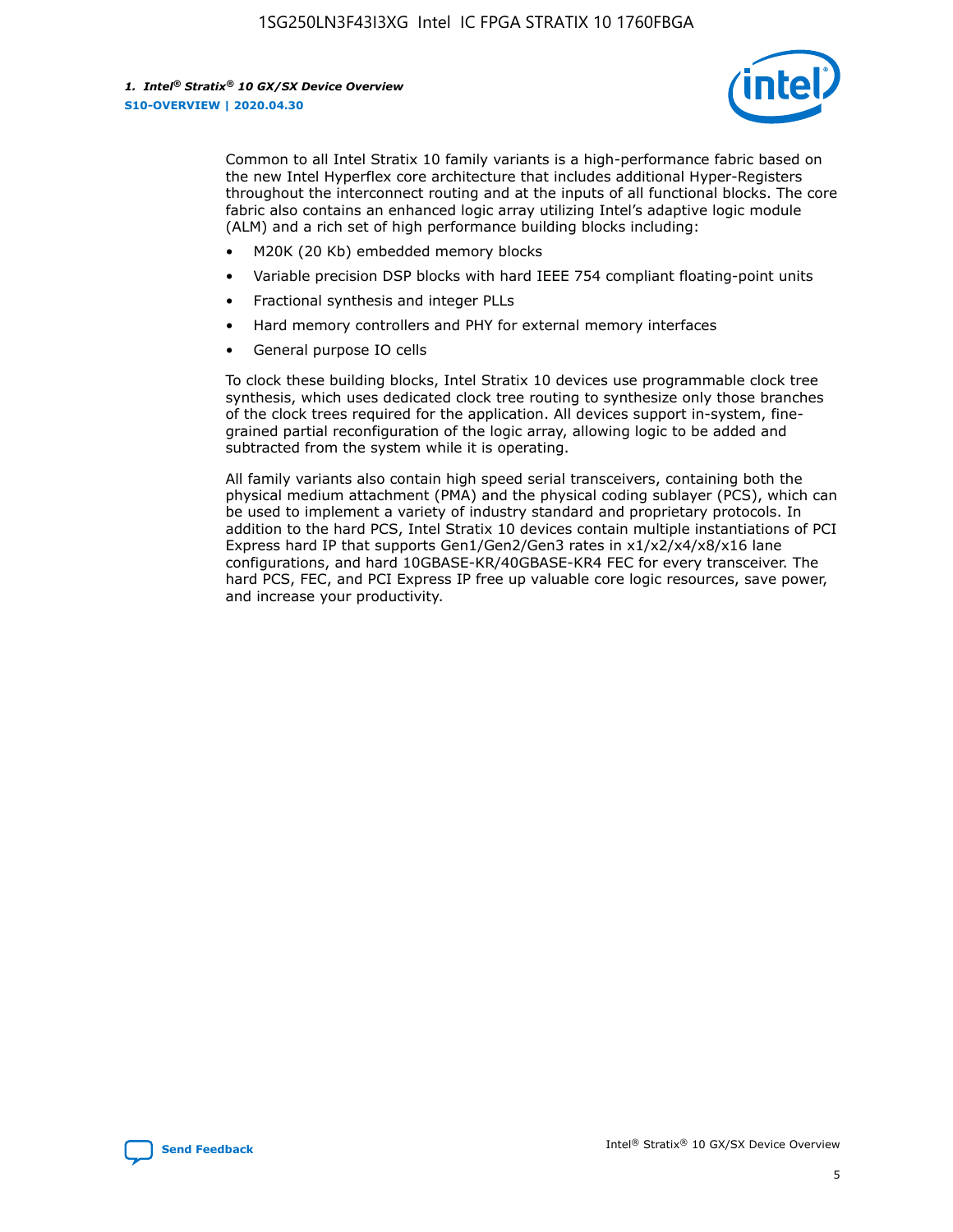

## **1.1.1. Available Options**

## **Figure 1. Sample Ordering Code and Available Options for Intel Stratix 10 Devices**



3. Contact My Intel support to order AS suffix devices.

#### **Related Information**

[My Intel Support](https://www.intel.com/content/www/us/en/programmable/my-intel/mal-home.html)

## **1.2. Innovations in Intel Stratix 10 FPGAs and SoCs**

Intel Stratix 10 FPGAs and SoCs deliver many significant improvements over the previous generation high-performance Stratix V FPGAs.

#### **Table 1. Key Features of Intel Stratix 10 Devices Compared to Stratix V Devices**

| <b>Feature</b>            | <b>Stratix V FPGAs</b>                                           | <b>Intel Stratix 10 FPGAs and SoCs</b>                                        |
|---------------------------|------------------------------------------------------------------|-------------------------------------------------------------------------------|
| <b>Process technology</b> | 28 nm TSMC (planar<br>transistor)                                | 14 nm Intel tri-gate (FinFET)                                                 |
| Hard processor core       | None                                                             | Quad-core 64 bit Arm Cortex-A53<br>(SoC only)                                 |
| Core architecture         | Conventional core architecture<br>with conventional interconnect | Intel Hyperflex core architecture with<br>Hyper-Registers in the interconnect |
|                           |                                                                  | continued                                                                     |

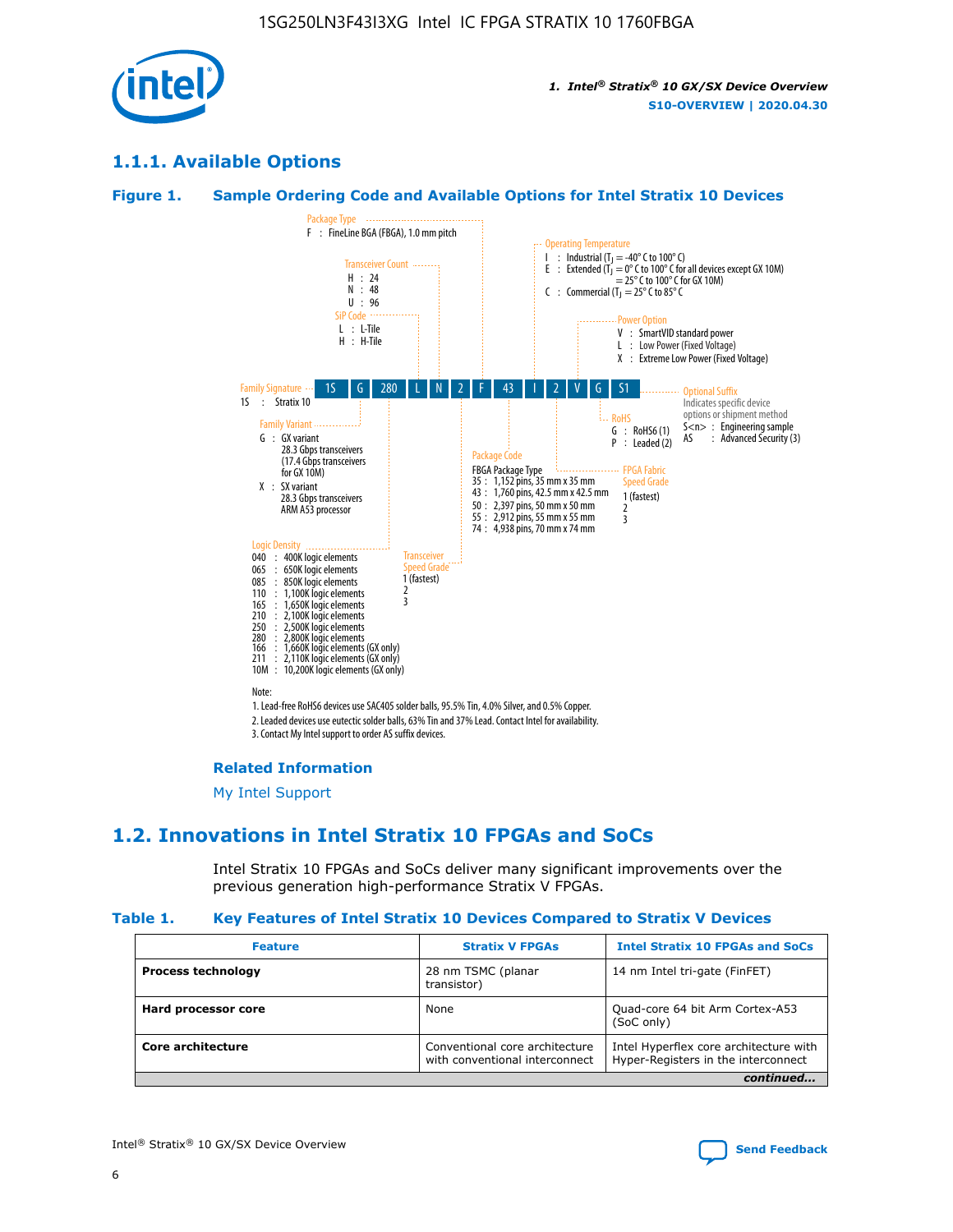

| <b>Feature</b>                                   | <b>Stratix V FPGAs</b>                                                              | <b>Intel Stratix 10 FPGAs and SoCs</b>                                                                                                       |
|--------------------------------------------------|-------------------------------------------------------------------------------------|----------------------------------------------------------------------------------------------------------------------------------------------|
| Core performance                                 | 500 MHz                                                                             | 1 GHz                                                                                                                                        |
| <b>Power dissipation</b>                         | 1x                                                                                  | As low as $0.3x$                                                                                                                             |
| Logic density                                    | 952 KLE                                                                             | 10,200 KLE                                                                                                                                   |
| <b>Embedded memory (M20K)</b>                    | 52 Mbits                                                                            | 253 Mbits                                                                                                                                    |
| 18x19 multipliers                                | 3,926                                                                               | 11,520                                                                                                                                       |
|                                                  | Note: Multiplier is 18x18 in<br>Stratix V devices.                                  | Note: Multiplier is 18x19 in Intel<br>Stratix 10 devices.                                                                                    |
| <b>Floating point DSP capability</b>             | Up to 1 TFLOP, requires soft<br>floating point adder and<br>multiplier              | Up to 10 TFLOP, hard IEEE 754<br>compliant single precision floating<br>point adder and multiplier                                           |
| <b>Maximum transceivers</b>                      | 66                                                                                  | 96                                                                                                                                           |
| Maximum transceiver data rate (chip-to-<br>chip) | 28.05 Gbps                                                                          | 26.6 Gbps L-Tile<br>28.3 Gbps H-Tile                                                                                                         |
| Maximum transceiver data rate (backplane)        | 12.5 Gbps                                                                           | 12.5 Gbps L-Tile<br>28.3 Gbps H-Tile                                                                                                         |
| Hard memory controller                           | None                                                                                | DDR4 @ 1333 MHz/2666 Mbps<br>DDR3 @ 1067 MHz/2133 Mbps                                                                                       |
| <b>Hard protocol IP</b>                          | PCIe* Gen3 x8 (up to 4<br>instances)                                                | PCIe Gen3 x16 (up to 4 instances)<br>SR-IOV (4 physical functions / 2k<br>virtual functions) on H-Tile devices<br>10GBASE-KR/40GBASE-KR4 FEC |
| <b>Core clocking and PLLs</b>                    | Global, quadrant and regional<br>clocks supported by fractional-<br>synthesis fPLLs | Programmable clock tree synthesis<br>supported by fractional synthesis<br>fPLLs and integer IO PLLs                                          |
| Register state readback and writeback            | Not available                                                                       | Non-destructive register state<br>readback and writeback for ASIC<br>prototyping and other applications                                      |

These innovations result in the following improvements:

- **Improved Core Logic Performance**: The Intel Hyperflex core architecture combined with 14 nm Intel tri-gate technology allows Intel Stratix 10 devices to achieve 2X the core performance compared to the previous generation
- **Lower Power**: Intel Stratix 10 devices use up to 70% lower power compared to the previous generation, enabled by 14 nm Intel tri-gate technology, the Intel Hyperflex core architecture, and optional power saving features built into the architecture
- **Higher Density**: Intel Stratix 10 devices offer three times the level of integration, with up to 10.2 million logic elements (LEs), over 253 Mbits of embedded memory blocks (M20K), and 11,520 18x19 multipliers
- **Embedded Processing**: Intel Stratix 10 SoCs feature a Quad-Core 64 bit Arm Cortex-A53 processor optimized for power efficiency and software compatible with previous generation Arria® and Cyclone® SoC devices
- **Improved Transceiver Performance**: With up to 96 transceiver channels implemented in heterogeneous 3D SiP transceiver tiles, Intel Stratix 10 GX and SX devices support data rates up to 28.3 Gbps chip-to-chip and 28.3 Gbps across the backplane with signal conditioning circuits capable of equalizing over 30 dB of system loss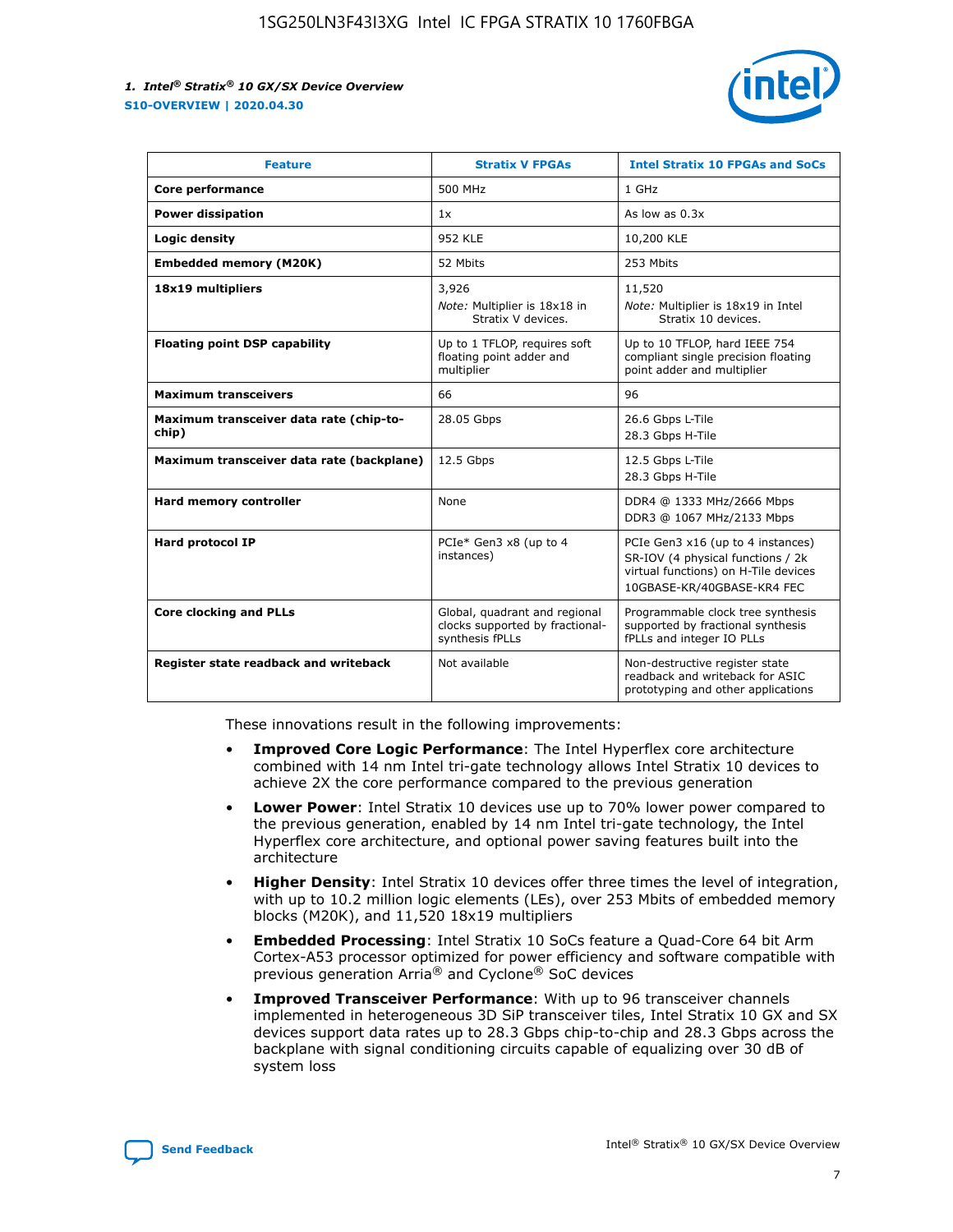

- **Improved DSP Performance**: The variable precision DSP block in Intel Stratix 10 devices features hard fixed and floating point capability, with up to 10 TFLOP IEEE754 single-precision floating point performance
- **Additional Hard IP**: Intel Stratix 10 devices include many more hard IP blocks than previous generation devices, with a hard memory controller included in each bank of 48 general purpose IOs, a hard PCIe Gen3 x16 full protocol stack in each transceiver tile, and a hard 10GBASE-KR/40GBASE-KR4 FEC in every transceiver channel
- **Enhanced Core Clocking**: Intel Stratix 10 devices feature programmable clock tree synthesis; clock trees are only synthesized where needed, increasing the flexibility and reducing the power dissipation of the clocking solution
- **Additional Core PLLs**: The core fabric in Intel Stratix 10 devices is supported by both integer IO PLLs and fractional synthesis fPLLs, resulting in a greater total number of PLLs available than the previous generation

## **1.3. FPGA and SoC Features Summary**

## **Table 2. Intel Stratix 10 FPGA and SoC Common Device Features**

| <b>Feature</b>                   | <b>Description</b>                                                                                                                                                                                                                                                                                                                                                                                                                                                                                                                                                                                                                                                             |
|----------------------------------|--------------------------------------------------------------------------------------------------------------------------------------------------------------------------------------------------------------------------------------------------------------------------------------------------------------------------------------------------------------------------------------------------------------------------------------------------------------------------------------------------------------------------------------------------------------------------------------------------------------------------------------------------------------------------------|
| Technology                       | 14 nm Intel tri-gate (FinFET) process technology<br>٠<br>SmartVID controlled core voltage, standard power devices<br>0.85-V fixed core voltage, low static power devices available                                                                                                                                                                                                                                                                                                                                                                                                                                                                                             |
| Low power serial<br>transceivers | Up to 96 total transceivers available<br>٠<br>Continuous operating range of 1 Gbps to 28.3 Gbps for Intel Stratix 10 GX/SX devices<br>Backplane support up to 28.3 Gbps for Intel Stratix 10 GX/SX devices<br>$\bullet$<br>Extended range down to 125 Mbps with oversampling<br>ATX transmit PLLs with user-configurable fractional synthesis capability<br>٠<br>XFP, SFP+, OSFP/OSFP28, CFP/CFP2/CFP4 optical module support<br>• Adaptive linear and decision feedback equalization<br>Transmit pre-emphasis and de-emphasis<br>Dynamic partial reconfiguration of individual transceiver channels<br>On-chip instrumentation (Eye Viewer non-intrusive data eye monitoring) |
| General purpose I/Os             | Up to 2,304 total GPIO available<br>$\bullet$<br>1.6 Gbps LVDS-every pair can be configured as an input or output<br>1333 MHz/2666 Mbps DDR4 external memory interface<br>1067 MHz/2133 Mbps DDR3 external memory interface<br>• 1.2 V to 3.3 $V^{(1)}$ single-ended LVCMOS/LVTTL interfacing<br>On-chip termination (OCT)                                                                                                                                                                                                                                                                                                                                                     |
| Embedded hard IP                 | • PCIe Gen1/Gen2/Gen3 complete protocol stack, x1/x2/x4/x8/x16 end point and root<br>port<br>DDR4/DDR3 hard memory controller (RLDRAM3/QDR II+/QDR IV using soft memory<br>controller)<br>Multiple hard IP instantiations in each device<br>$\bullet$<br>• Single Root I/O Virtualization (SR-IOV)                                                                                                                                                                                                                                                                                                                                                                             |
| Transceiver hard IP              | 10GBASE-KR/40GBASE-KR4 Forward Error Correction (FEC)<br>$\bullet$<br>10G Ethernet PCS<br>٠<br>PCI Express PIPE interface<br>continued                                                                                                                                                                                                                                                                                                                                                                                                                                                                                                                                         |
|                                  |                                                                                                                                                                                                                                                                                                                                                                                                                                                                                                                                                                                                                                                                                |

<sup>(1)</sup> Available in some configurations only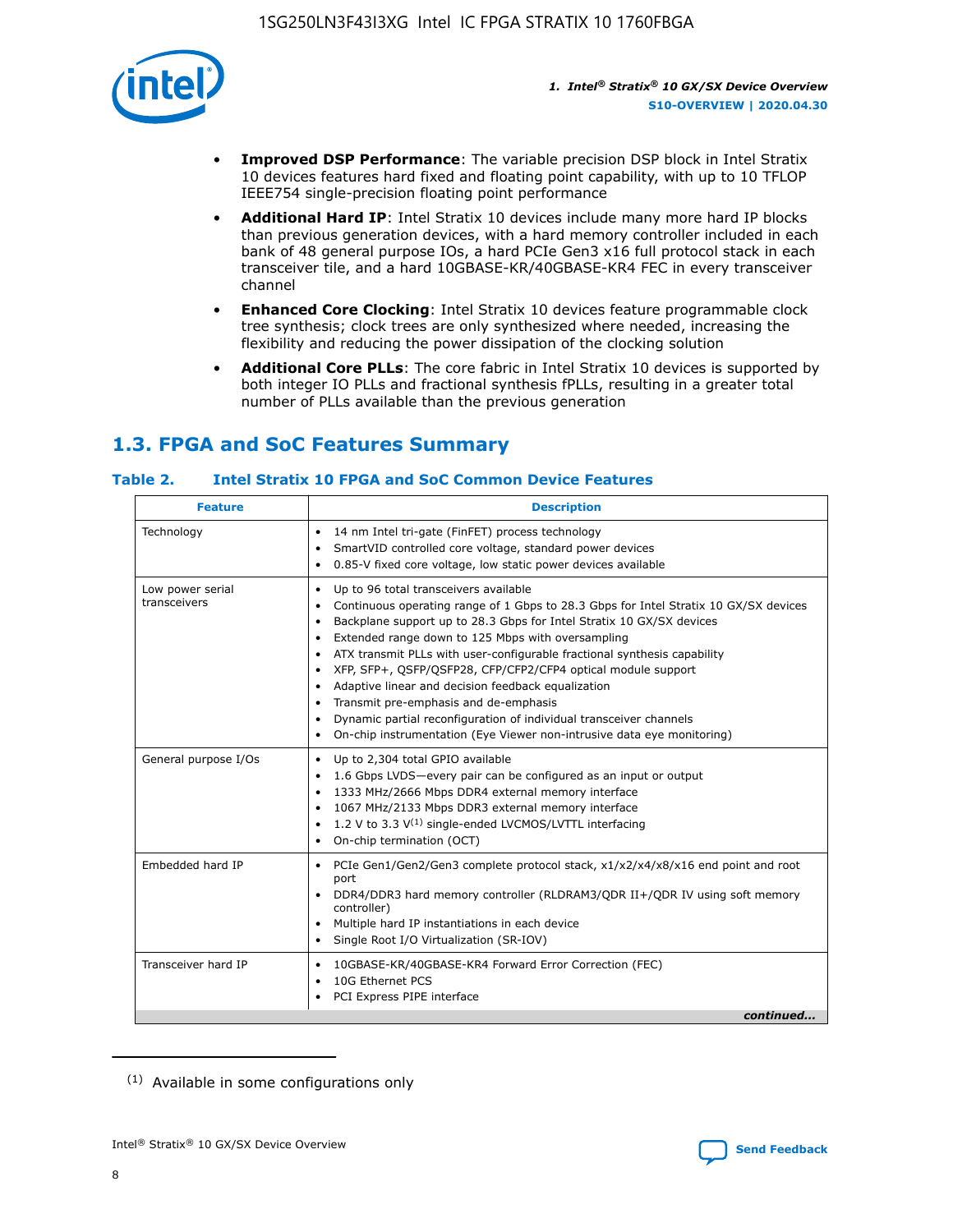

| <b>Feature</b>                   | <b>Description</b>                                                                                                                                                                                                                                                                                                                                                                                                                                            |  |  |  |
|----------------------------------|---------------------------------------------------------------------------------------------------------------------------------------------------------------------------------------------------------------------------------------------------------------------------------------------------------------------------------------------------------------------------------------------------------------------------------------------------------------|--|--|--|
|                                  | Interlaken PCS<br>$\bullet$<br>Gigabit Ethernet PCS<br>$\bullet$<br>Deterministic latency support for Common Public Radio Interface (CPRI) PCS<br>$\bullet$<br>Fast lock-time support for Gigabit Passive Optical Networking (GPON) PCS<br>٠<br>8B/10B, 64B/66B, 64B/67B encoders and decoders<br>Custom mode support for proprietary protocols<br>۰                                                                                                          |  |  |  |
| Power management                 | SmartVID controlled core voltage, standard power devices<br>$\bullet$<br>0.85-V fixed core voltage, low static power devices available<br>$\bullet$<br>Intel Quartus <sup>®</sup> Prime Pro Edition integrated power analysis<br>٠                                                                                                                                                                                                                            |  |  |  |
| High performance core fabric     | Intel Hyperflex core architecture with Hyper-Registers throughout the interconnect<br>routing and at the inputs of all functional blocks<br>Enhanced adaptive logic module (ALM)<br>Improved multi-track routing architecture reduces congestion and improves compile<br>times<br>Hierarchical core clocking architecture with programmable clock tree synthesis<br>$\bullet$<br>Fine-grained partial reconfiguration                                         |  |  |  |
| Internal memory blocks           | M20K-20 Kb with hard ECC support<br>٠<br>MLAB-640 bit distributed LUTRAM<br>$\bullet$                                                                                                                                                                                                                                                                                                                                                                         |  |  |  |
| Variable precision DSP<br>blocks | IEEE 754-compliant hard single-precision floating point capability<br>$\bullet$<br>Supports signal processing with precision ranging from 18x19 up to 54x54<br>$\bullet$<br>Native 27x27 and 18x19 multiply modes<br>٠<br>64 bit accumulator and cascade for systolic FIRs<br>Internal coefficient memory banks<br>Pre-adder/subtractor improves efficiency<br>$\bullet$<br>Additional pipeline register increases performance and reduces power<br>$\bullet$ |  |  |  |
| Phase locked loops (PLL)         | Fractional synthesis PLLs (fPLL) support both fractional and integer modes<br>$\bullet$<br>Fractional mode with third-order delta-sigma modulation<br>Precision frequency synthesis<br>$\bullet$<br>Integer PLLs adjacent to general purpose I/Os, support external memory, and LVDS<br>$\bullet$<br>interfaces, clock delay compensation, zero delay buffering                                                                                               |  |  |  |
| Core clock networks              | 1 GHz fabric clocking<br>٠<br>667 MHz external memory interface clocking, supports 2666 Mbps DDR4 interface<br>$\bullet$<br>800 MHz LVDS interface clocking, supports 1600 Mbps LVDS interface<br>$\bullet$<br>Programmable clock tree synthesis, backwards compatible with global, regional and<br>$\bullet$<br>peripheral clock networks<br>Clocks only synthesized where needed, to minimize dynamic power<br>continued                                    |  |  |  |

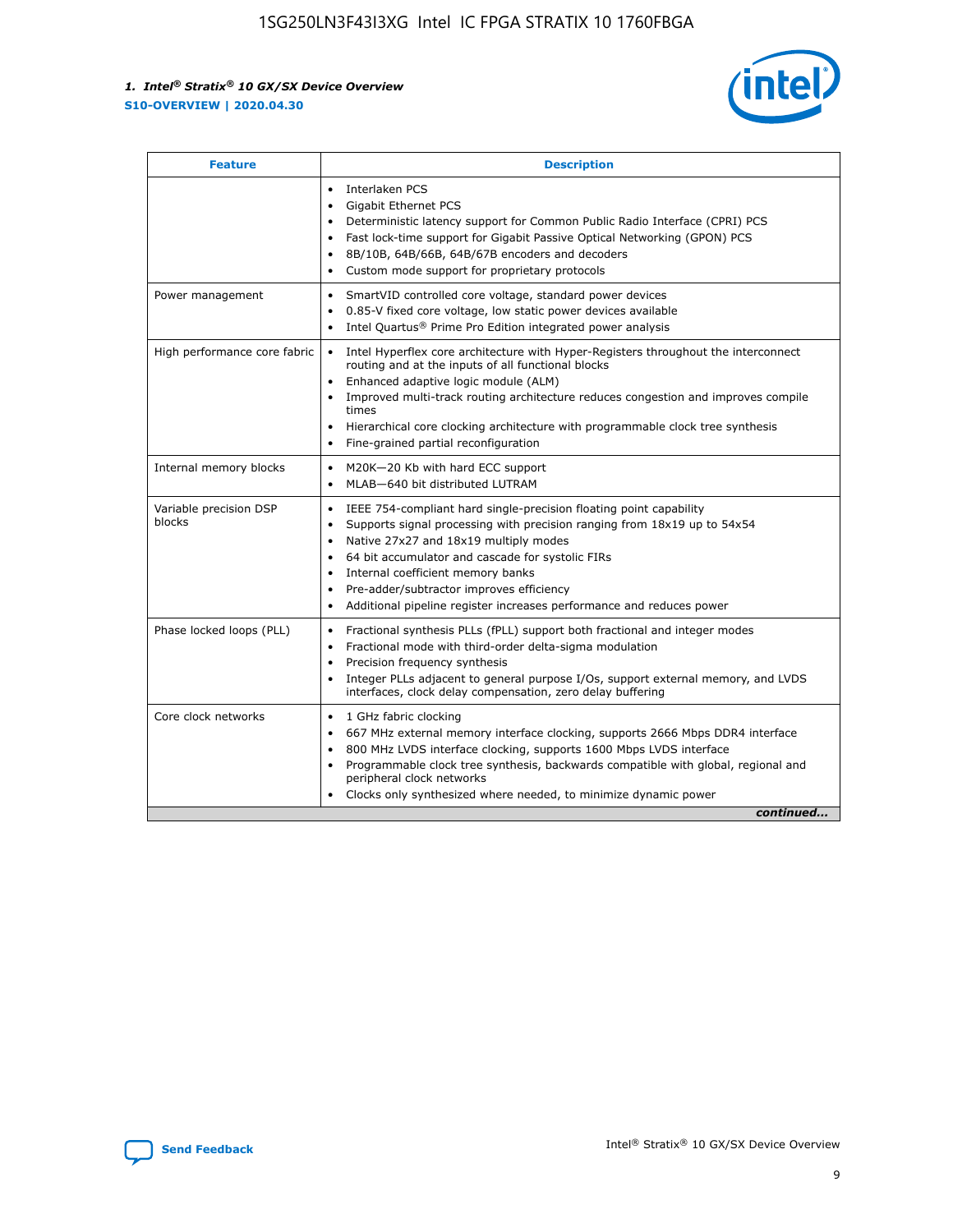

| <b>Feature</b>     | <b>Description</b>                                                                                                                                                                                                                                                                                                                                                                                                                                                                                               |
|--------------------|------------------------------------------------------------------------------------------------------------------------------------------------------------------------------------------------------------------------------------------------------------------------------------------------------------------------------------------------------------------------------------------------------------------------------------------------------------------------------------------------------------------|
| Configuration      | Dedicated Secure Device Manager<br>٠<br>Software programmable device configuration<br>Serial and parallel flash interface<br>Configuration via protocol (CvP) using PCI Express Gen1/Gen2/Gen3<br>Fine-grained partial reconfiguration of core fabric<br>٠<br>Dynamic reconfiguration of transceivers and PLLs<br>٠<br>Comprehensive set of security features including AES-256, SHA-256/384, and<br>ECDSA-256/384 accelerators, and multi-factor authentication<br>Physically Unclonable Function (PUF) service |
| Packaging          | Intel Embedded Multi-die Interconnect Bridge (EMIB) packaging technology<br>٠<br>Multiple devices with identical package footprints allows seamless migration across<br>$\bullet$<br>different device densities<br>1.0 mm ball-pitch FBGA packaging<br>٠<br>Lead and lead-free package options                                                                                                                                                                                                                   |
| Software and tools | Intel Quartus Prime Pro Edition design suite with new compiler and Hyper-Aware design<br>$\bullet$<br>flow<br>Fast Forward compiler to allow Intel Hyperflex architecture performance exploration<br>٠<br>Transceiver toolkit<br>Platform designer integration tool<br>DSP Builder advanced blockset<br>OpenCL <sup>™</sup> support<br>SoC Embedded Design Suite (EDS)                                                                                                                                           |

## **Table 3. Intel Stratix 10 SoC Specific Device Features**

| <b>Hard Processor</b><br>System | Multi-processor unit (MPU) core<br><b>System Controllers</b> | Quad-core Arm Cortex-A53 MPCore processor with Arm<br>$\bullet$<br>CoreSight* debug and trace technology<br>Scalar floating-point unit supporting single and double<br>$\bullet$<br>precision<br>Arm Neon* media processing engine for each processor<br>$\bullet$<br>System Memory Management Unit (SMMU)<br>٠<br>Cache Coherency Unit (CCU)<br>$\bullet$ |
|---------------------------------|--------------------------------------------------------------|------------------------------------------------------------------------------------------------------------------------------------------------------------------------------------------------------------------------------------------------------------------------------------------------------------------------------------------------------------|
|                                 |                                                              |                                                                                                                                                                                                                                                                                                                                                            |
|                                 |                                                              |                                                                                                                                                                                                                                                                                                                                                            |
|                                 | Layer 1 Cache                                                | 32 KB L1 instruction cache with parity<br>$\bullet$<br>32 KB L1 data cache with ECC<br>$\bullet$                                                                                                                                                                                                                                                           |
|                                 | Layer 2 Cache                                                | 1 MB Shared L2 Cache with ECC<br>$\bullet$                                                                                                                                                                                                                                                                                                                 |
|                                 | On-Chip Memory                                               | 256 KB On-Chip RAM<br>٠                                                                                                                                                                                                                                                                                                                                    |
|                                 | Direct memory access (DMA) controller                        | 8-Channel DMA<br>$\bullet$                                                                                                                                                                                                                                                                                                                                 |
| (EMAC)                          | Ethernet media access controller                             | Three 10/100/1000 EMAC with integrated DMA<br>$\bullet$                                                                                                                                                                                                                                                                                                    |
|                                 | USB On-The-Go controller (OTG)                               | 2 USB OTG with integrated DMA<br>$\bullet$                                                                                                                                                                                                                                                                                                                 |
|                                 | <b>UART</b> controller                                       | 2 UART 16550 compatible<br>$\bullet$                                                                                                                                                                                                                                                                                                                       |
|                                 | Serial Peripheral Interface (SPI)<br>controller              | $\bullet$ 4 SPI                                                                                                                                                                                                                                                                                                                                            |
|                                 | $I2C$ controller                                             | 5 I <sup>2</sup> C controllers<br>$\bullet$                                                                                                                                                                                                                                                                                                                |
|                                 | SD/SDIO/MMC controller                                       | 1 eMMC version 4.5 with DMA and CE-ATA support<br>$\bullet$<br>SD, including eSD, version 3.0<br>$\bullet$<br>SDIO, including eSDIO, version 3.0<br>$\bullet$<br>CE-ATA - version 1.1<br>continued                                                                                                                                                         |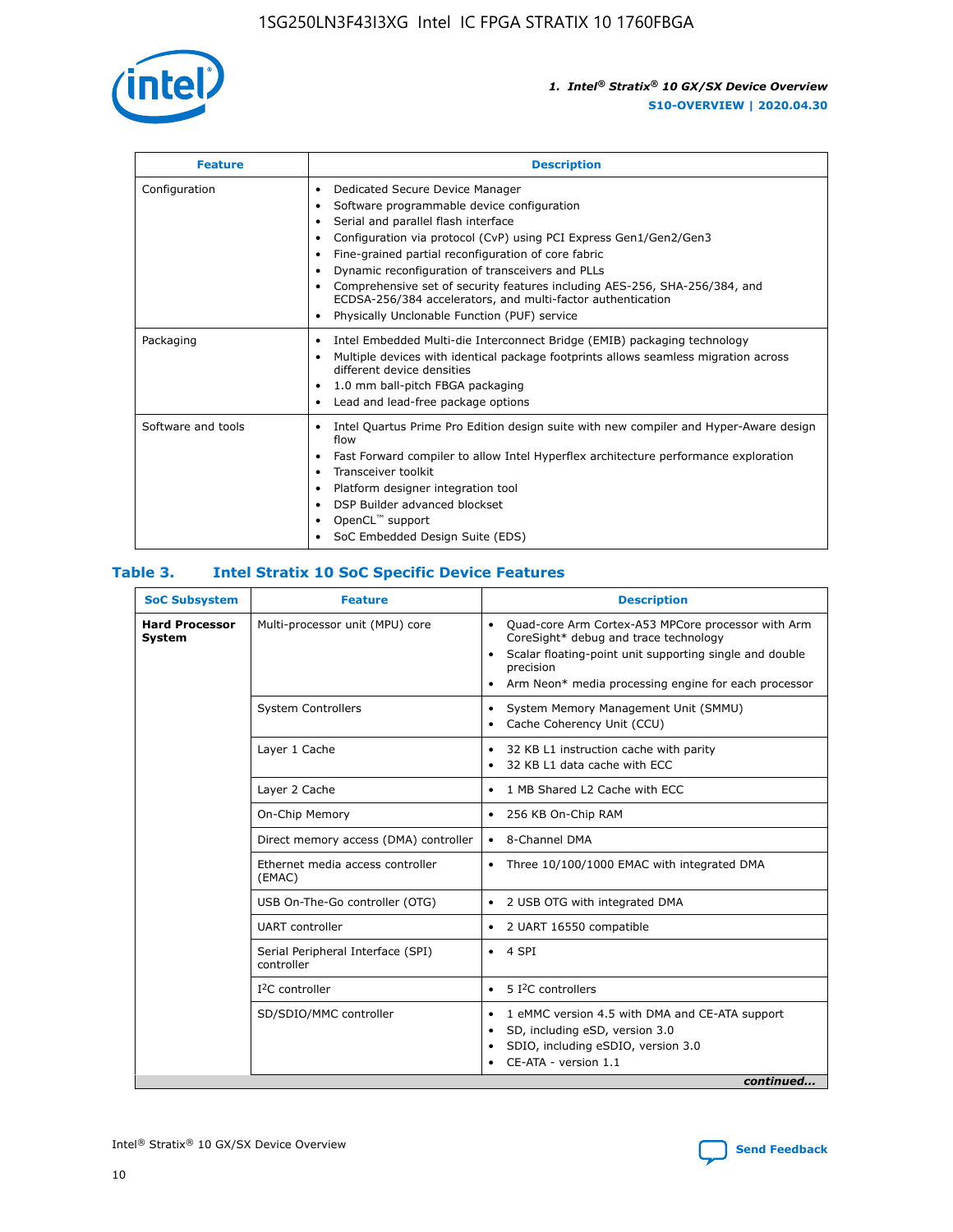

| <b>SoC Subsystem</b>                   | <b>Feature</b>             | <b>Description</b>                                                                                    |  |  |
|----------------------------------------|----------------------------|-------------------------------------------------------------------------------------------------------|--|--|
|                                        | NAND flash controller      | 1 ONFI 1.0, 8- and 16-bit support<br>$\bullet$                                                        |  |  |
|                                        | General-purpose I/O (GPIO) | Maximum of 48 software programmable GPIO<br>$\bullet$                                                 |  |  |
|                                        | Timers                     | 4 general-purpose timers<br>4 watchdog timers<br>٠                                                    |  |  |
| <b>Secure Device</b><br>Manager        | Security                   | Secure boot<br>$\bullet$<br>Advanced Encryption Standard (AES) and authentication<br>٠<br>(SHA/ECDSA) |  |  |
| External<br>Memory<br><b>Interface</b> | External Memory Interface  | Hard Memory Controller with DDR4 and DDR3<br>$\bullet$                                                |  |  |

## **1.4. Intel Stratix 10 Block Diagram**

## **Figure 2. Intel Stratix 10 FPGA and SoC Architecture Block Diagram**



HPS: Quad ARM Cortex-A53 Hard Processor System SDM: Secure Device Manager

# **1.5. Intel Stratix 10 FPGA and SoC Family Plan**

<sup>(2)</sup> The number of 27x27 multipliers is one-half the number of 18x19 multipliers.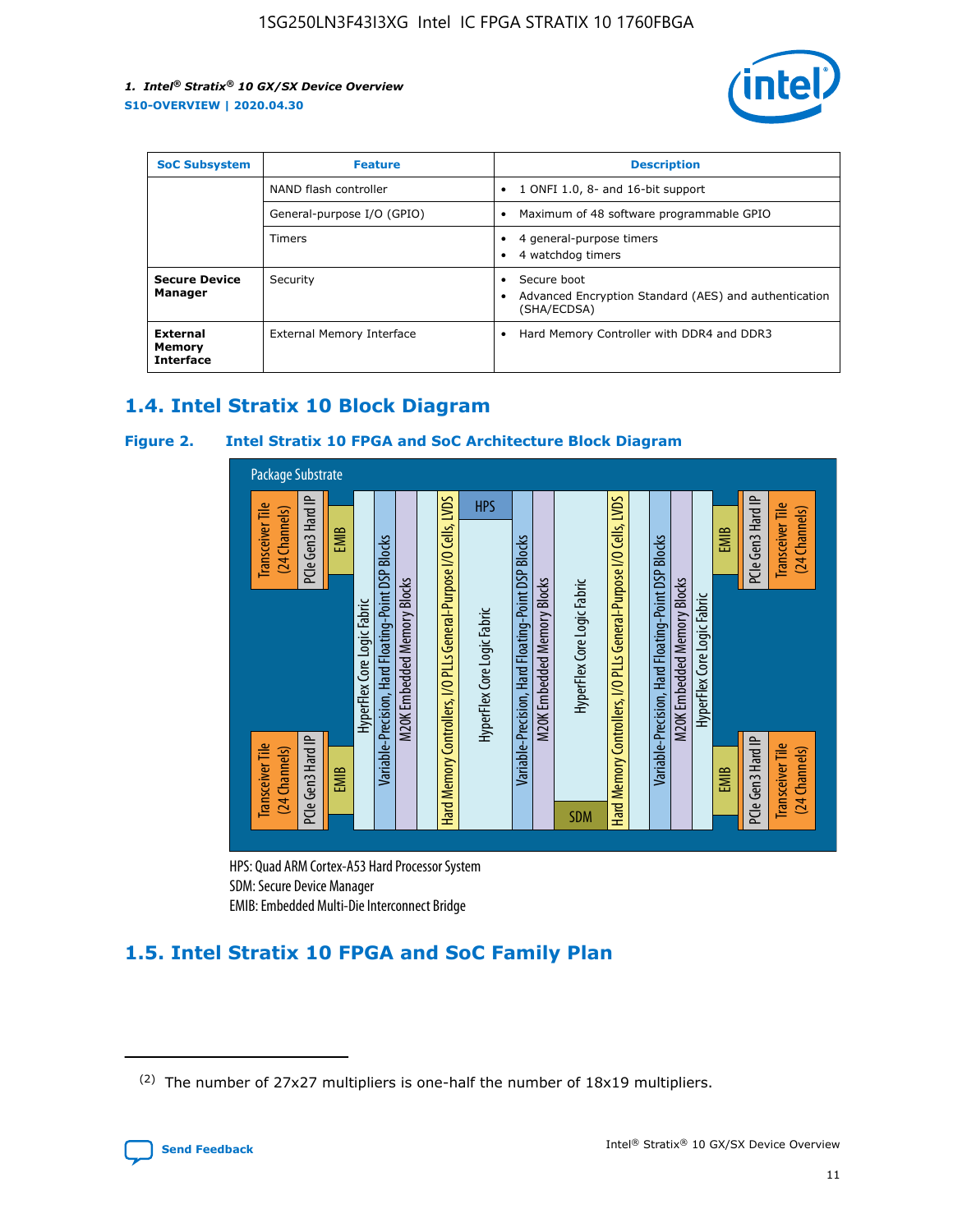

## **Table 4. Intel Stratix 10 GX/SX FPGA and SoC Family Plan—FPGA Core (part 1)**

| <b>Intel Stratix 10</b><br><b>GX/SX Device</b><br><b>Name</b> | <b>Logic Elements</b><br>(KLE) | <b>M20K Blocks</b> | <b>M20K Mbits</b> | <b>MLAB Counts</b> | <b>MLAB Mbits</b> | 18x19 Multi-<br>pliers <sup>(2)</sup> |
|---------------------------------------------------------------|--------------------------------|--------------------|-------------------|--------------------|-------------------|---------------------------------------|
| GX 400/<br>SX 400                                             | 378                            | 1,537              | 30                | 3,276              | 2                 | 1,296                                 |
| GX 650/<br>SX 650                                             | 612                            | 2,489              | 49                | 5,364              | 3                 | 2,304                                 |
| GX 850/<br>SX 850                                             | 841                            | 3,477              | 68                | 7,124              | $\overline{4}$    | 4,032                                 |
| GX 1100/<br>SX 1100                                           | 1,325                          | 5,461              | 107               | 11,556             | $\overline{7}$    | 5,184                                 |
| GX 1650/<br>SX 1650                                           | 1,624                          | 5,851              | 114               | 13,764             | 8                 | 6,290                                 |
| GX 2100/<br>SX 2100                                           | 2,005                          | 6,501              | 127               | 17,316             | 11                | 7,488                                 |
| GX 2500/<br>SX 2500                                           | 2,422                          | 9,963              | 195               | 20,529             | 13                | 10,022                                |
| GX 2800/<br>SX 2800                                           | 2,753                          | 11,721             | 229               | 23,796             | 15                | 11,520                                |
| GX 1660                                                       | 1,679                          | 6,162              | 120               | 14,230             | 9                 | 6,652                                 |
| GX 2110                                                       | 2,073                          | 6,847              | 134               | 17,856             | 11                | 7,920                                 |
| <b>GX 10M</b>                                                 | 10,200                         | 12,950             | 253               | 87,984             | 55                | 6,912                                 |

#### **Table 5. Intel Stratix 10 GX/SX FPGA and SoC Family Plan—Interconnects, PLLs and Hard IP (part 2)**

| <b>Intel Stratix 10</b>            |                      | <b>PLLs</b><br><b>Interconnects</b> |              |          |                                      |  |
|------------------------------------|----------------------|-------------------------------------|--------------|----------|--------------------------------------|--|
| <b>GX/SX Device</b><br><b>Name</b> | <b>Maximum GPIOs</b> | <b>Maximum XCVR</b>                 | <b>fPLLs</b> | I/O PLLs | <b>PCIe Hard IP</b><br><b>Blocks</b> |  |
| GX 400/<br>SX 400                  | 374                  | 24                                  | 8            | 8        | $\mathbf{1}$                         |  |
| GX 650/<br>SX 650                  | 392                  | 24                                  | 8            | 8        | $\mathbf{1}$                         |  |
| GX 850/<br>SX 850                  | 688                  | 48                                  | 16           | 16       | 2                                    |  |
| GX 1100/<br>SX 1100                | 688                  | 48                                  | 16           | 16       | 2                                    |  |
| GX 1650/<br>SX 1650                | 704                  | 96                                  | 32           | 24       | $\overline{4}$                       |  |
| GX 2100/<br>SX 2100                | 704                  | 96                                  | 32           | 24       | $\overline{4}$                       |  |
| GX 2500/<br>SX 2500                | 1,160                | 96                                  | 32           | 24       | $\overline{4}$                       |  |
| GX 2800/<br>SX 2800                | 1,160                | 96                                  | 32           | 24       | $\overline{4}$                       |  |
| continued                          |                      |                                     |              |          |                                      |  |

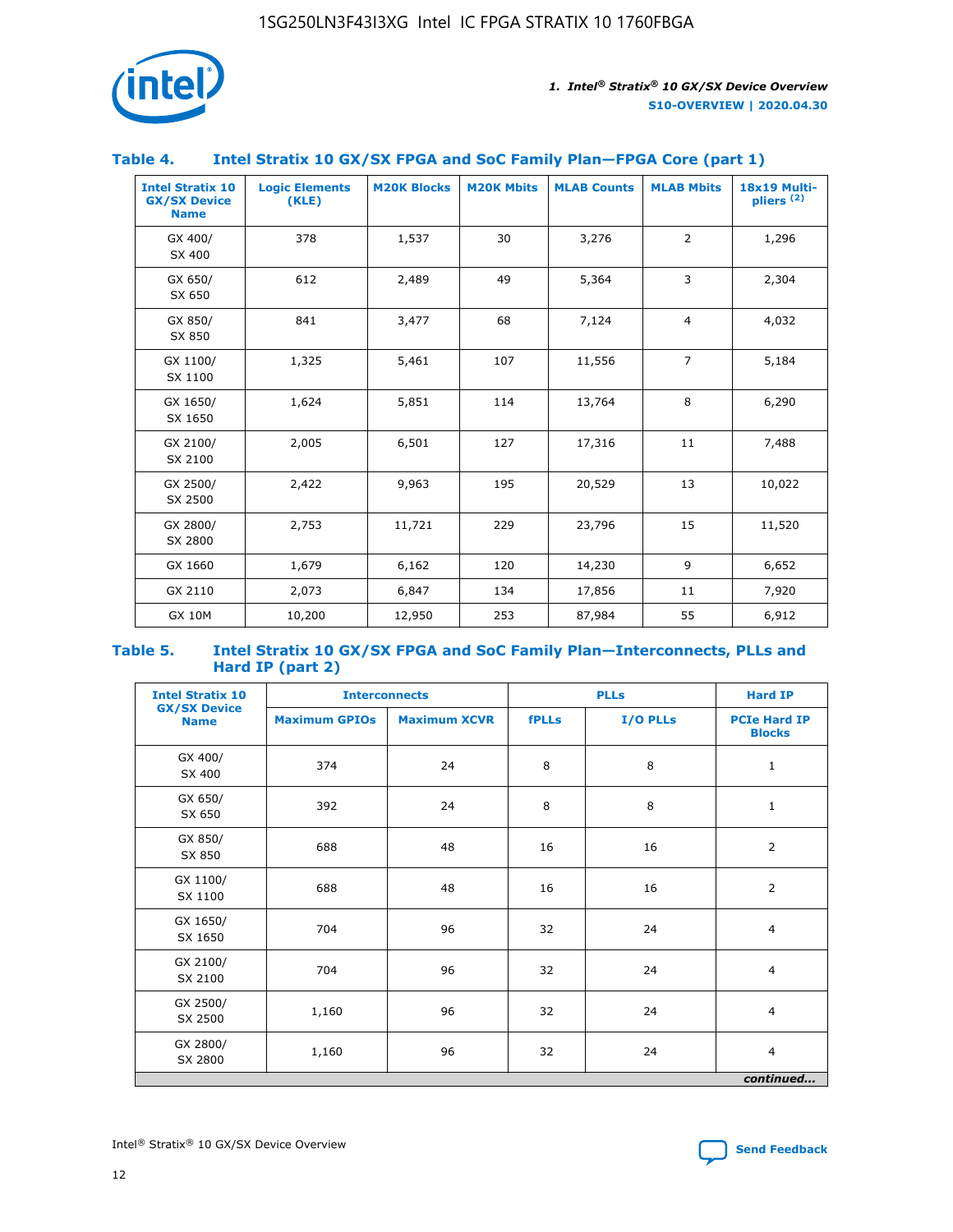

| <b>Intel Stratix 10</b>            | <b>Interconnects</b> |                     |              | <b>Hard IP</b>  |                                      |
|------------------------------------|----------------------|---------------------|--------------|-----------------|--------------------------------------|
| <b>GX/SX Device</b><br><b>Name</b> | <b>Maximum GPIOs</b> | <b>Maximum XCVR</b> | <b>fPLLs</b> | <b>I/O PLLs</b> | <b>PCIe Hard IP</b><br><b>Blocks</b> |
| GX 1660                            | 688                  | 48                  | 16           | 16              |                                      |
| GX 2110                            | 688                  | 48                  | 16           | 16              |                                      |
| <b>GX 10M</b>                      | 2,304                | 48                  | 24           | 48              | 4                                    |

## **Table 6. Intel Stratix 10 GX/SX FPGA and SoC Family Package Plan**

Cell legend: General Purpose I/Os, High-Voltage I/Os, LVDS Pairs, Transceivers (3) (4) (5) (6) (7) (8)

| <b>Intel Stratix 10</b><br><b>GX/SX Device</b><br><b>Name</b> | F1152<br><b>HF35</b><br>$(35x35 \text{ mm}^2)$ | <b>F1760</b><br><b>NF43</b><br>(42.5x42.5<br>$mm2$ ) | F2397<br><b>UF50</b><br>$(50x50 \text{ mm}^2)$ | F2912<br><b>HF55</b><br>$(55x55 \text{ mm}^2)$ | F4938<br><b>NF74</b><br>$(70x74)$ mm <sup>2</sup> |
|---------------------------------------------------------------|------------------------------------------------|------------------------------------------------------|------------------------------------------------|------------------------------------------------|---------------------------------------------------|
| GX 400/<br>SX 400                                             | 374, 56, 120, 24 <sup>(9)</sup>                | $\overline{\phantom{a}}$                             | $\overline{\phantom{a}}$                       |                                                |                                                   |
| GX 650/<br>SX 650                                             | 392, 8, 192, 24                                |                                                      |                                                |                                                |                                                   |
| GX 850/<br>SX 850                                             |                                                | 688, 16, 336, 48                                     |                                                |                                                |                                                   |
| GX 1100/<br>SX 1100                                           |                                                | 688, 16, 336, 48                                     |                                                |                                                |                                                   |
| GX 1650/<br>SX 1650                                           |                                                | 688, 16, 336, 48                                     | 704, 32, 336, 96                               |                                                |                                                   |
| GX 2100/<br>SX 2100                                           |                                                | 688, 16, 336, 48                                     | 704, 32, 336, 96                               |                                                |                                                   |
| GX 2500/<br>SX 2500                                           |                                                | 688, 16, 336, 48                                     | 704, 32, 336, 96                               | 1160, 8, 576, 24                               |                                                   |
| GX 2800/                                                      |                                                | 688, 16, 336, 48                                     | 704, 32, 336, 96                               | 1160, 8, 576, 24                               | $\overline{\phantom{a}}$<br>continued             |

- (3) All packages are ball grid arrays with 1.0 mm pitch.
- (4) High-Voltage I/O pins are used for 3 V and 2.5 V interfacing.
- $(5)$  Each LVDS pair can be configured as either a differential input or a differential output.
- (6) High-Voltage I/O pins and LVDS pairs are included in the General Purpose I/O count. Transceivers are counted separately.
- $(7)$  Each package column offers pin migration (common circuit board footprint) for all devices in the column.
- $(8)$  Intel Stratix 10 GX devices are pin migratable with Intel Stratix 10 SX devices in the same package.
- $(9)$  The Intel Stratix 10 SX/GX 400 device has a level shifter, and this imposes some restrictions on the number of LVDS pairs and I/O banks available (see "Intel Stratix 10 SX/GX 400 Device Level Shifter Details").

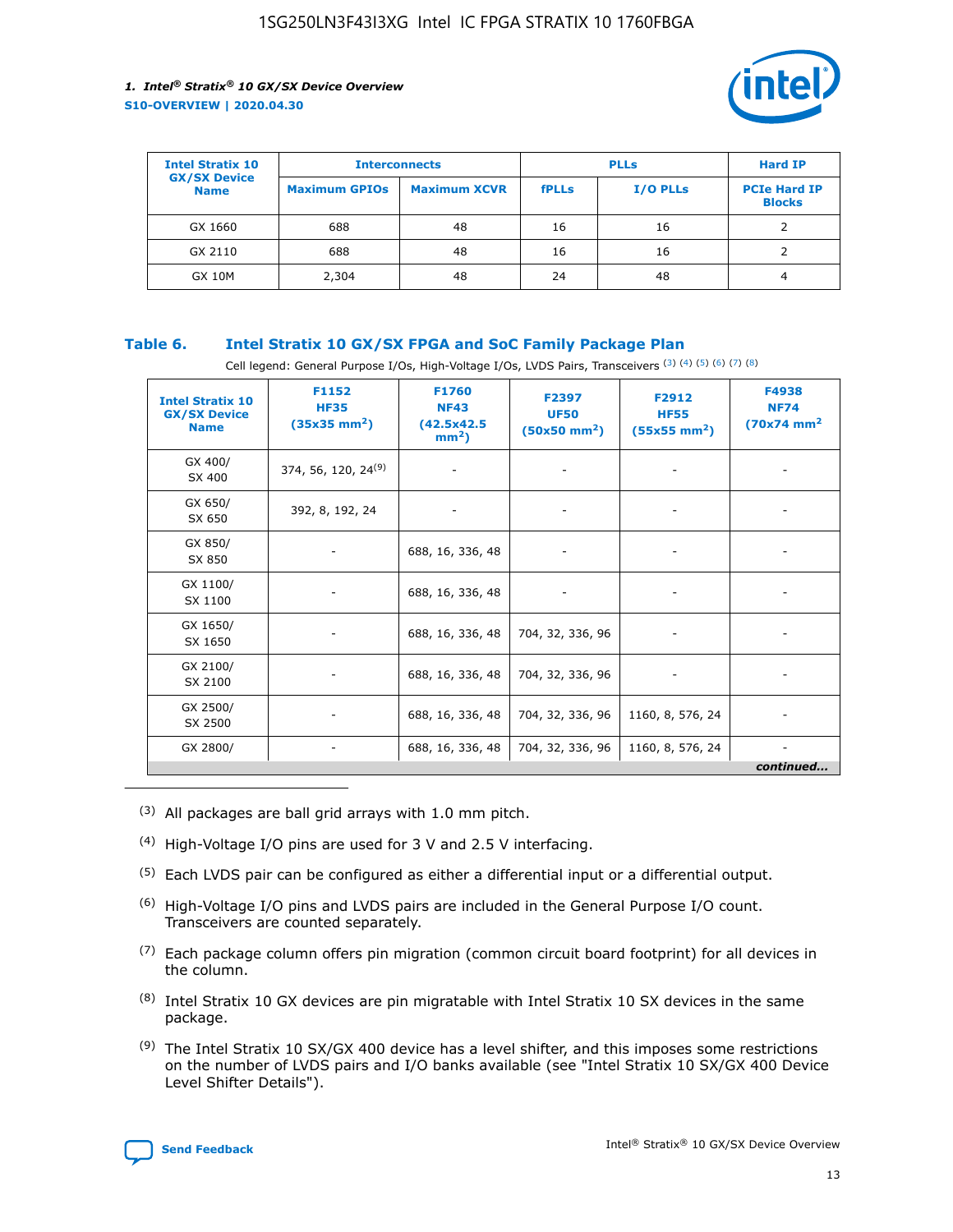

| <b>Intel Stratix 10</b><br><b>GX/SX Device</b><br><b>Name</b> | F1152<br><b>HF35</b><br>$(35x35)$ mm <sup>2</sup> ) | <b>F1760</b><br><b>NF43</b><br>(42.5x42.5<br>$mm2$ ) | F2397<br><b>UF50</b><br>$(50x50 \text{ mm}^2)$ | F2912<br><b>HF55</b><br>$(55x55$ mm <sup>2</sup> ) | F4938<br><b>NF74</b><br>$(70x74)$ mm <sup>2</sup> |
|---------------------------------------------------------------|-----------------------------------------------------|------------------------------------------------------|------------------------------------------------|----------------------------------------------------|---------------------------------------------------|
| SX 2800                                                       |                                                     |                                                      |                                                |                                                    |                                                   |
| GX 1660                                                       | ٠                                                   | 688, 16, 336, 48                                     | ٠                                              |                                                    |                                                   |
| GX 2110                                                       | $\overline{\phantom{a}}$                            | 688, 16, 336, 48                                     | -                                              | ۰                                                  |                                                   |
| <b>GX 10M</b>                                                 | ۰                                                   | $\overline{\phantom{a}}$                             |                                                |                                                    | 2304, 32, 1152,<br>48                             |

**Figure 3. Intel Stratix 10 SX/GX 400 Device Level Shifter Details**



## **1.6. Intel Hyperflex Core Architecture**

Intel Stratix 10 FPGAs and SoCs are based on a core fabric featuring the new Intel Hyperflex core architecture. The Intel Hyperflex core architecture delivers 2X the clock frequency performance and up to 70% lower power compared to previous generation high-end FPGAs. Along with this performance breakthrough, the Intel Hyperflex core architecture delivers a number of advantages including:

- **Higher Throughput**—Capitalizes on 2X core clock frequency performance to obtain throughput breakthroughs
- **Improved Power Efficiency**—Uses reduced IP size, enabled by Intel Hyperflex, to consolidate designs which previously spanned multiple devices into a single device, thereby reducing power by up to 70% versus previous generation devices
- **Greater Design Functionality**—Uses faster clock frequency to reduce bus widths and reduce IP size, freeing up additional FPGA resources to add greater functionality
- **Increased Designer Productivity**—Boosts performance with less routing congestion and fewer design iterations using Hyper-Aware design tools, obtaining greater timing margin for more rapid timing closure

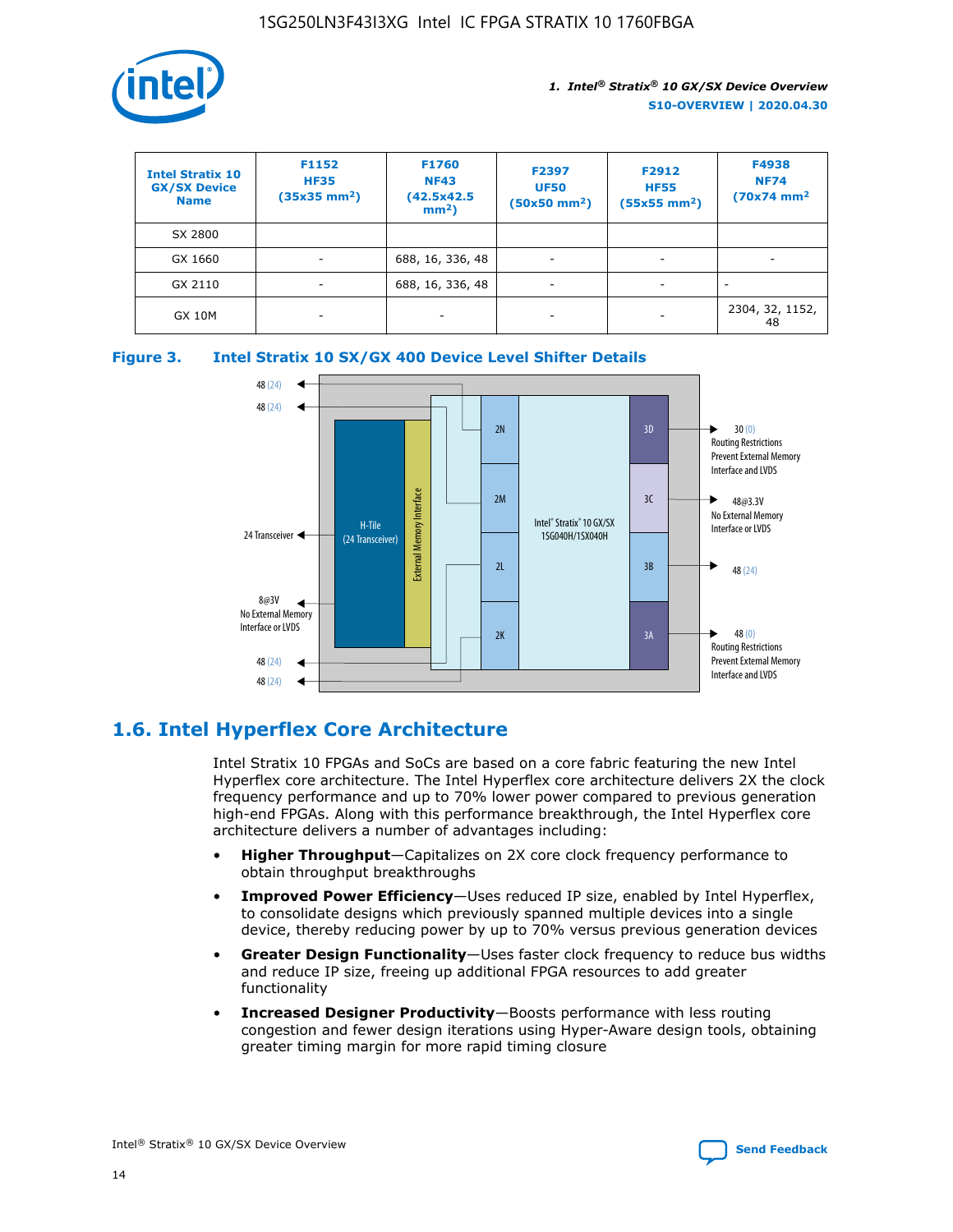

In addition to the traditional user registers found in the Adaptive Logic Modules (ALM), the Intel Hyperflex core architecture introduces additional bypassable registers everywhere throughout the fabric of the FPGA. These additional registers, called Hyper-Registers are available on every interconnect routing segment and at the inputs of all functional blocks.

#### **Figure 4. Bypassable Hyper-Register**



The Hyper-Registers enable the following key design techniques to achieve the 2X core performance increases:

- Fine grain Hyper-Retiming to eliminate critical paths
- Zero latency Hyper-Pipelining to eliminate routing delays
- Flexible Hyper-Optimization for best-in-class performance

By implementing these techniques in your design, the Hyper-Aware design tools automatically make use of the Hyper-Registers to achieve maximum core clock frequency.



## **Figure 5. Intel Hyperflex Core Architecture**

New Hyper-Registers throughout the core fabric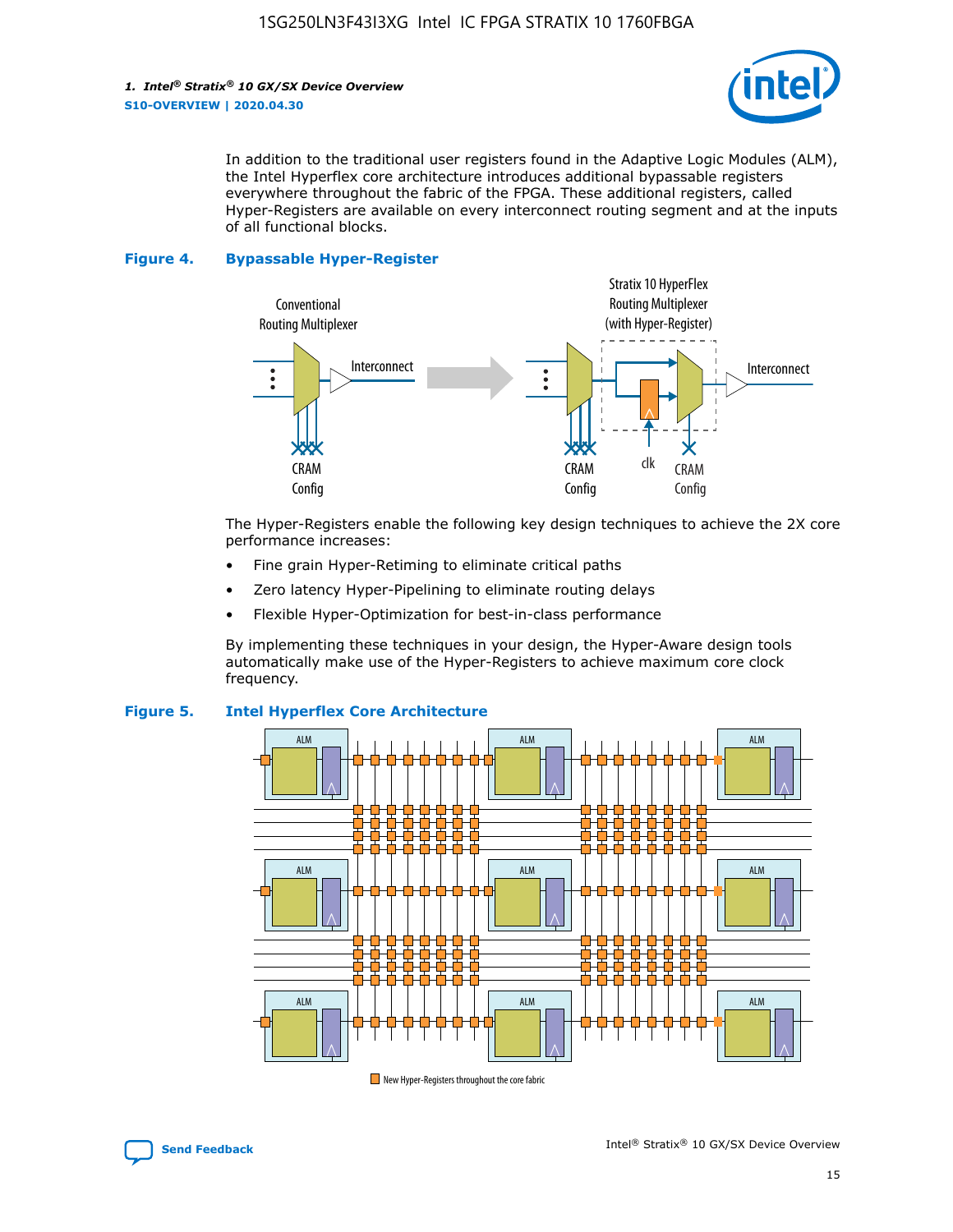

## **1.7. Heterogeneous 3D SiP Transceiver Tiles**

Intel Stratix 10 FPGAs and SoCs feature power efficient, high bandwidth, low latency transceivers. The transceivers are implemented on heterogeneous 3D System-in-Package (SiP) transceiver tiles, each containing 24 full-duplex transceiver channels. In addition to providing a high-performance transceiver solution to meet current connectivity needs, this allows for future flexibility and scalability as data rates, modulation schemes, and protocol IPs evolve.

## **Figure 6. Monolithic Core Fabric and Heterogeneous 3D SiP Transceiver Tiles**



## **Figure 7. Dual Core Fabric and Heterogeneous 3D SiP Transceiver Tiles (for the Intel Stratix 10 GX 10M Variant Only)**



Each transceiver tile contains:

- 24 full-duplex transceiver channels (PMA and PCS) $(10)$
- Reference clock distribution network
- Transmit PLLs
- High-speed clocking and bonding networks
- One instance of PCI Express hard IP

 $(10)$  12 full-duplex transceiver channels for the Intel Stratix 10 GX 10M variant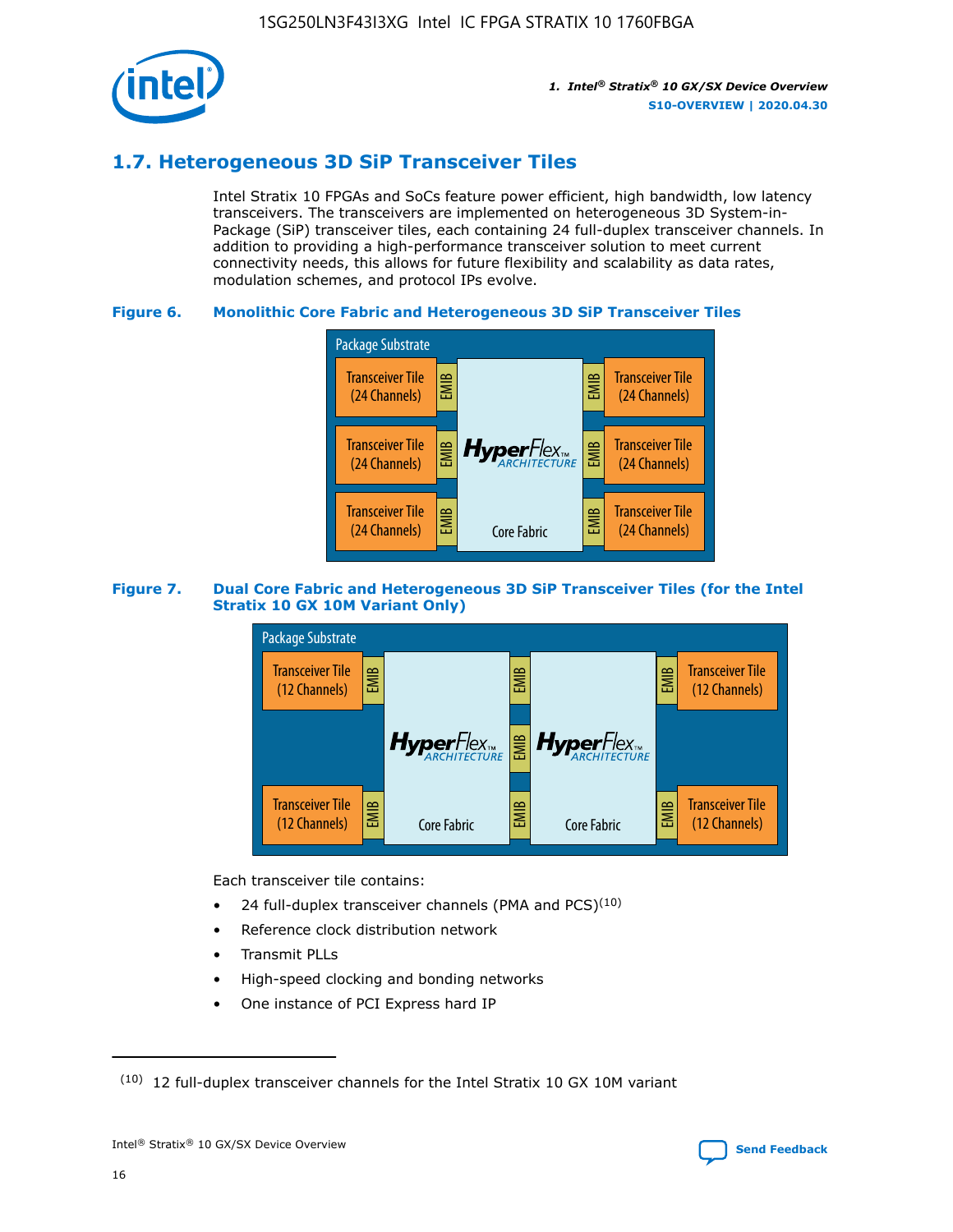



## **Figure 8. Heterogeneous 3D SiP Transceiver Tile Architecture**

## **1.8. Intel Stratix 10 Transceivers**

Intel Stratix 10 devices offer up to 96 total full-duplex transceiver channels. These channels provide continuous data rates from 1 Gbps to 28.3 Gbps for chip-to-chip, chip-to-module, and backplane applications. In each device,two thirds of the transceivers can be configured up to the maximum data rate of 28.3 Gbps to drive 100G interfaces and C form-factor pluggable CFP2/CFP4 optical modules. For longerreach backplane driving applications, advanced adaptive equalization circuits are used to equalize over 30 dB of system loss.

All transceiver channels feature a dedicated Physical Medium Attachment (PMA) and a hardened Physical Coding Sublayer (PCS).

- The PMA provides primary interfacing capabilities to physical channels.
- The PCS typically handles encoding/decoding, word alignment, and other preprocessing functions before transferring data to the FPGA core fabric.

Within each transceiver tile, the transceivers are arranged in four banks of six PMA-PCS groups. A wide variety of bonded and non-bonded data rate configurations are possible within each bank, and within each tile, using a highly configurable clock distribution network.

## **1.8.1. PMA Features**

PMA channels are comprised of transmitter (TX), receiver (RX), and high speed clocking resources.

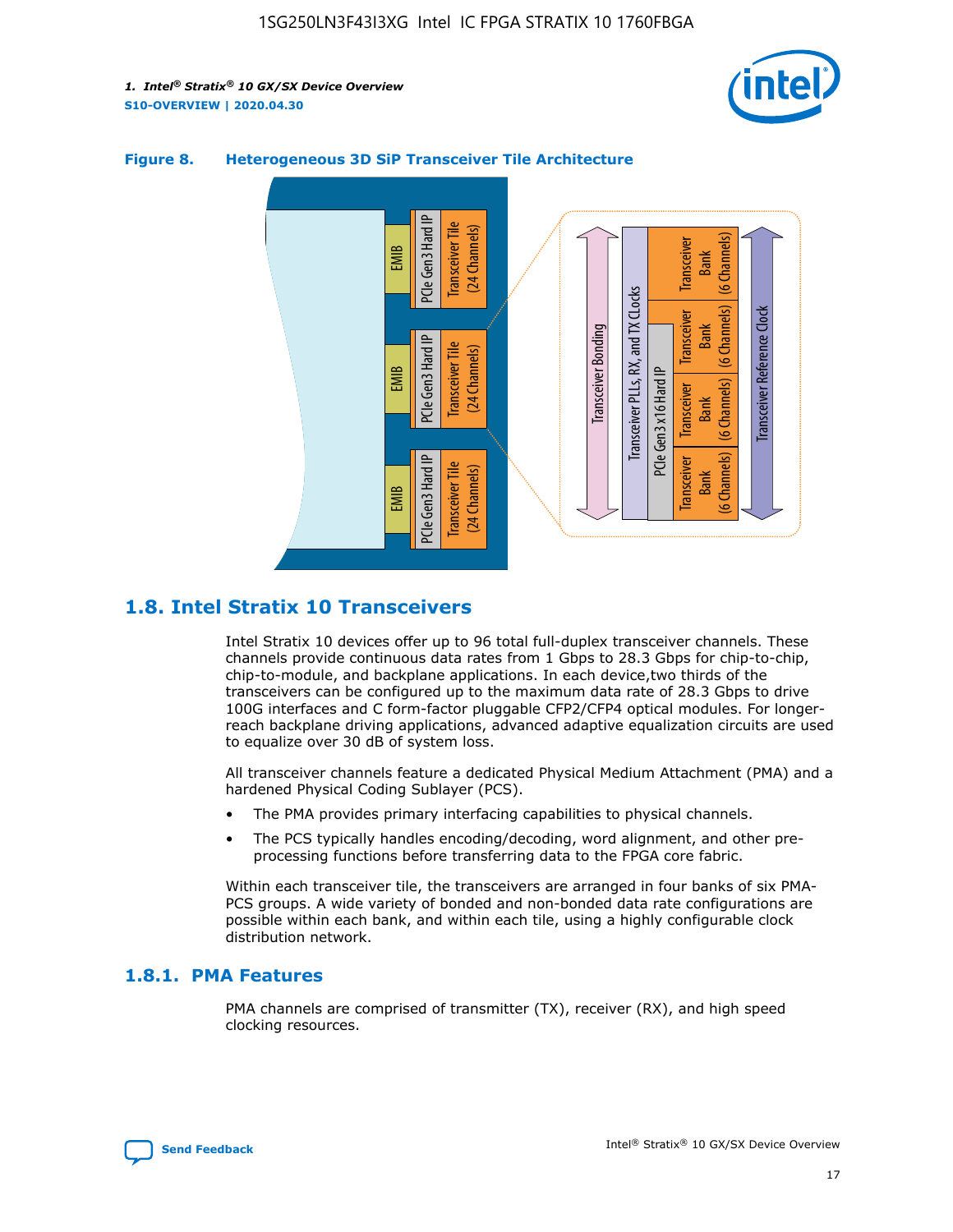

Intel Stratix 10 device features provide exceptional signal integrity at data rates up to 28.3 Gbps. Clocking options include ultra-low jitter LC tank-based (ATX) PLLs with optional fractional synthesis capability, channel PLLs operating as clock multiplier units (CMUs), and fractional synthesis PLLs (fPLLs).

- **ATX PLL**—can be configured in integer mode, or optionally, in a new fractional synthesis mode. Each ATX PLL spans the full frequency range of the supported data rate range providing a stable, flexible clock source with the lowest jitter.
- **CMU PLL**—when not being used as a transceiver, select PMA channels can be configured as channel PLLs operating as CMUs to provide an additional master clock source within the transceiver bank.
- **fPLL**—In addition, dedicated fPLLs are available with precision frequency synthesis capabilities. fPLLs can be used to synthesize multiple clock frequencies from a single reference clock source and replace multiple reference oscillators for multiprotocol and multi-rate applications.

On the receiver side, each PMA has an independent channel PLL that allows analog tracking for clock-data recovery. Each PMA also has advanced equalization circuits that compensate for transmission losses across a wide frequency spectrum.

- **Variable Gain Amplifier (VGA)**—to optimize the receiver's dynamic range
- **Continuous Time Linear Equalizer (CTLE)**—to compensate for channel losses with lowest power dissipation
- **Decision Feedback Equalizer (DFE)**—to provide additional equalization capability on backplanes even in the presence of crosstalk and reflections
- **On-Die Instrumentation (ODI)**—to provide on-chip eye monitoring capabilities (Eye Viewer). This capability helps to optimize link equalization parameters during board bring-up and supports in-system link diagnostics and equalization margin testing

#### **Figure 9. Intel Stratix 10 Receiver Block Features**



All link equalization parameters feature automatic adaptation using the new Advanced Digital Adaptive Parametric Tuning (ADAPT) circuit. This circuit is used to dynamically set DFE tap weights, adjust CTLE parameters, and optimize VGA gain and threshold voltage. Finally, optimal and consistent signal integrity is ensured by using the new



Intel<sup>®</sup> Stratix<sup>®</sup> 10 GX/SX Device Overview **[Send Feedback](mailto:FPGAtechdocfeedback@intel.com?subject=Feedback%20on%20Intel%20Stratix%2010%20GX/SX%20Device%20Overview%20(S10-OVERVIEW%202020.04.30)&body=We%20appreciate%20your%20feedback.%20In%20your%20comments,%20also%20specify%20the%20page%20number%20or%20paragraph.%20Thank%20you.)** Send Feedback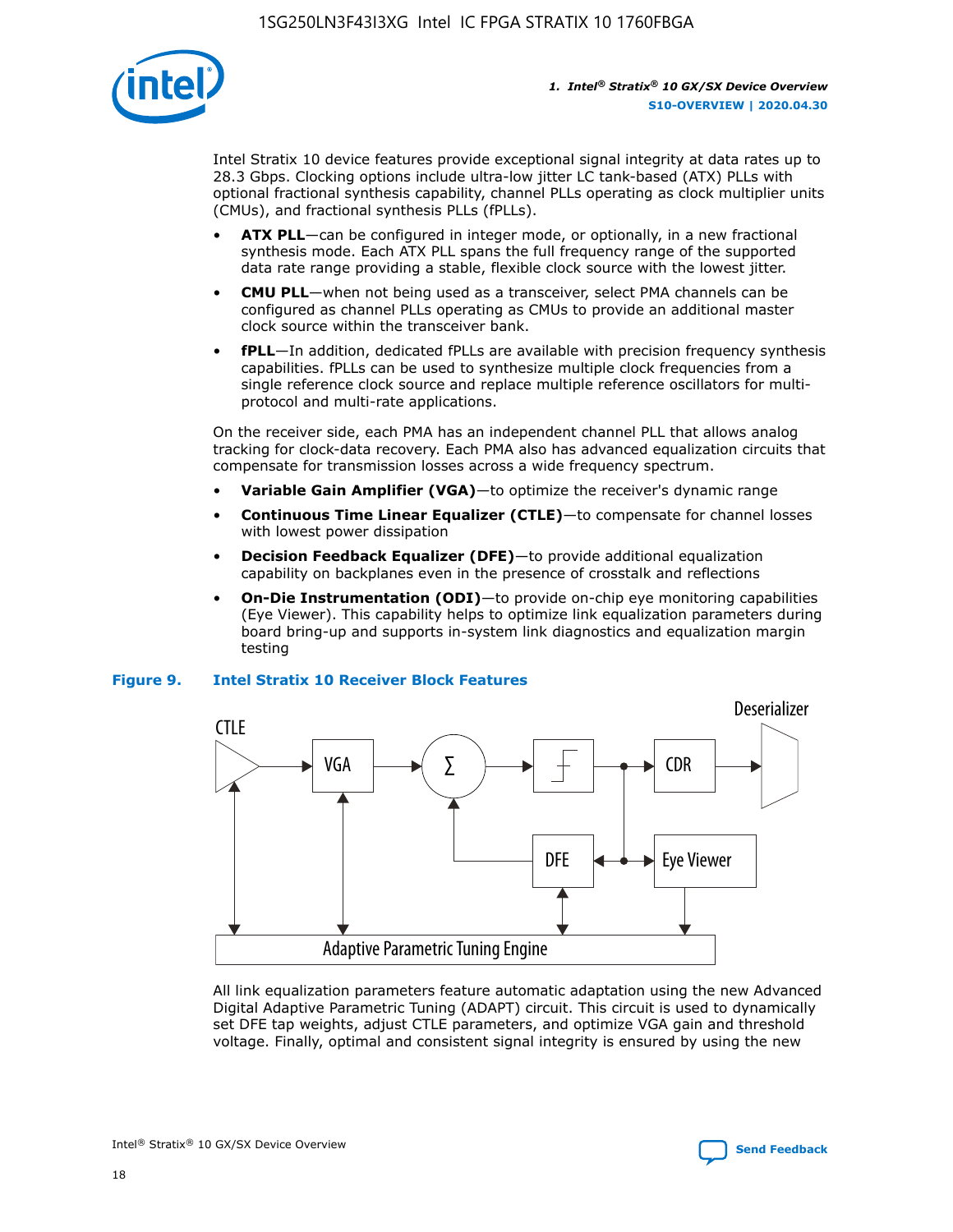

hardened Precision Signal Integrity Calibration Engine (PreSICE) to automatically calibrate all transceiver circuit blocks on power-up. This gives the most link margin and ensures robust, reliable, and error-free operation.

#### **Table 7. Transceiver PMA Features**

| <b>Feature</b>                                                       | <b>Capability</b>                                                                                                                                                                                         |
|----------------------------------------------------------------------|-----------------------------------------------------------------------------------------------------------------------------------------------------------------------------------------------------------|
| Chip-to-Chip Data Rates                                              | 1 Gbps (11) to 28.3 Gbps (Intel Stratix 10 GX/SX devices)                                                                                                                                                 |
| <b>Backplane Support</b>                                             | Drive backplanes at data rates up to 28.3 Gbps, including 10GBASE-KR compliance                                                                                                                           |
| Optical Module Support                                               | SFP+/SFP, XFP, CXP, QSFP/QSFP28, QSFPDD, CFP/CFP2/CFP4                                                                                                                                                    |
| Cable Driving Support                                                | SFP+ Direct Attach, PCI Express over cable, eSATA                                                                                                                                                         |
| <b>Transmit Pre-Emphasis</b>                                         | 5-tap transmit pre-emphasis and de-emphasis to compensate for system channel loss                                                                                                                         |
| Continuous Time Linear<br>Equalizer (CTLE)                           | Dual mode, high-gain, and high-data rate, linear receive equalization to compensate for<br>system channel loss                                                                                            |
| Decision Feedback Equalizer<br>(DFE)                                 | 15 fixed tap DFE to equalize backplane channel loss in the presence of crosstalk and noisy<br>environments                                                                                                |
| Advanced Digital Adaptive<br>Parametric Tuning (ADAPT)               | Fully digital adaptation engine to automatically adjust all link equalization parameters-<br>including CTLE, DFE, and VGA blocks-that provide optimal link margin without intervention<br>from user logic |
| Precision Signal Integrity<br>Calibration Engine (PreSICE)           | Hardened calibration controller to quickly calibrate all transceiver control parameters on<br>power-up, which provides the optimal signal integrity and jitter performance                                |
| <b>ATX Transmit PLLs</b>                                             | Low jitter ATX (inductor-capacitor) transmit PLLs with continuous tuning range to cover a<br>wide range of standard and proprietary protocols, with optional fractional frequency<br>synthesis capability |
| <b>Fractional PLLs</b>                                               | On-chip fractional frequency synthesizers to replace on-board crystal oscillators and reduce<br>system cost                                                                                               |
| Digitally Assisted Analog<br>CDR.                                    | Superior jitter tolerance with fast lock time                                                                                                                                                             |
| On-Die Instrumentation-<br>Eye Viewer and Jitter Margin<br>Tool      | Simplify board bring-up, debug, and diagnostics with non-intrusive, high-resolution eye<br>monitoring (Eye Viewer). Also inject jitter from transmitter to test link margin in system.                    |
| Dynamic Reconfiguration                                              | Allows for independent control of each transceiver channel Avalon memory-mapped<br>interface for the most transceiver flexibility.                                                                        |
| Multiple PCS-PMA and PCS-<br>Core to FPGA fabric interface<br>widths | 8, 10, 16, 20, 32, 40, or 64 bit interface widths for flexibility of deserialization width,<br>encoding, and reduced latency                                                                              |

## **1.8.2. PCS Features**

Intel Stratix 10 PMA channels interface with core logic through configurable and bypassable PCS interface layers.

The PCS contains multiple gearbox implementations to decouple the PMA and PCS interface widths. This feature provides the flexibility to implement a wide range of applications with 8, 10, 16, 20, 32, 40, or 64 bit interface width between each transceiver and the core logic.

 $(11)$  Stratix 10 transceivers can support data rates below 1 Gbps with over sampling.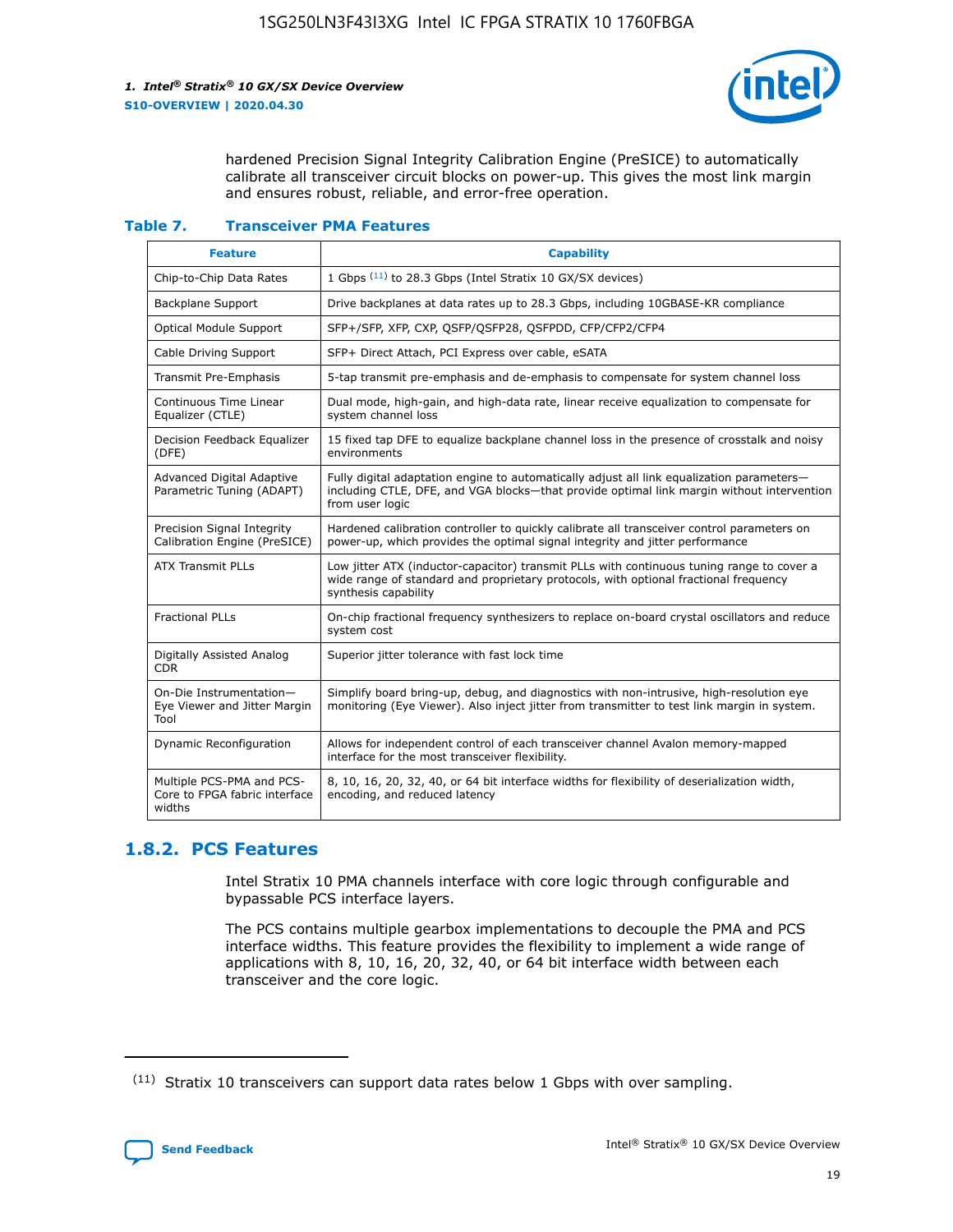

The PCS also contains hard IP to support a variety of standard and proprietary protocols across a wide range of data rates and encoding schemes. The Standard PCS mode provides support for 8B/10B encoded applications up to 12.5 Gbps. The Enhanced PCS mode supports 64B/66B and 64B/67B encoded applications up to 17.4 Gbps. The enhanced PCS mode also includes an integrated 10GBASE-KR/40GBASE-KR4 Forward Error Correction (FEC) circuit. For highly customized implementations, a PCS Direct mode provides an interface up to 64 bits wide to allow for custom encoding and support for data rates up to 28.3 Gbps.

For more information about the PCS-Core interface or the double rate transfer mode, refer to the *Intel Stratix 10 L- and H-Tile Transceiver PHY User Guide*, and the *Intel Stratix 10 E-Tile Transceiver PHY User Guide*.

| <b>PCS Protocol</b><br><b>Support</b>           | <b>Data Rate (Gbps)</b> | <b>Transmitter Data Path</b>                                                                                                                                              | <b>Receiver Data Path</b>                                                                                                                                                                                      |
|-------------------------------------------------|-------------------------|---------------------------------------------------------------------------------------------------------------------------------------------------------------------------|----------------------------------------------------------------------------------------------------------------------------------------------------------------------------------------------------------------|
| Standard PCS                                    | 1 to 12.5               | Phase compensation FIFO, byte<br>serializer, 8B/10B encoder, bit-slipper,<br>channel bonding                                                                              | Rate match FIFO, word-aligner, 8B/10B<br>decoder, byte deserializer, byte<br>ordering                                                                                                                          |
| PCI Express<br>Gen1/Gen2 x1,<br>x2, x4, x8, x16 | $2.5$ and $5.0$         | Same as Standard PCS plus PIPE 2.0<br>interface to core                                                                                                                   | Same as Standard PCS plus PIPE 2.0<br>interface to core                                                                                                                                                        |
| PCI Express Gen3<br>x1, x2, x4, x8,<br>x16      | 8.0                     | Phase compensation FIFO, byte<br>serializer, encoder, scrambler, bit-<br>slipper, gear box, channel bonding, and<br>PIPE 3.0 interface to core, auto speed<br>negotiation | Rate match FIFO (0-600 ppm mode),<br>word-aligner, decoder, descrambler,<br>phase compensation FIFO, block sync,<br>byte deserializer, byte ordering, PIPE<br>3.0 interface to core, auto speed<br>negotiation |
| CPRI                                            | 0.6144 to 9.8           | Same as Standard PCS plus<br>deterministic latency serialization                                                                                                          | Same as Standard PCS plus<br>deterministic latency deserialization                                                                                                                                             |
| <b>Enhanced PCS</b>                             | 2.5 to 17.4             | FIFO, channel bonding, bit-slipper, and<br>gear box                                                                                                                       | FIFO, block sync, bit-slipper, and gear<br>box                                                                                                                                                                 |
| 10GBASE-R                                       | 10.3125                 | FIFO, 64B/66B encoder, scrambler,<br>FEC, and gear box                                                                                                                    | FIFO, 64B/66B decoder, descrambler,<br>block sync, FEC, and gear box                                                                                                                                           |
| Interlaken                                      | 4.9 to 17.4             | FIFO, channel bonding, frame<br>generator, CRC-32 generator,<br>scrambler, disparity generator, bit-<br>slipper, and gear box                                             | FIFO, CRC-32 checker, frame sync,<br>descrambler, disparity checker, block<br>sync, and gear box                                                                                                               |
| SFI-S/SFI-5.2                                   | 11.3                    | FIFO, channel bonding, bit-slipper, and<br>gear box                                                                                                                       | FIFO, bit-slipper, and gear box                                                                                                                                                                                |
| <b>IEEE 1588</b>                                | 1.25 to 10.3125         | FIFO (fixed latency), 64B/66B encoder,<br>scrambler, and gear box                                                                                                         | FIFO (fixed latency), 64B/66B decoder,<br>descrambler, block sync, and gear box                                                                                                                                |
| SDI                                             | up to 12.5              | FIFO and gear box                                                                                                                                                         | FIFO, bit-slipper, and gear box                                                                                                                                                                                |
| GigE                                            | 1.25                    | Same as Standard PCS plus GigE state<br>machine                                                                                                                           | Same as Standard PCS plus GigE state<br>machine                                                                                                                                                                |
| <b>PCS Direct</b>                               | up to 28.3              | Custom                                                                                                                                                                    | Custom                                                                                                                                                                                                         |

## **Table 8. Transceiver PCS Features**

#### **Related Information**

[Intel Stratix 10 L- and H-Tile Transceiver PHY User Guide](https://www.altera.com/documentation/wry1479165198810.html)

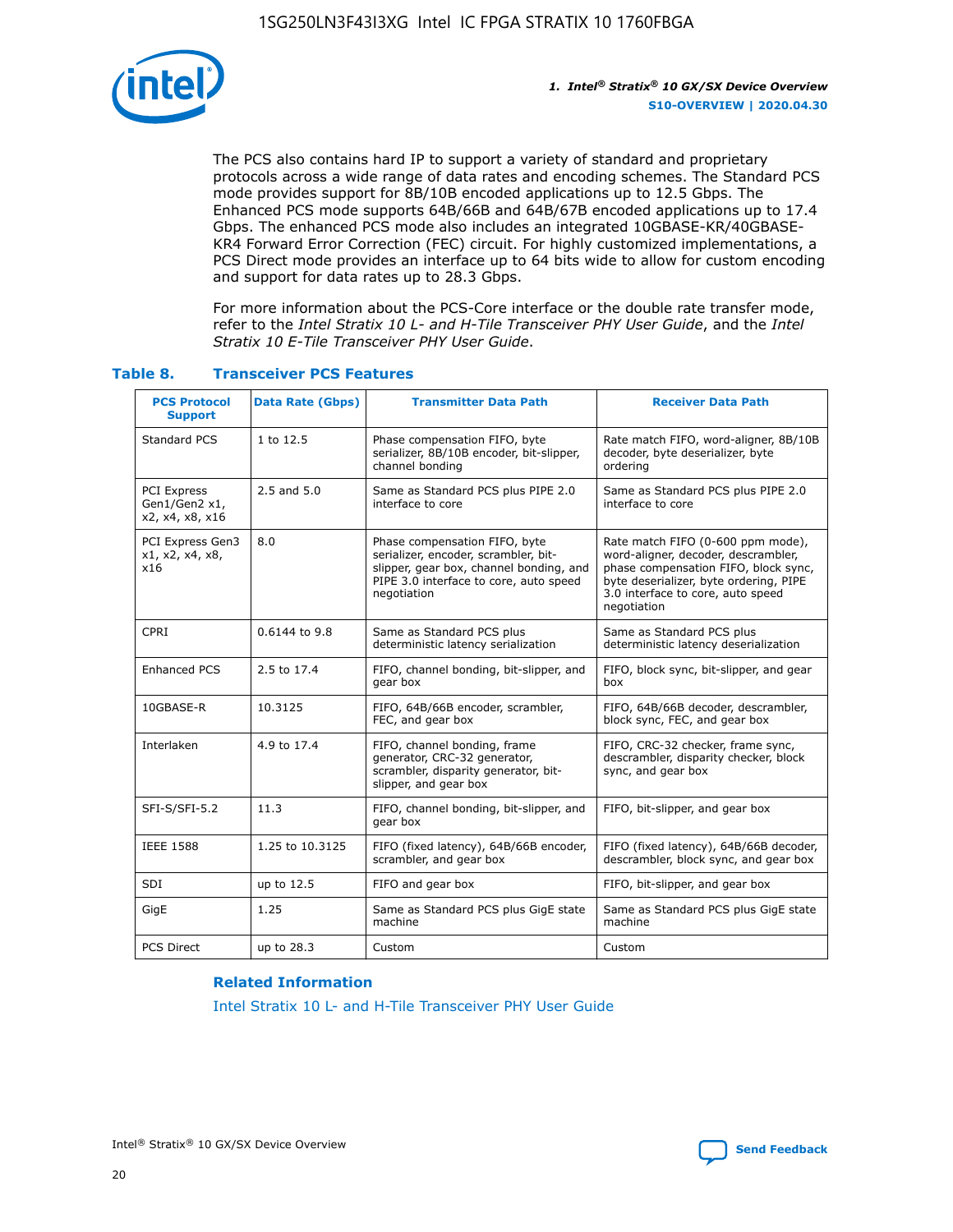

## **1.9. PCI Express Gen1/Gen2/Gen3 Hard IP**

Intel Stratix 10 devices contain embedded PCI Express hard IP designed for performance, ease-of-use, increased functionality, and designer productivity.

The PCI Express hard IP consists of the PHY, Data Link, and Transaction layers. It also supports PCI Express Gen1/Gen2/Gen3 end point and root port, in x1/x2/x4/x8/x16 lane configurations. The PCI Express hard IP is capable of operating independently from the core logic (autonomous mode). This feature allows the PCI Express link to power up and complete link training in less than 100 ms, while the rest of the device is still in the process of being configured. The hard IP also provides added functionality, which makes it easier to support emerging features such as Single Root I/O Virtualization (SR-IOV) and optional protocol extensions.

The PCI Express hard IP has improved end-to-end data path protection using Error Checking and Correction (ECC). In addition, the hard IP supports configuration of the device via protocol (CvP) across the PCI Express bus at Gen1/Gen2/Gen3 rates.

## **1.10. Interlaken PCS Hard IP**

Intel Stratix 10 devices have integrated Interlaken PCS hard IP supporting rates up to 17.4 Gbps per lane.

The Interlaken PCS hard IP is based on the proven functionality of the PCS developed for Intel's previous generation FPGAs, which has demonstrated interoperability with Interlaken ASSP vendors and third-party IP suppliers. The Interlaken PCS hard IP is present in every transceiver channel in Intel Stratix 10 devices.

## **1.11. 10G Ethernet Hard IP**

Intel Stratix 10 devices include IEEE 802.3 10-Gbps Ethernet (10GbE) compliant 10GBASE-R PCS and PMA hard IP. The scalable 10GbE hard IP supports multiple independent 10GbE ports while using a single PLL for all the 10GBASE-R PCS instantiations, which saves on core logic resources and clock networks.

The integrated serial transceivers simplify multi-port 10GbE systems compared to 10 GbE Attachment Unit Interface (XAUI) interfaces that require an external XAUI-to-10G PHY. Furthermore, the integrated transceivers incorporate signal conditioning circuits, which enable direct connection to standard 10G XFP and SFP+ pluggable optical modules. The transceivers also support backplane Ethernet applications and include a hard 10GBASE-KR/40GBASE-KR4 Forward Error Correction (FEC) circuit that can be used for both 10G and 40G applications. The integrated 10G Ethernet hard IP and 10G transceivers save external PHY cost, board space and system power. The 10G Ethernet PCS hard IP and 10GBASE-KR FEC are present in every transceiver channel.

## **1.12. External Memory and General Purpose I/O**

Intel Stratix 10 devices offer substantial external memory bandwidth, with up to ten 72 bit wide DDR4 memory interfaces running at up to 2666 Mbps. For external memory interface and LVDS restrictions, see [AN 906: Intel Stratix 10 GX 400, SX 400,](https://www.intel.com/content/www/us/en/programmable/documentation/sjf1574667190623.html#bft1574667627484) [and TX 400 Routing and Designing Floorplan Guidelines.](https://www.intel.com/content/www/us/en/programmable/documentation/sjf1574667190623.html#bft1574667627484)

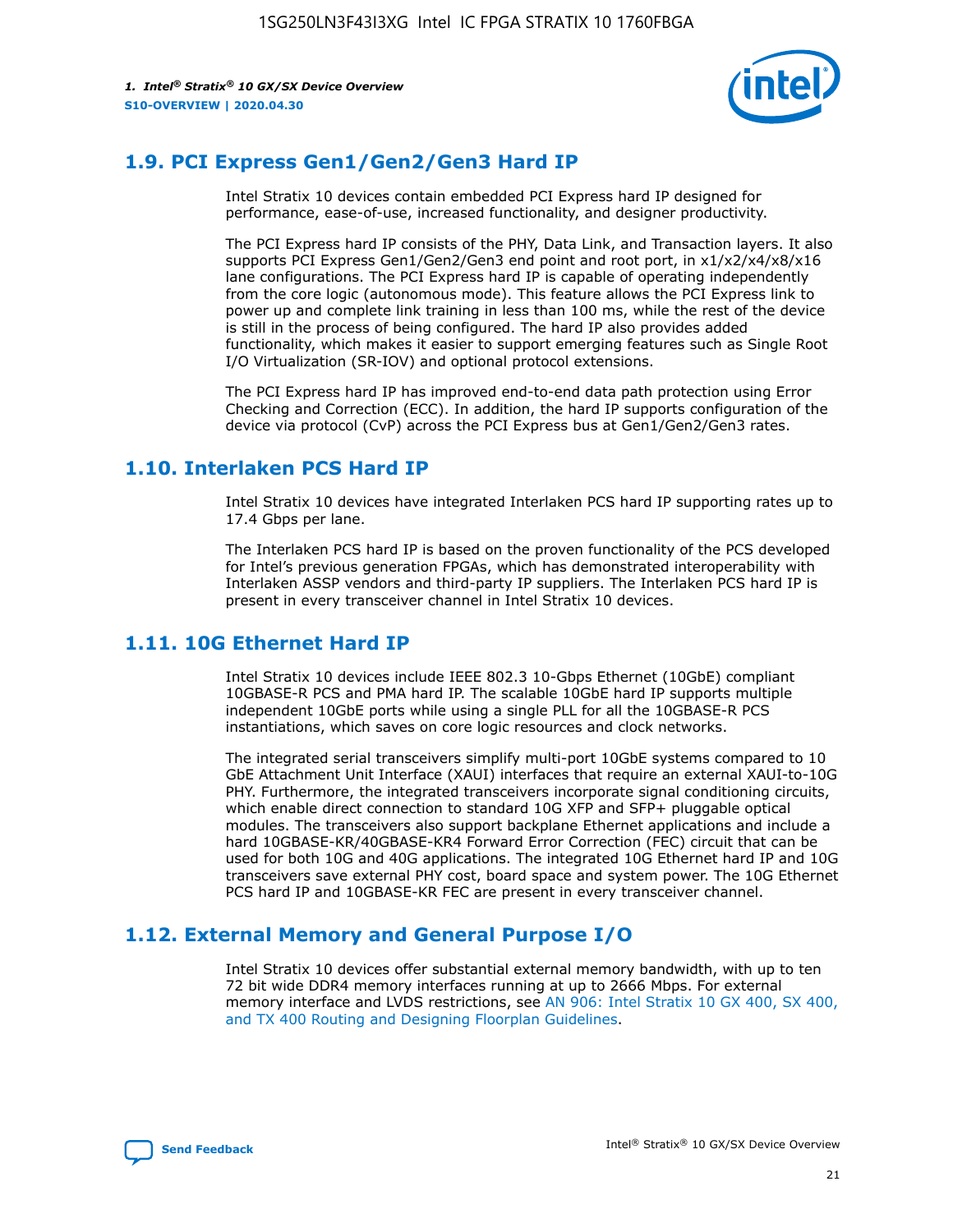

This bandwidth is provided along with the ease of design, lower power, and resource efficiencies of hardened high-performance memory controllers. The external memory interfaces can be configured up to a maximum width of 144 bits when using either hard or soft memory controllers.

## **Figure 10. Hard Memory Controller**



Each I/O bank contains 48 general purpose I/Os and a high-efficiency hard memory controller capable of supporting many different memory types, each with different performance capabilities. The hard memory controller is also capable of being bypassed and replaced by a soft controller implemented in user logic. The I/Os each have a hardened double data rate (DDR) read/write path (PHY) capable of performing key memory interface functionality such as:

- Read/write leveling
- FIFO buffering to lower latency and improve margin
- Timing calibration
- On-chip termination

The timing calibration is aided by the inclusion of hard microcontrollers based on Intel's Nios® II technology, specifically tailored to control the calibration of multiple memory interfaces. This calibration allows the Intel Stratix 10 device to compensate for any changes in process, voltage, or temperature either within the Intel Stratix 10 device itself, or within the external memory device. The advanced calibration algorithms ensure maximum bandwidth and robust timing margin across all operating conditions.

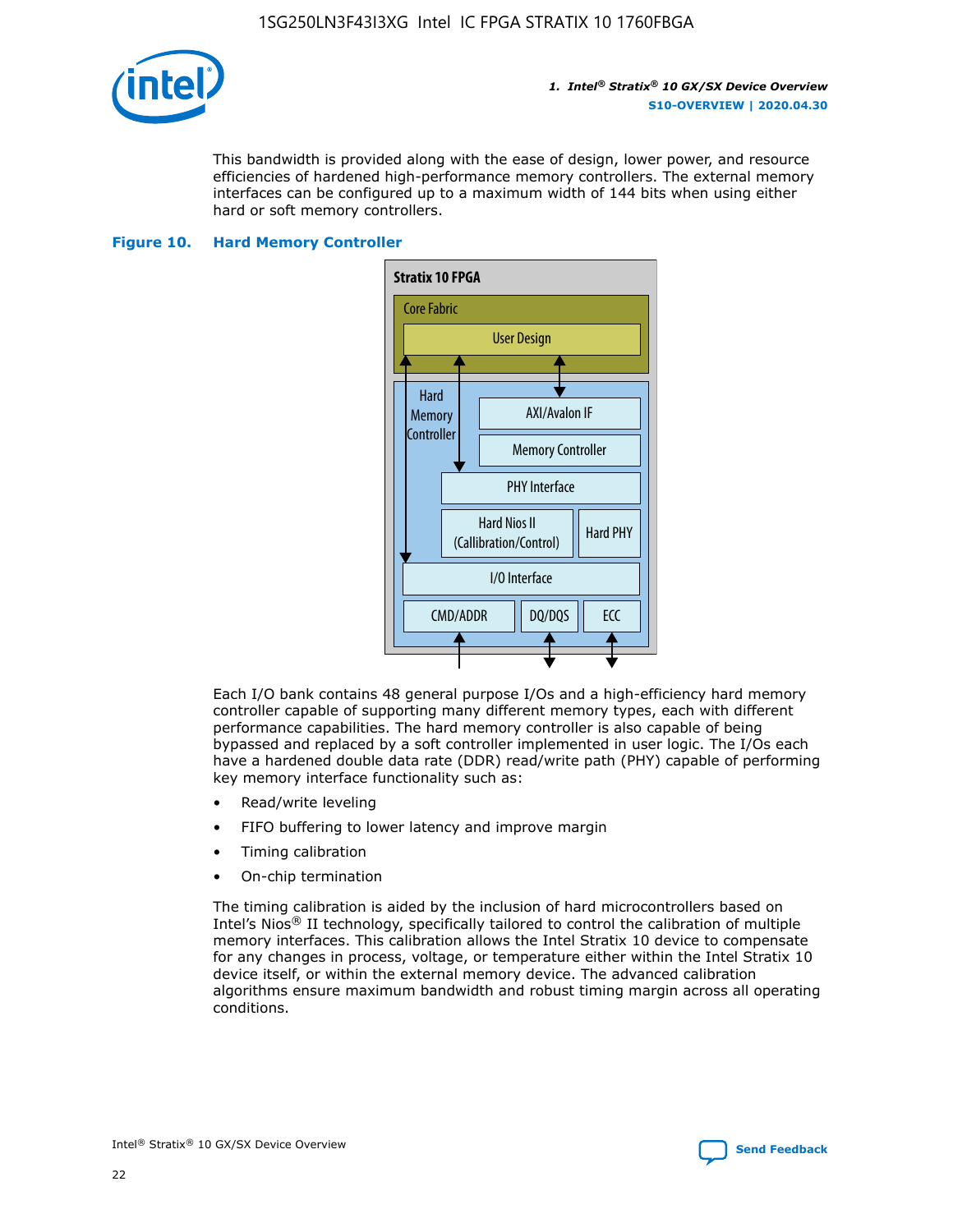

#### **Table 9. External Memory Interface Performance**

The listed speeds are for the 1-rank case.

| <b>Interface</b> | <b>Controller Type</b> | <b>Performance</b><br>(maximum rate possible) |
|------------------|------------------------|-----------------------------------------------|
| DDR4             | Hard                   | 2666 Mbps                                     |
| DDR <sub>3</sub> | Hard                   | 2133 Mbps                                     |
| QDRII+           | Soft                   | 1,100 Mtps                                    |
| QDRII+ Xtreme    | Soft                   | 1,266 Mtps                                    |
| <b>ODRIV</b>     | Soft                   | 2,133 Mtps                                    |
| RLDRAM III       | Soft                   | 2400 Mbps                                     |
| <b>RLDRAM II</b> | Soft                   | 533 Mbps                                      |

In addition to parallel memory interfaces, Intel Stratix 10 devices support serial memory technologies such as the Hybrid Memory Cube (HMC). The HMC is supported by the Intel Stratix 10 high-speed serial transceivers, which connect up to four HMC links, with each link running at data rates of 15 Gbps (HMC short reach specification).

Intel Stratix 10 devices also feature general purpose I/Os capable of supporting a wide range of single-ended and differential I/O interfaces. LVDS rates up to 1.6 Gbps are supported, with each pair of pins having both a differential driver and a differential input buffer. This enables configurable direction for each LVDS pair.

## **1.13. Adaptive Logic Module (ALM)**

Intel Stratix 10 devices use a similar adaptive logic module (ALM) as the previous generation Intel Arria 10 and Stratix V FPGAs, allowing for efficient implementation of logic functions and easy conversion of IP between the devices.

The ALM block diagram shown in the following figure has eight inputs with a fracturable look-up table (LUT), two dedicated embedded adders, and four dedicated registers.

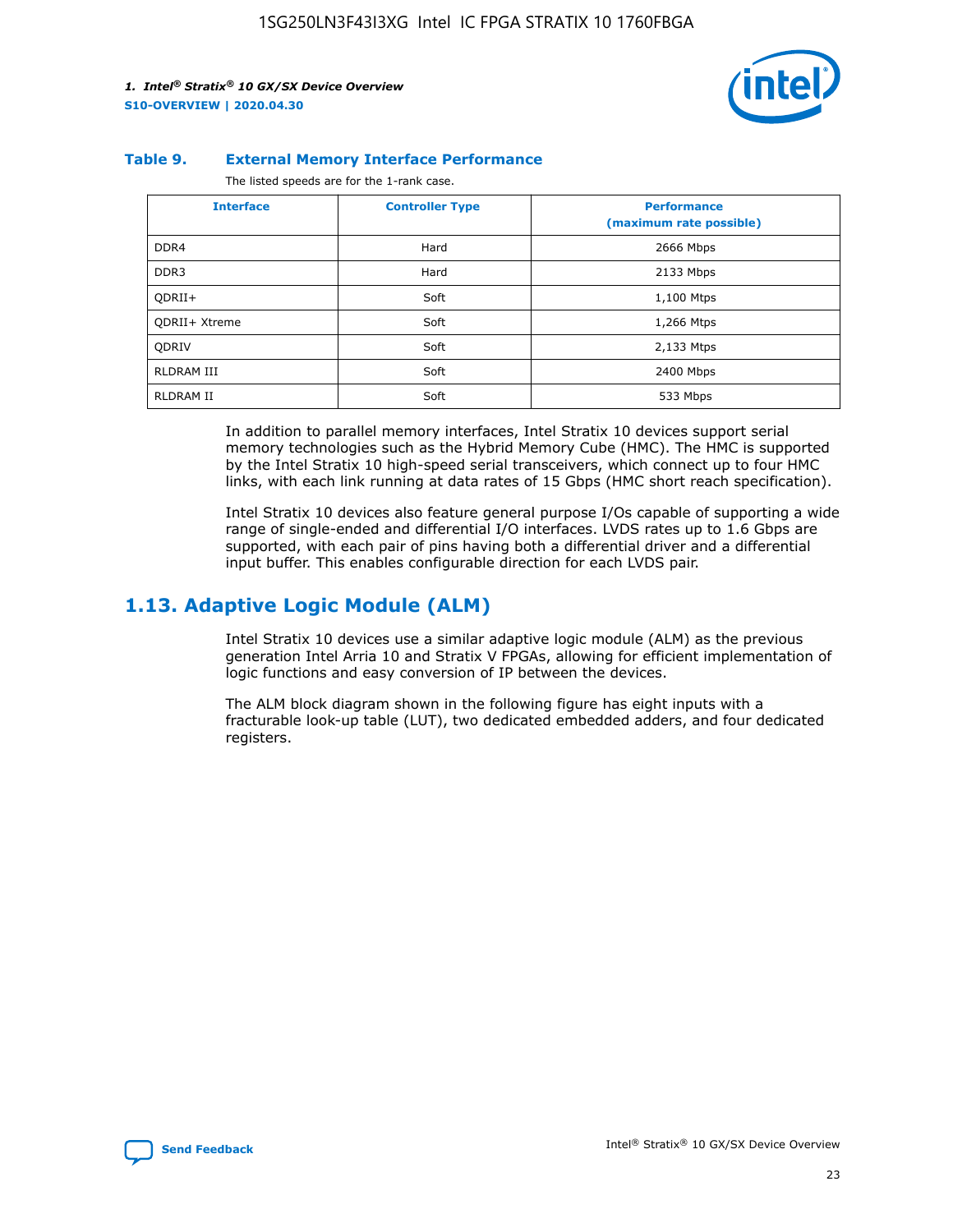

## **Figure 11. Intel Stratix 10 FPGA and SoC ALM Block Diagram**



Key features and capabilities of the ALM include:

- High register count with 4 registers per 8-input fracturable LUT, operating in conjunction with the new Intel Hyperflex architecture, enables Intel Stratix 10 devices to maximize core performance at very high core logic utilization
- Implements select 7-input logic functions, all 6-input logic functions, and two independent functions consisting of smaller LUT sizes (such as two independent 4 input LUTs) to optimize core logic utilization

The Intel Quartus Prime software takes advantage of the ALM logic structure to deliver the highest performance, optimal logic utilization, and lowest compile times. The Intel Quartus Prime software simplifies design reuse as it automatically maps legacy designs into the Intel Stratix 10 ALM architecture.

## **1.14. Core Clocking**

Core clocking in Intel Stratix 10 devices makes use of programmable clock tree synthesis.

This technique uses dedicated clock tree routing and switching circuits, and allows the Intel Quartus Prime software to create the exact clock trees required for your design. Clock tree synthesis minimizes clock tree insertion delay, reduces dynamic power dissipation in the clock tree and allows greater clocking flexibility in the core while still maintaining backwards compatibility with legacy global and regional clocking schemes.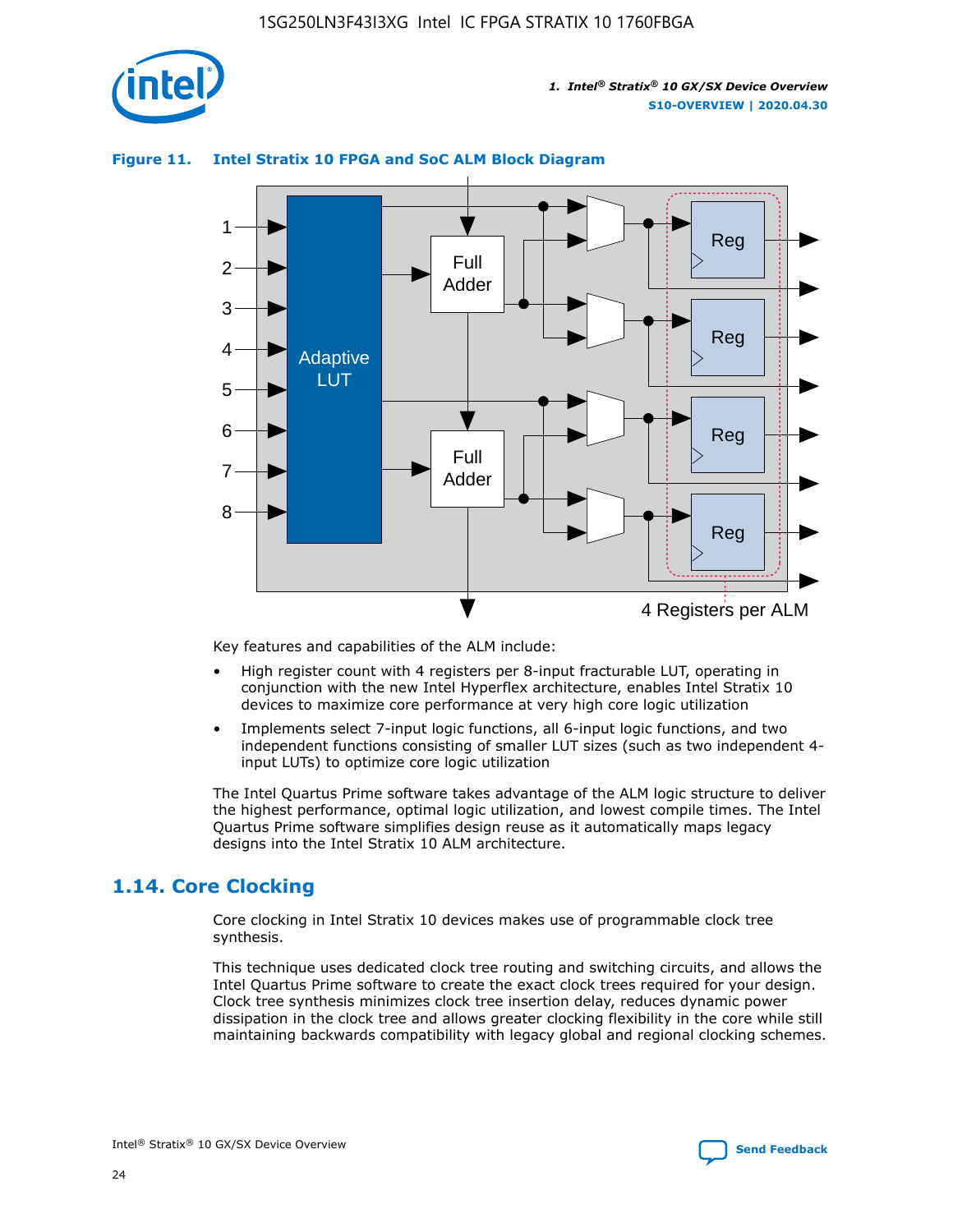

The core clock network in Intel Stratix 10 devices supports the new Intel Hyperflex core architecture at clock rates up to 1 GHz. It also supports the hard memory controllers up to 2666 Mbps with a quarter rate transfer to the core. The core clock network is supported by dedicated clock input pins, fractional clock synthesis PLLs, and integer I/O PLLs.

## **1.15. Fractional Synthesis PLLs and I/O PLLs**

Intel Stratix 10 devices have up to 32 fractional synthesis PLLs (fPLL) available for use with transceivers or in the core fabric.

The fPLLs are located in the 3D SiP transceiver L-tiles and H-tiles, eight per tile, adjacent to the transceiver channels. The fPLLs can be used to reduce both the number of oscillators required on the board and the number of clock pins required, by synthesizing multiple clock frequencies from a single reference clock source. In addition to synthesizing reference clock frequencies for the transceiver transmit PLLs, the fPLLs can also be used directly for transmit clocking. Each fPLL can be independently configured for conventional integer mode, or enhanced fractional synthesis mode with third-order delta-sigma modulation.

In addition to the fPLLs, Intel Stratix 10 devices contain up to 24 integer I/O PLLs (IOPLLs) available for general purpose use in the core fabric and for simplifying the design of external memory interfaces and high-speed LVDS interfaces. The IOPLLs are located in each bank of 48 general purpose I/O, 1 per I/O bank, adjacent to the hard memory controllers and LVDS SerDes in each I/O bank. This makes it easier to close timing because the IOPLLs are tightly coupled with the I/Os that need to use them. The IOPLLs can be used for general purpose applications in the core such as clock network delay compensation and zero-delay clock buffering.

## **1.16. Internal Embedded Memory**

Intel Stratix 10 devices contain two types of embedded memory blocks: M20K (20 Kb) and MLAB (640 bit).

The M20K and MLAB blocks are familiar block sizes carried over from previous Intel device families. The MLAB blocks are ideal for wide and shallow memories, while the M20K blocks are intended to support larger memory configurations and include hard ECC. Both M20K and MLAB embedded memory blocks can be configured as a singleport or dual-port RAM, FIFO, ROM, or shift register. These memory blocks are highly flexible and support a number of memory configurations as shown in Table 10 on page 25.

#### **Table 10. Internal Embedded Memory Block Configurations**

| MLAB (640 bits)                                                | <b>M20K (20 Kb)</b>                                                                    |
|----------------------------------------------------------------|----------------------------------------------------------------------------------------|
| $64 \times 10$ (supported through emulation)<br>$32 \times 20$ | $2K \times 10$ (or $x8$ )<br>$1K \times 20$ (or $x16$ )<br>$512 \times 40$ (or $x32$ ) |

## **1.17. Variable Precision DSP Block**

The Intel Stratix 10 DSP blocks are based upon the Variable Precision DSP Architecture used in Intel's previous generation devices. They feature hard fixed point and IEEE 754 compliant floating point capability.

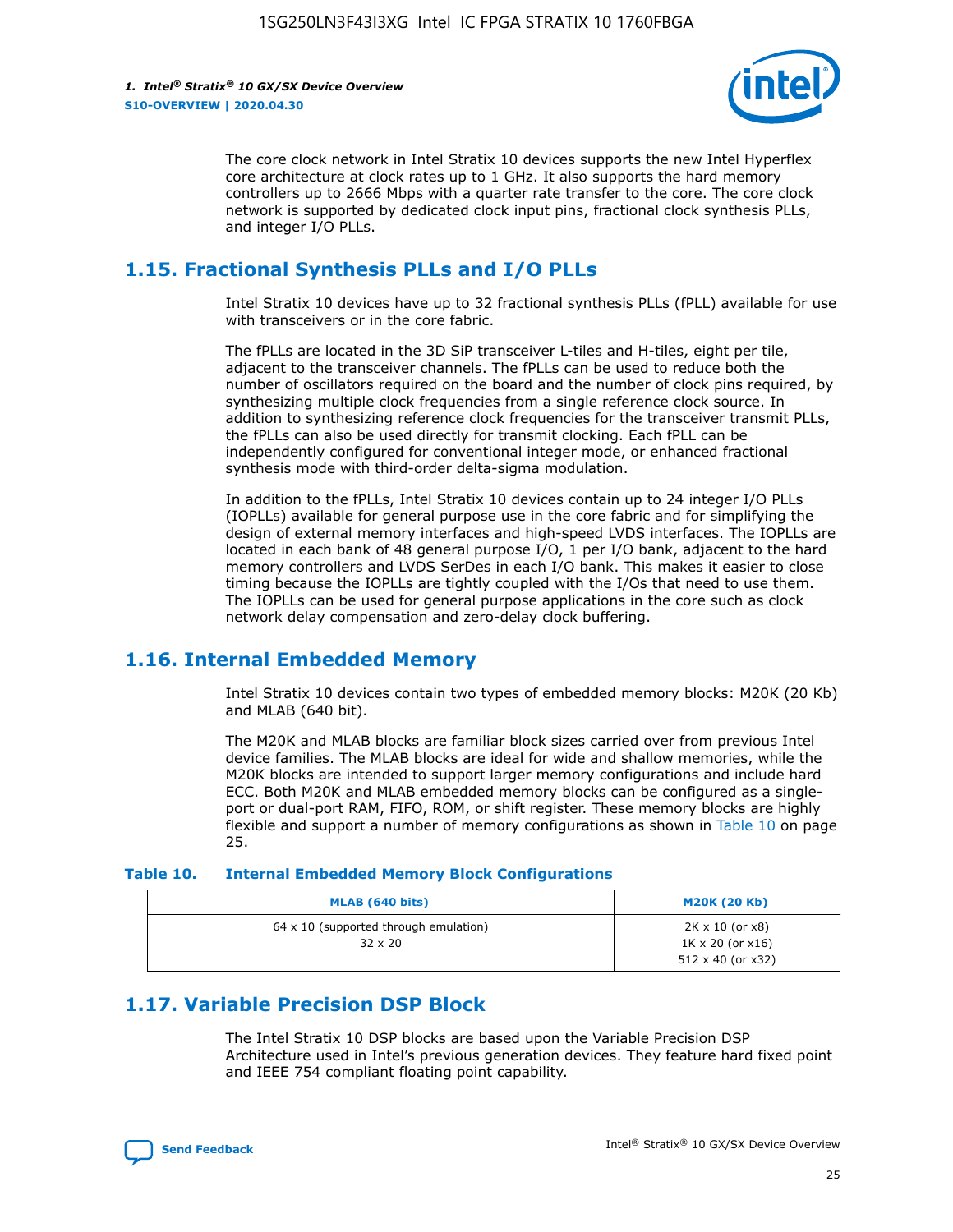

The DSP blocks can be configured to support signal processing with precision ranging from 18x19 up to 54x54. A pipeline register has been added to increase the maximum operating frequency of the DSP block and reduce power consumption.





## **Figure 13. DSP Block: High Precision Fixed Point Mode**

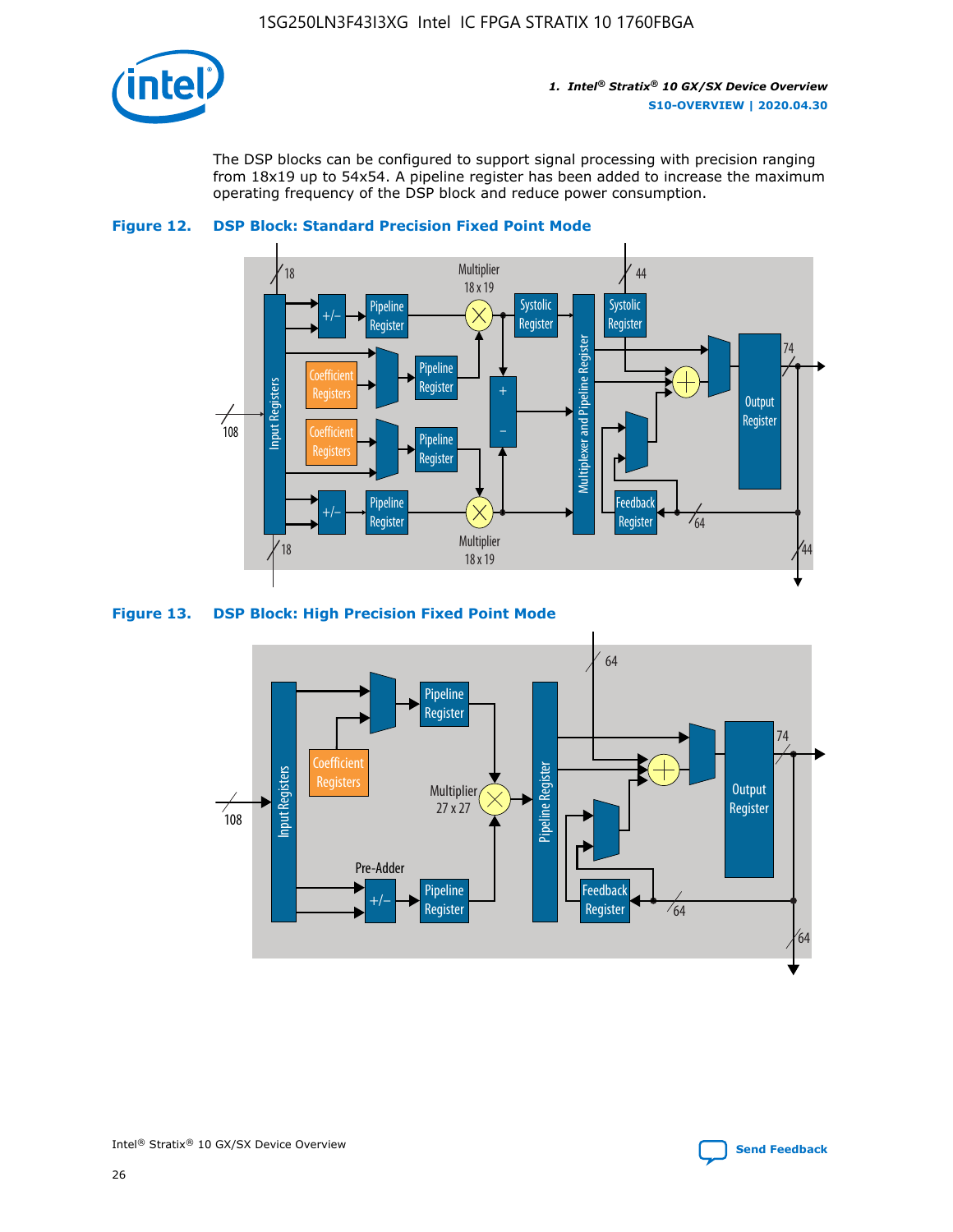



## **Figure 14. DSP Block: Single Precision Floating Point Mode**

Each DSP block can be independently configured at compile time as either dual 18x19 or a single 27x27 multiply accumulate. With a dedicated 64 bit cascade bus, multiple variable precision DSP blocks can be cascaded to implement even higher precision DSP functions efficiently.

In floating point mode, each DSP block provides one single precision floating point multiplier and adder. Floating point additions, multiplications, mult-adds and multaccumulates are supported.

The following table shows how different precisions are accommodated within a DSP block, or by utilizing multiple blocks.

| <b>Multiplier Size</b>             | <b>DSP Block Resources</b>                                                               | <b>Expected Usage</b>           |
|------------------------------------|------------------------------------------------------------------------------------------|---------------------------------|
| $18x19$ bits                       | 1/2 of Variable Precision DSP Block                                                      | Medium precision fixed point    |
| 27x27 bits                         | 1 Variable Precision DSP Block                                                           | High precision fixed point      |
| $19x36$ bits                       | 1 Variable Precision DSP Block with external<br>adder                                    | Fixed point FFTs                |
| 36x36 bits                         | 2 Variable Precision DSP Blocks with external<br>adder                                   | Very high precision fixed point |
| 54x54 bits                         | 4 Variable Precision DSP Blocks with external<br>adder                                   | Double Precision floating point |
| Single Precision<br>floating point | 1 Single Precision floating point adder, 1 Single<br>Precision floating point multiplier | Floating point                  |

#### **Table 11. Variable Precision DSP Block Configurations**

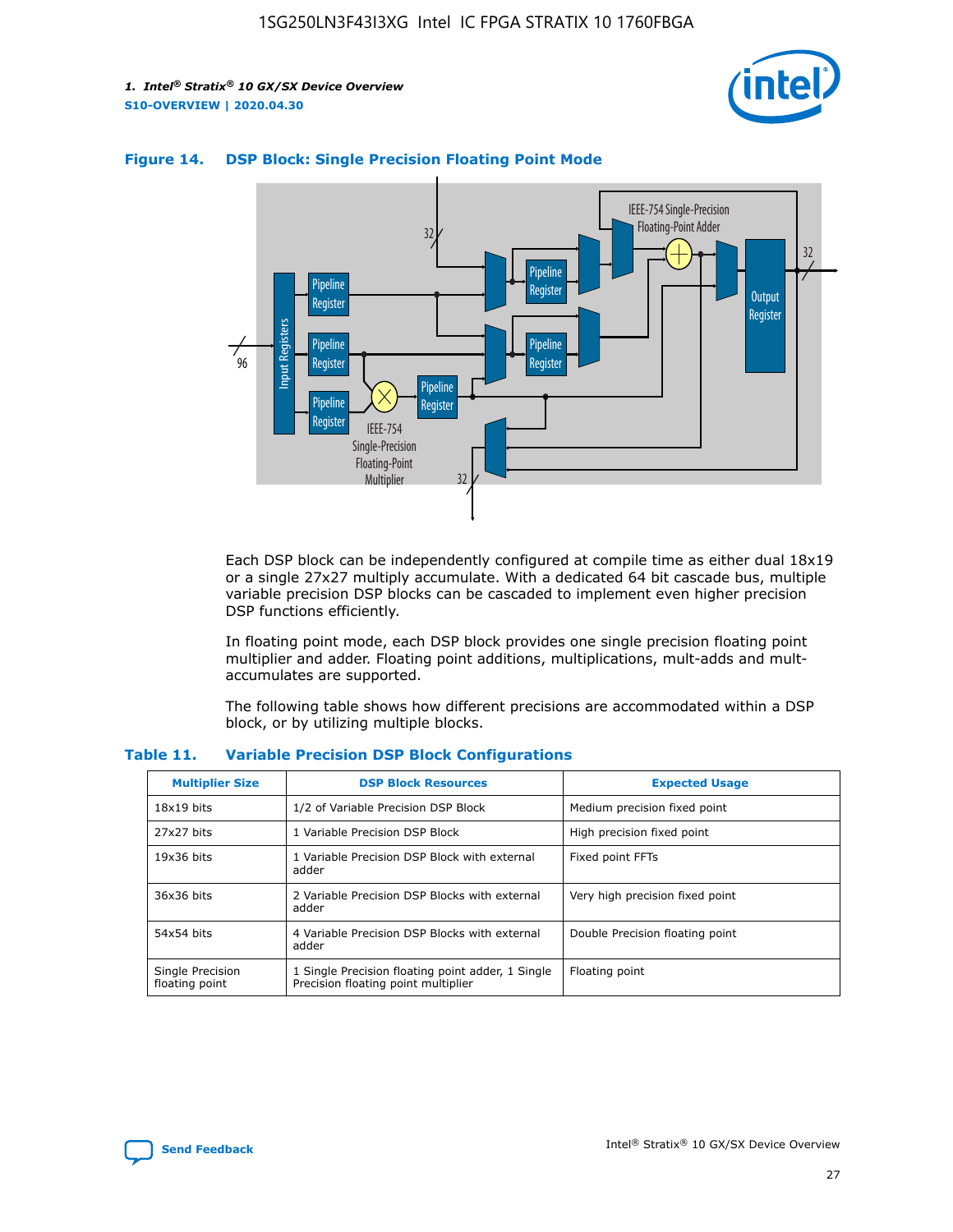

Complex multiplication is very common in DSP algorithms. One of the most popular applications of complex multipliers is the FFT algorithm. This algorithm has the characteristic of increasing precision requirements on only one side of the multiplier. The Variable Precision DSP block supports the FFT algorithm with proportional increase in DSP resources as the precision grows.

## **Table 12. Complex Multiplication With Variable Precision DSP Block**

| <b>Complex Multiplier</b><br><b>Size</b> | <b>DSP Block Resources</b>      | <b>FFT Usage</b>       |
|------------------------------------------|---------------------------------|------------------------|
| $18x19$ bits                             | 2 Variable Precision DSP Blocks | Resource optimized FFT |
| 27x27 bits                               | 4 Variable Precision DSP Blocks | Highest precision FFT  |

For FFT applications with high dynamic range requirements, the Intel FFT IP Core offers an option of single precision floating point implementation with resource usage and performance similar to high precision fixed point implementations.

Other features of the DSP block include:

- Hard 18 bit and 25 bit pre-adders
- Hard floating point multipliers and adders
- 64 bit dual accumulator (for separate I, Q product accumulations)
- Cascaded output adder chains for 18 and 27 bit FIR filters
- Embedded coefficient registers for 18 and 27 bit coefficients
- Fully independent multiplier outputs
- Inferability using HDL templates supplied by the Intel Quartus Prime software for most modes

The Variable Precision DSP block is ideal to support the growing trend towards higher bit precision in high performance DSP applications. At the same time, it can efficiently support the many existing 18 bit DSP applications, such as high definition video processing and remote radio heads. With the Variable Precision DSP block architecture and hard floating point multipliers and adders, Intel Stratix 10 devices can efficiently support many different precision levels up to and including floating point implementations. This flexibility can result in increased system performance, reduced power consumption, and reduce architecture constraints on system algorithm designers.

## **1.18. Hard Processor System (HPS)**

The Intel Stratix 10 SoC Hard Processor System (HPS) is Intel's third generation HPS. Leveraging the performance of Intel 14 nm tri-gate technology, Intel Stratix 10 SoC devices more than double the performance of previous generation SoCs with an integrated quad-core 64-bit Arm Cortex-A53. The HPS also enables system-wide hardware virtualization capabilities by adding a system memory management unit. These architecture improvements ensure that Intel Stratix 10 SoCs meet the requirements of current and future embedded markets, including wireless and wireline communications, datacenter acceleration, and numerous military applications.

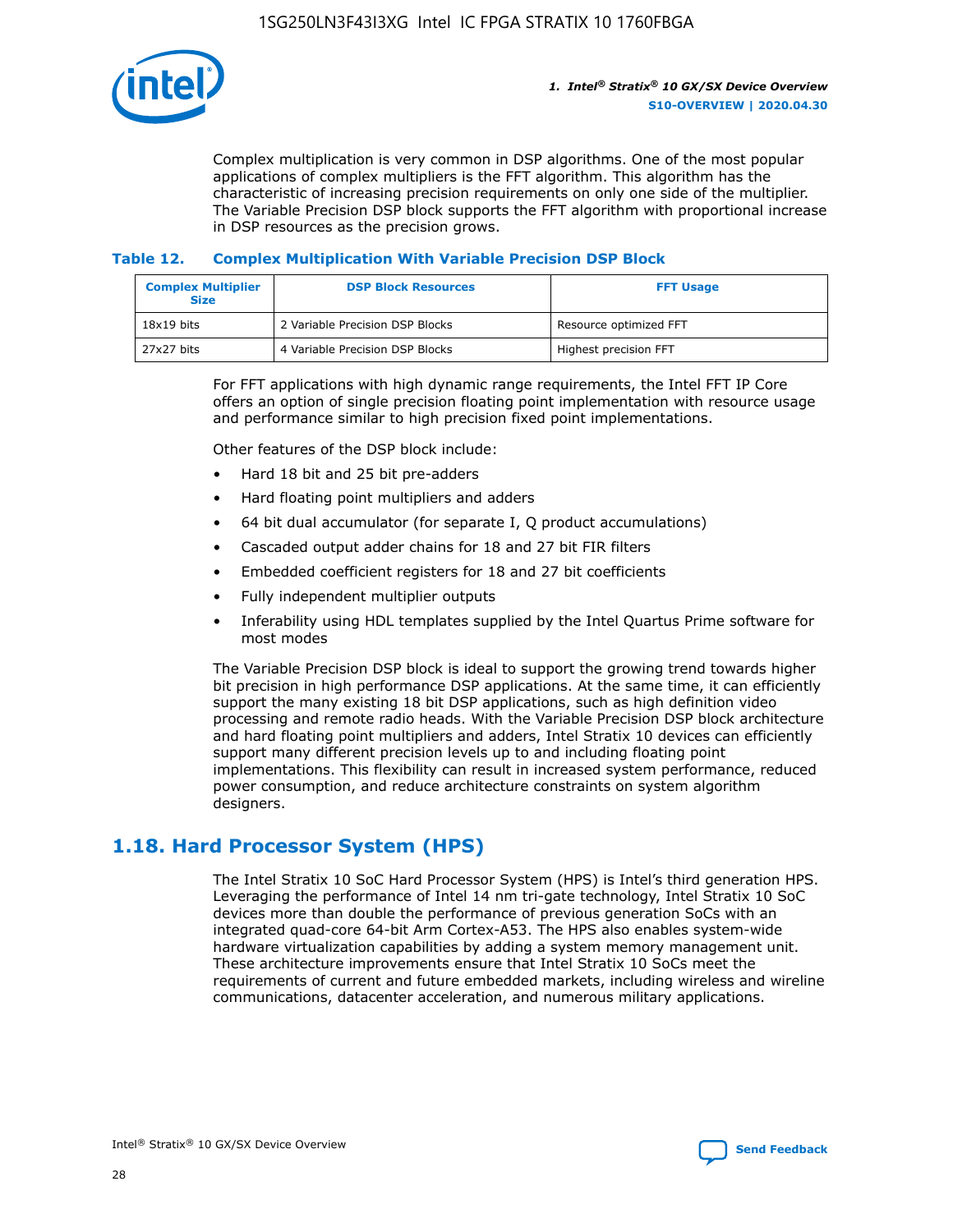

#### **Figure 15. HPS Block Diagram**

| Quad Arm Cortex-A53-Based Hard Processor System |                                                                            |                           |                                           |                          |                                     |                          |                                        |
|-------------------------------------------------|----------------------------------------------------------------------------|---------------------------|-------------------------------------------|--------------------------|-------------------------------------|--------------------------|----------------------------------------|
| Arm Cortex - A53                                |                                                                            |                           | Arm Cortex - A53                          |                          |                                     |                          | SD/SDIO/                               |
| <b>NEON</b>                                     |                                                                            | <b>FPU</b>                | <b>NEON</b>                               |                          | <b>FPU</b>                          | <b>USB OTG</b>           | $MMC$ <sup>1,2</sup>                   |
| 32 KB I-Cache<br>with Parity                    |                                                                            | 32 KB D-Cache<br>with ECC | 32 KB I-Cache<br>with Parity              |                          | 32 KB D-Cache<br>with ECC           | $(x2)^{1,2}$             |                                        |
|                                                 | Arm Cortex - A53                                                           |                           |                                           |                          | Arm Cortex - A53                    | UART (x2)                | <b>DMA</b><br>$(8 \text{ Channel})^2$  |
| <b>NEON</b>                                     |                                                                            | <b>FPU</b>                | <b>NEON</b>                               |                          | <b>FPU</b>                          |                          |                                        |
| 32 KB I-Cache<br>with Parity                    |                                                                            | 32 KB D-Cache<br>with ECC | 32 KB I-Cache<br>with Parity              |                          | 32 KB D-Cache<br>with ECC           | I <sup>2</sup> C(x5)     | <b>HPS 10</b>                          |
|                                                 | 1 MB L2 Cache with ECC<br><b>System MMU</b><br><b>Cache Coherency Unit</b> |                           |                                           | <b>EMAC</b> $(x3)^{1,2}$ | <b>NAND</b><br>Flash <sup>1,2</sup> |                          |                                        |
| JTAG Debug<br>or Trace                          |                                                                            | 256 KB                    | <b>Timers</b><br>RAM <sup>2</sup><br>(x8) |                          |                                     |                          | SPI(x4)                                |
| Lightweight HPS-to-<br><b>FPGA BRIDGE</b>       |                                                                            |                           | HPS-to-FPGA<br><b>BRIDGE</b>              |                          | FPGA-to-HPS<br><b>BRIDGE</b>        | HPS-to-SDM<br>SDM-to-HPS | <b>SDRAM</b><br>Scheduler <sup>3</sup> |
|                                                 |                                                                            |                           |                                           |                          |                                     |                          |                                        |
| <b>FPGA Fabric</b>                              |                                                                            |                           |                                           |                          |                                     | <b>SDM</b>               | <b>Hard Memory</b><br>Controller       |

Notes:

1. Integrated direct memory access (DMA)

2. Integrated error correction code (ECC)

3. Multiport front-end interface to hard memory controller

## **1.18.1. Key Features of the Intel Stratix 10 HPS**

## **Table 13. Key Features of the Intel Stratix 10 GX/SX HPS**

| <b>Feature</b>                                    | <b>Description</b>                                                                                                                                                                                                                                                                                                                                     |
|---------------------------------------------------|--------------------------------------------------------------------------------------------------------------------------------------------------------------------------------------------------------------------------------------------------------------------------------------------------------------------------------------------------------|
| Quad-core Arm Cortex-A53<br>MPCore processor unit | 2.3 MIPS/MHz instruction efficiency<br>$\bullet$<br>CPU frequency up to 1.5 GHz<br>٠<br>At 1.5 GHz total performance of 13,800 MIPS<br>Army8-A architecture<br>Runs 64 bit and 32 bit Arm instructions<br>16 bit and 32 bit Thumb instructions for 30% reduction in memory footprint<br>Jazelle* RCT execution architecture with 8 bit Java byte codes |
|                                                   |                                                                                                                                                                                                                                                                                                                                                        |

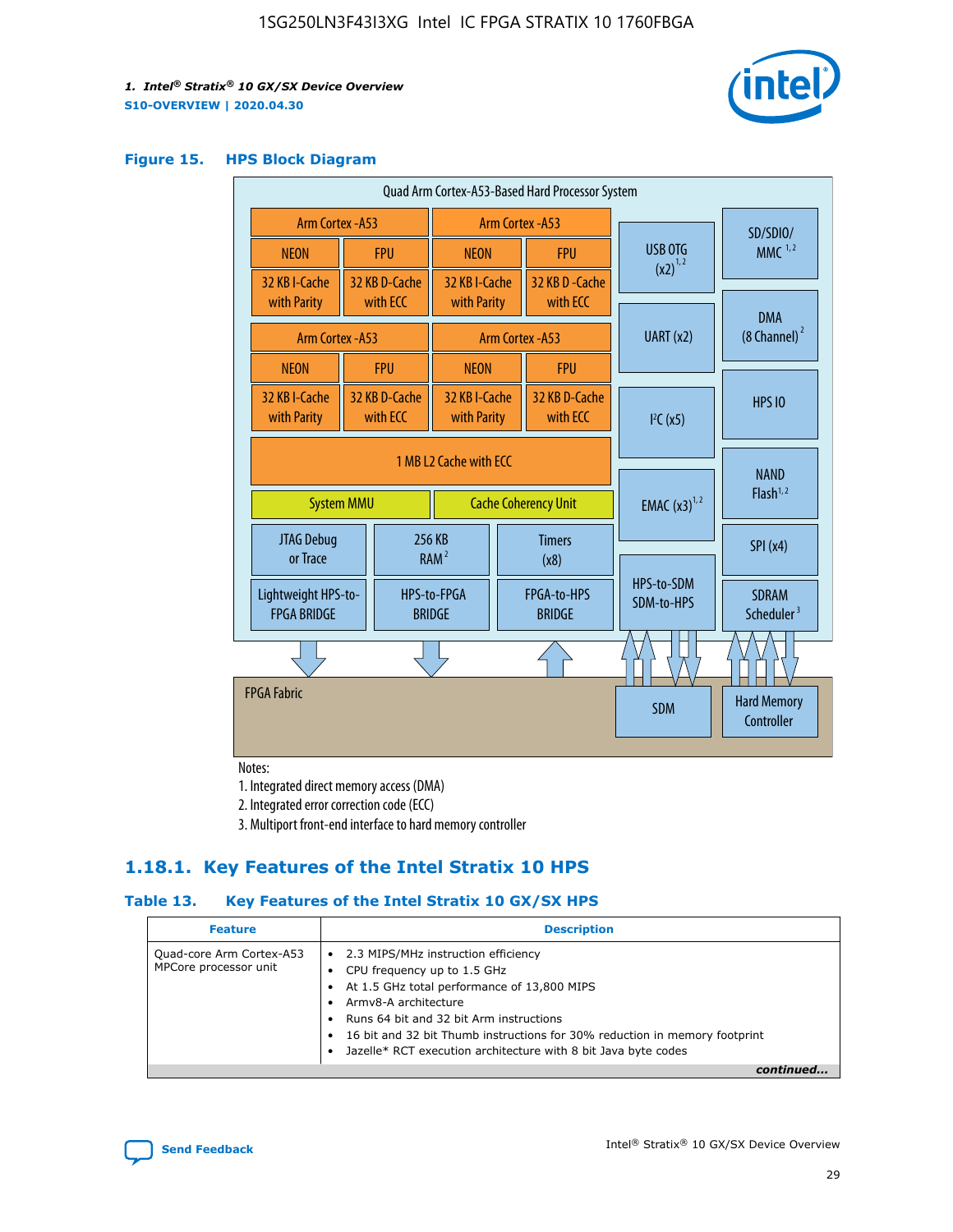

| <b>Feature</b>                                        | <b>Description</b>                                                                                                                                                                                                                                                                                                                                                                                                                                                                                                                                                                                                                                                                                                                                                                                                                                                                                                                                                                                                                                                                                                                                                                                                     |
|-------------------------------------------------------|------------------------------------------------------------------------------------------------------------------------------------------------------------------------------------------------------------------------------------------------------------------------------------------------------------------------------------------------------------------------------------------------------------------------------------------------------------------------------------------------------------------------------------------------------------------------------------------------------------------------------------------------------------------------------------------------------------------------------------------------------------------------------------------------------------------------------------------------------------------------------------------------------------------------------------------------------------------------------------------------------------------------------------------------------------------------------------------------------------------------------------------------------------------------------------------------------------------------|
|                                                       | Superscalar, variable length, out-of-order pipeline with dynamic branch prediction<br>Improved Arm Neon* media processing engine<br>$\bullet$<br>Single- and double-precision floating-point unit<br>Arm CoreSight* debug and trace technology<br>$\bullet$                                                                                                                                                                                                                                                                                                                                                                                                                                                                                                                                                                                                                                                                                                                                                                                                                                                                                                                                                            |
| <b>System Memory</b><br>Management Unit               | Enables a unified memory model and extends hardware virtualization into peripherals<br>$\bullet$<br>implemented in the FPGA fabric                                                                                                                                                                                                                                                                                                                                                                                                                                                                                                                                                                                                                                                                                                                                                                                                                                                                                                                                                                                                                                                                                     |
| Cache Coherency unit                                  | $\bullet$<br>Changes in shared data stored in cache are propagated throughout the system<br>providing bi-directional coherency for co-processing elements.                                                                                                                                                                                                                                                                                                                                                                                                                                                                                                                                                                                                                                                                                                                                                                                                                                                                                                                                                                                                                                                             |
| Cache                                                 | L1 Cache<br>$\bullet$<br>- 32 KB of instruction cache w/ parity check<br>- 32 KB of L1 data cache w /ECC<br>- Parity checking<br>L2 Cache<br>$-$ 1MB shared<br>- 8-way set associative<br>- SEU Protection with parity on TAG ram and ECC on data RAM<br>- Cache lockdown support                                                                                                                                                                                                                                                                                                                                                                                                                                                                                                                                                                                                                                                                                                                                                                                                                                                                                                                                      |
| On-Chip Memory                                        | 256 KB of scratch on-chip RAM<br>$\bullet$                                                                                                                                                                                                                                                                                                                                                                                                                                                                                                                                                                                                                                                                                                                                                                                                                                                                                                                                                                                                                                                                                                                                                                             |
| External SDRAM and Flash<br>Memory Interfaces for HPS | Hard memory controller with support for DDR4, DDR3<br>$\bullet$<br>$-$ 40 bit (32 bit + 8 bit ECC) with select packages supporting 72 bit (64 bit + 8 bit<br>ECC)<br>- Support for up to 2666 Mbps DDR4 and 2166 Mbps DDR3 frequencies<br>- Error correction code (ECC) support including calculation, error correction, write-<br>back correction, and error counters<br>- Software Configurable Priority Scheduling on individual SDRAM bursts<br>- Fully programmable timing parameter support for all JEDEC-specified timing<br>parameters<br>- Multiport front-end (MPFE) scheduler interface to the hard memory controller, which<br>supports the $AXI^{\circledR}$ Quality of Service (QoS) for interface to the FPGA fabric<br>NAND flash controller<br>$-$ ONFI 1.0<br>- Integrated descriptor based with DMA<br>- Programmable hardware ECC support<br>- Support for 8 and 16 bit Flash devices<br>Secure Digital SD/SDIO/MMC controller<br>$-$ eMMC 4.5<br>- Integrated descriptor based DMA<br>- CE-ATA digital commands supported<br>- 50 MHz operating frequency<br>Direct memory access (DMA) controller<br>$\bullet$<br>- 8-channel<br>- Supports up to 32 peripheral handshake interface<br>continued |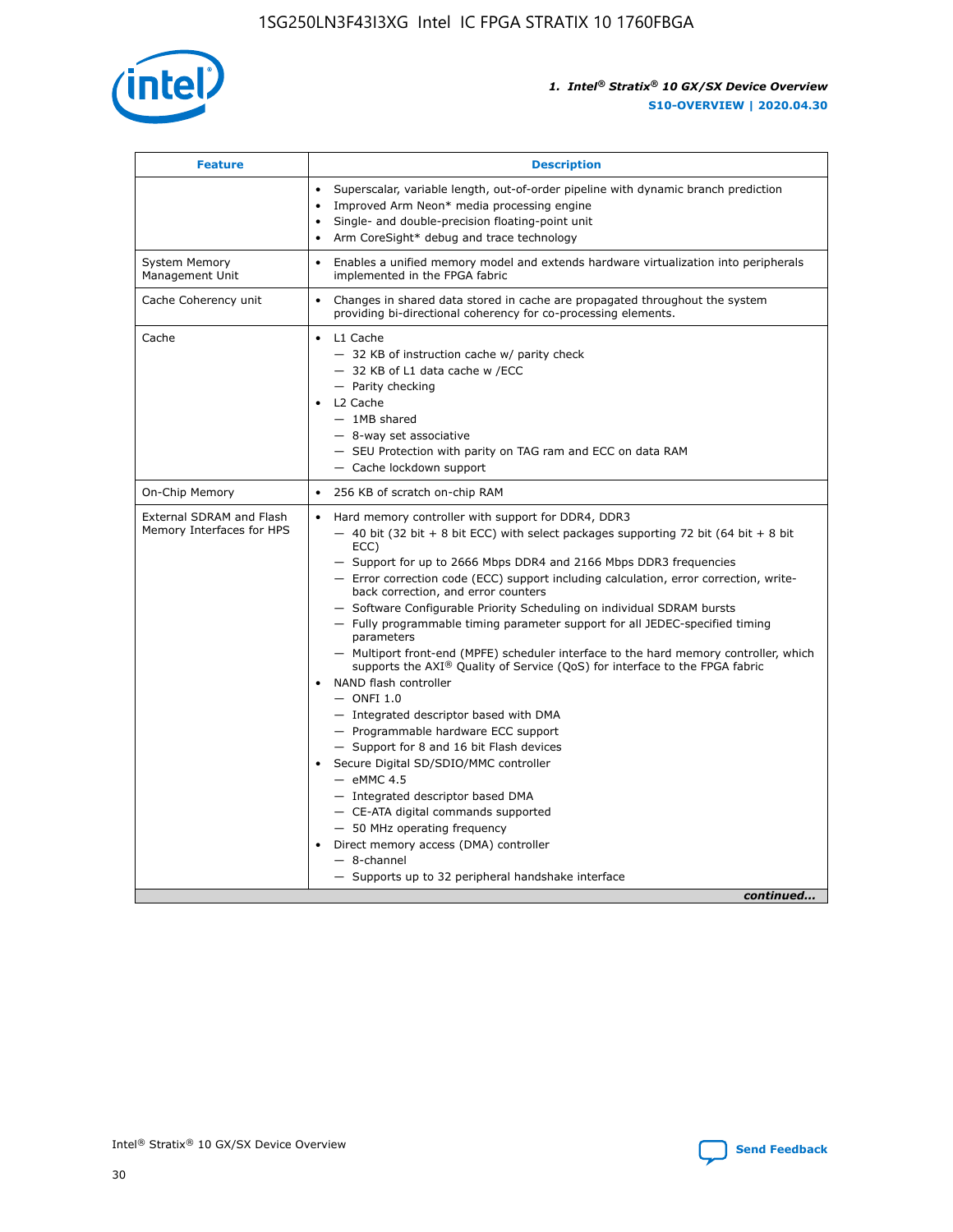

| <b>Feature</b>                         | <b>Description</b>                                                                                                                                                                                                                                                                                                                                                                                                                                                                                                                                                                                                                                                                                                                                                                                                                                                                                                                                                                                                                                                                                                                                                                                                                                                                                                                                                                                                                                                                                          |  |  |  |
|----------------------------------------|-------------------------------------------------------------------------------------------------------------------------------------------------------------------------------------------------------------------------------------------------------------------------------------------------------------------------------------------------------------------------------------------------------------------------------------------------------------------------------------------------------------------------------------------------------------------------------------------------------------------------------------------------------------------------------------------------------------------------------------------------------------------------------------------------------------------------------------------------------------------------------------------------------------------------------------------------------------------------------------------------------------------------------------------------------------------------------------------------------------------------------------------------------------------------------------------------------------------------------------------------------------------------------------------------------------------------------------------------------------------------------------------------------------------------------------------------------------------------------------------------------------|--|--|--|
| Communication Interface<br>Controllers | Three 10/100/1000 Ethernet media access controls (MAC) with integrated DMA<br>- Supports RGMII and RMII external PHY Interfaces<br>- Option to support other PHY interfaces through FPGA logic<br>$\bullet$ GMII<br>MII<br>$\bullet$<br>RMII (requires MII to RMII adapter)<br>• RGMII (requires GMII to RGMII adapter)<br>• SGMII (requires GMII to SGMII adapter)<br>- Supports IEEE 1588-2002 and IEEE 1588-2008 standards for precision networked<br>clock synchronization<br>- Supports IEEE 802.1Q VLAN tag detection for reception frames<br>- Supports Ethernet AVB standard<br>Two USB On-the-Go (OTG) controllers with DMA<br>- Dual-Role Device (device and host functions)<br>• High-speed (480 Mbps)<br>• Full-speed (12 Mbps)<br>• Low-speed (1.5 Mbps)<br>• Supports USB 1.1 (full-speed and low-speed)<br>- Integrated descriptor-based scatter-gather DMA<br>- Support for external ULPI PHY<br>- Up to 16 bidirectional endpoints, including control endpoint<br>$-$ Up to 16 host channels<br>- Supports generic root hub<br>- Configurable to OTG 1.3 and OTG 2.0 modes<br>Five I <sup>2</sup> C controllers (three can be used by EMAC for MIO to external PHY)<br>- Support both 100 Kbps and 400 Kbps modes<br>- Support both 7 bit and 10 bit addressing modes<br>- Support Master and Slave operating mode<br>Two UART 16550 compatible<br>- Programmable baud rate up to 115.2 Kbaud<br>• Four serial peripheral interfaces (SPI) (2 Masters, 2 Slaves)<br>- Full and Half duplex |  |  |  |
| Timers and I/O                         | • Timers<br>- 4 general-purpose timers<br>$-4$ watchdog timers<br>48 HPS direct I/O allow HPS peripherals to connect directly to I/O<br>Up to three IO48 banks may be assigned to HPS for HPS DDR access                                                                                                                                                                                                                                                                                                                                                                                                                                                                                                                                                                                                                                                                                                                                                                                                                                                                                                                                                                                                                                                                                                                                                                                                                                                                                                    |  |  |  |
| Interconnect to Logic Core             | • FPGA-to-HPS Bridge<br>- Allows IP bus masters in the FPGA fabric to access to HPS bus slaves<br>- Configurable 32, 64, or 128 bit AMBA AXI interface<br>HPS-to-FPGA Bridge<br>- Allows HPS bus masters to access bus slaves in FPGA fabric<br>- Configurable 32, 64, or 128 bit AMBA AXI interface allows high-bandwidth HPS<br>master transactions to FPGA fabric<br>HPS-to-SDM and SDM-to-HPS Bridges<br>- Allows the HPS to reach the SDM block and the SDM to bootstrap the HPS<br>Light Weight HPS-to-FPGA Bridge<br>- Light weight 32 bit AXI interface suitable for low-latency register accesses from HPS<br>to soft peripherals in FPGA fabric<br>FPGA-to-HPS SDRAM Bridge<br>- Up to three AMBA AXI interfaces supporting 32, 64, or 128 bit data paths                                                                                                                                                                                                                                                                                                                                                                                                                                                                                                                                                                                                                                                                                                                                         |  |  |  |

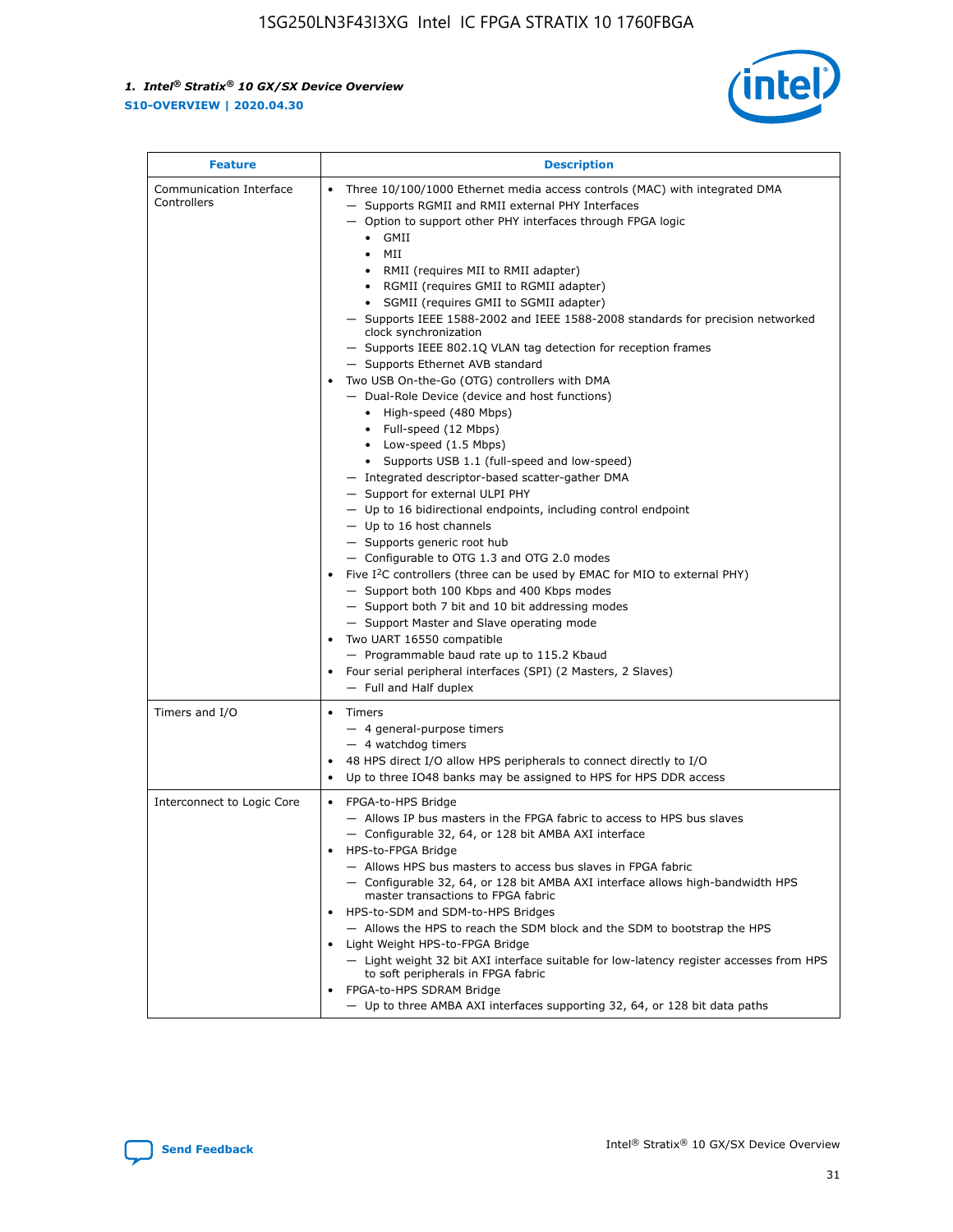

## **1.19. Power Management**

Intel Stratix 10 devices use the advanced Intel 14 nm tri-gate process technology, the all new Intel Hyperflex core architecture to enable Hyper-Folding, power gating, and several optional power reduction techniques to reduce total power consumption by as much as 70% compared to previous generation high-performance Stratix V devices.

Intel Stratix 10 standard power devices (-V) are SmartVID devices. The core voltage supplies (VCC and VCCP) for each SmartVID device must be driven by a PMBus voltage regulator dedicated to that Intel Stratix 10 device. Use of a PMBus voltage regulator for each SmartVID (-V) device is mandatory; it is not an option. A code is programmed into each SmartVID device during manufacturing that allows the PMBus voltage regulator to operate at the optimum core voltage to meet the device performance specifications.

With the new Intel Hyperflex core architecture, designs can run 2X faster than previous generation FPGAs. With 2X performance and same required throughput, architects can cut the data path width in half to save power. This optimization is called Hyper-Folding. Additionally, power gating reduces static power of unused resources in the FPGA by powering them down. The Intel Quartus Prime software automatically powers down specific unused resource blocks such as DSP and M20K blocks, at configuration time.

The optional power reduction techniques in Intel Stratix 10 devices include:

• **Available Low Static Power Devices**—Intel Stratix 10 devices are available with a fixed core voltage that provides lower static power than the SmartVID standard power devices, while maintaining device performance

Furthermore, Intel Stratix 10 devices feature Intel's low power transceivers and include a number of hard IP blocks that not only reduce logic resources but also deliver substantial power savings compared to soft implementations. In general, hard IP blocks consume up to 50% less power than the equivalent soft logic implementations.

## **1.20. Device Configuration and Secure Device Manager (SDM)**

All Intel Stratix 10 devices contain a Secure Device Manager (SDM), which is a dedicated triple-redundant processor that serves as the point of entry into the device for all JTAG and configuration commands. The SDM also bootstraps the HPS in SoC devices ensuring that the HPS can boot using the same security features that the FPGA devices have.

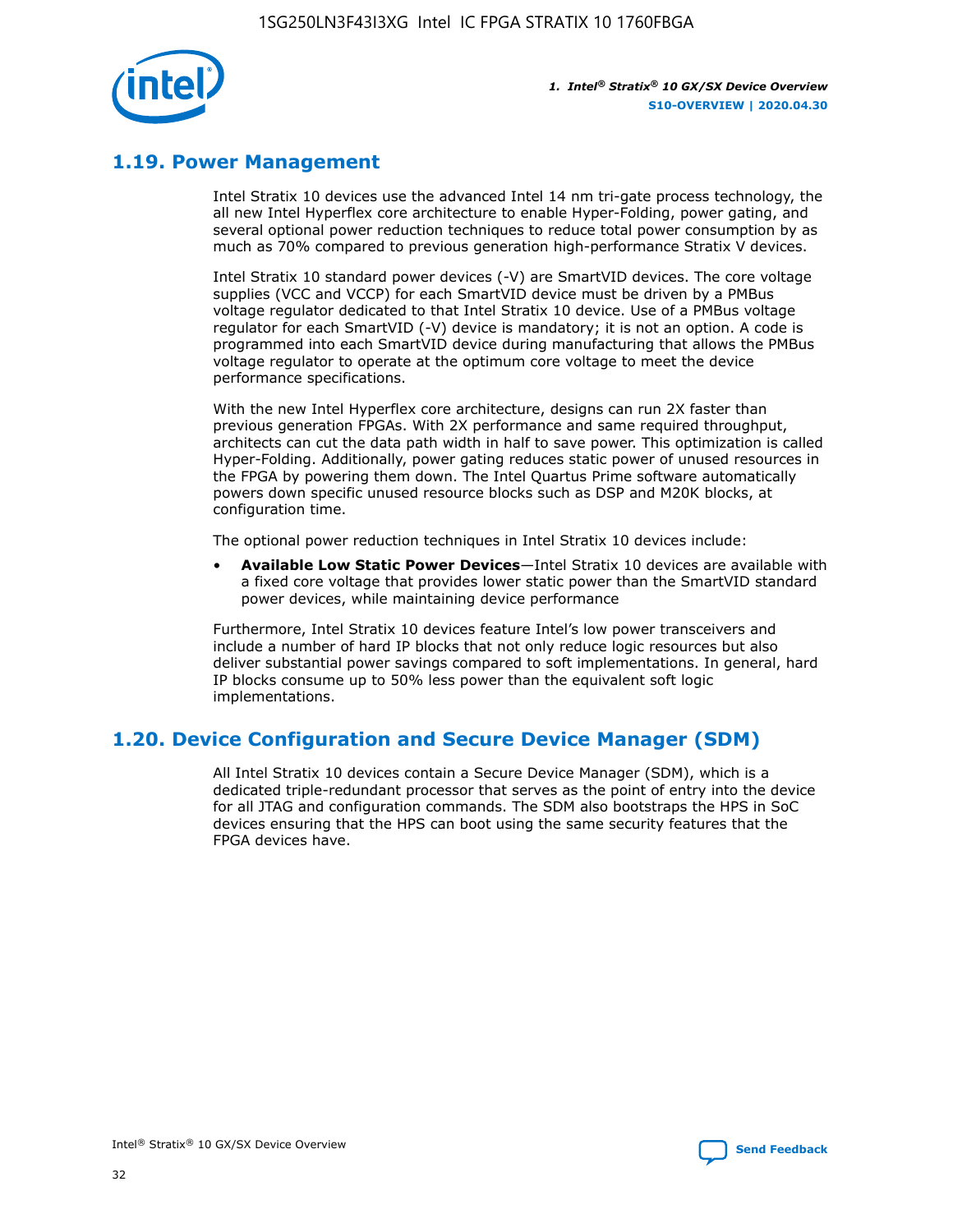





During configuration, Intel Stratix 10 devices are divided into logical sectors, each of which is managed by a local sector manager (LSM). The SDM passes configuration data to each of the LSMs across the on-chip configuration network. This allows the sectors to be configured independently, one at a time, or in parallel. This approach achieves simplified sector configuration and reconfiguration, as well as reduced overall configuration time due to the inherent parallelism. The same sector-based approach is used to respond to single-event upsets and security attacks.

While the sectors provide a logical separation for device configuration and reconfiguration, they overlay the normal rows and columns of FPGA logic and routing. This means there is no impact to the Intel Quartus Prime software place and route, and no impact to the timing of logic signals that cross the sector boundaries.

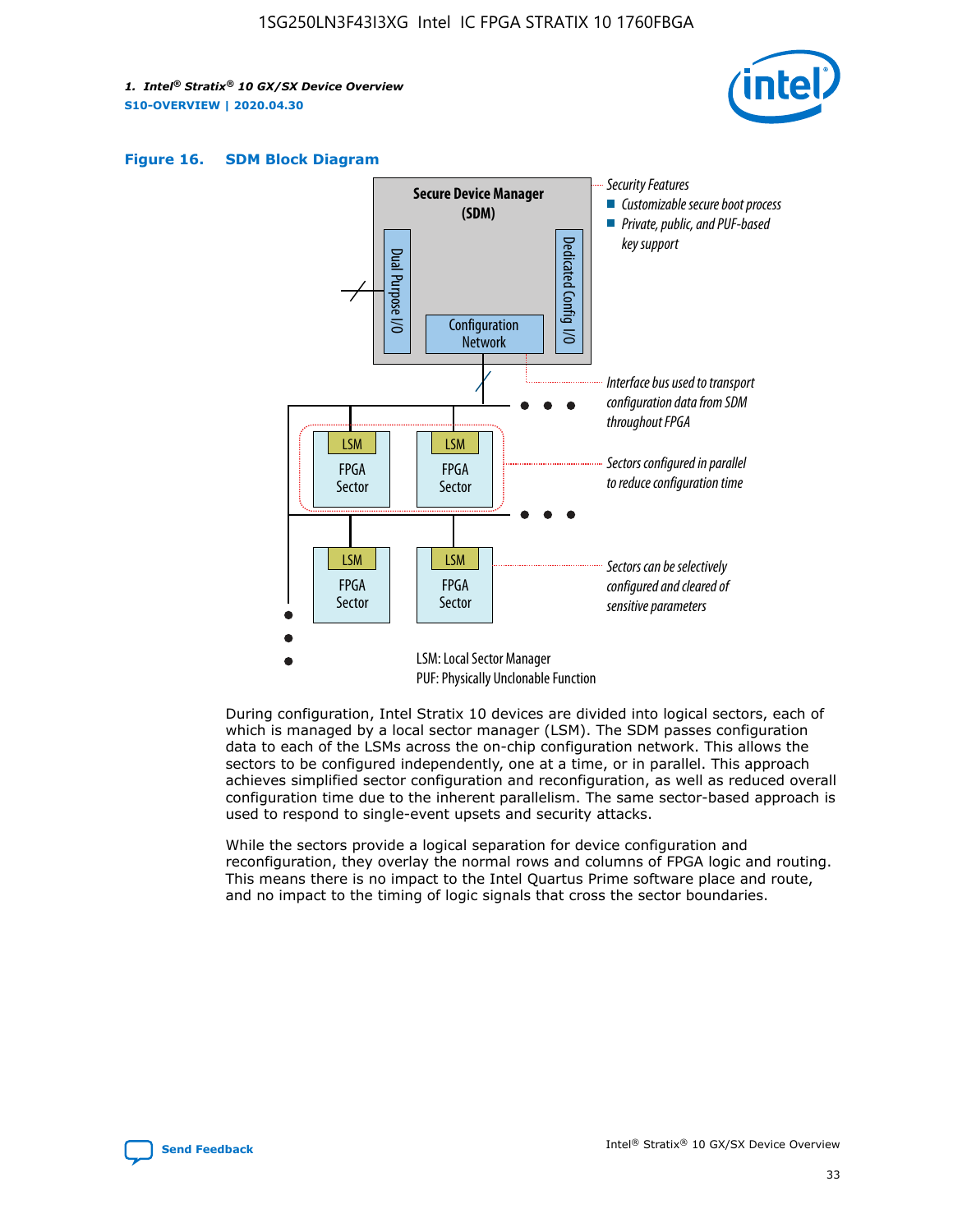

The SDM enables robust, secure, fully-authenticated device configuration. It also allows for customization of the configuration scheme, which can enhance device security. For configuration and reconfiguration, this approach offers a variety of advantages:

- Dedicated secure configuration manager
- Reduced device configuration time, because sectors are configured in parallel
- Updateable configuration process
- Reconfiguration of one or more sectors independent of all other sectors
- Zeroization of individual sectors or the complete device

The SDM also provides additional capabilities such as register state readback and writeback to support ASIC prototyping and other applications.

## **1.21. Device Security**

Building on top of the robust security features present in the previous generation devices, Intel Stratix 10 FPGAs and SoCs include a number of new and innovative security enhancements. These features are also managed by the SDM, tightly coupling device configuration and reconfiguration with encryption, authentication, key storage and anti-tamper services.

Security services provided by the SDM include:

- Bitstream encryption
- Multi-factor authentication
- Hard encryption and authentication acceleration; AES-256, SHA-256/384, ECDSA-256/384
- Volatile and non-volatile encryption key storage and management
- Boot code authentication for the HPS
- Physically Unclonable Function (PUF) service
- Updateable configuration process
- Secure device maintenance and upgrade functions
- Side channel attack protection
- Scripted response to sensor inputs and security attacks, including selective sector zeroization
- Readback, JTAG and test mode disable
- Enhanced response to single-event upsets (SEU)
- Black key provisioning
- Physical anti-tamper

See the *Intel Stratix 10 Device Security User Guide* for a complete list of all security features.

The SDM and associated security services provide a robust, multi-layered security solution for your Intel Stratix 10 design.

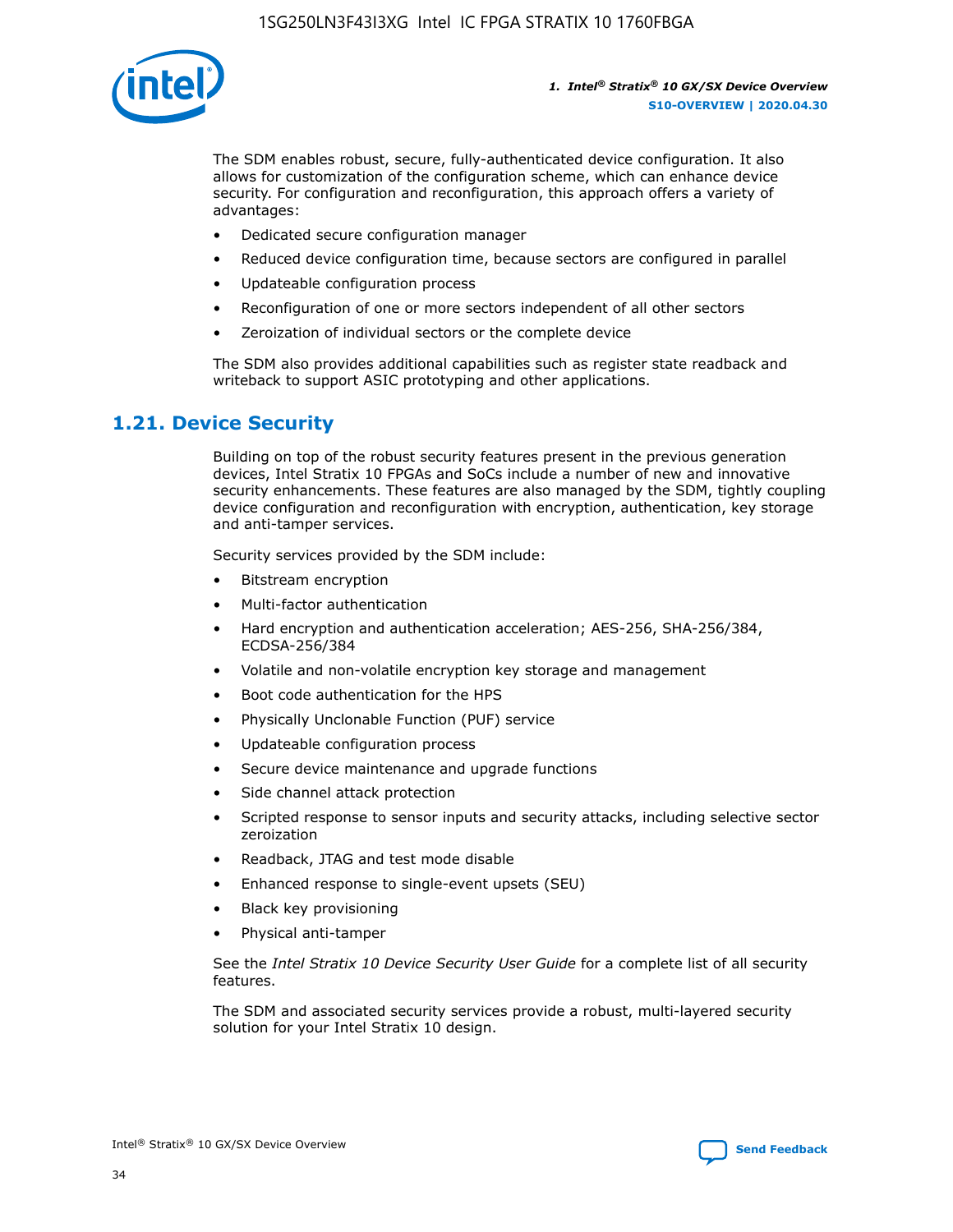

#### **Table 14. Device Security**

| <b>Intel Stratix 10 Family Variant</b> | <b>Bitstream Authentication</b> | <b>Advanced Security Features</b> <sup>(12)</sup> |
|----------------------------------------|---------------------------------|---------------------------------------------------|
| GX/SX                                  | All devices                     | -AS suffix part number required                   |

#### **Related Information**

- [My Intel Support](https://www.intel.com/content/www/us/en/programmable/my-intel/mal-home.html)
- [Intel Stratix 10 Device Security User Guide](https://www.intel.com/content/www/us/en/programmable/documentation/ndq1483601370898.html#wcd1483611014402)

## **1.22. Configuration via Protocol Using PCI Express**

Configuration via protocol using PCI Express allows the FPGA to be configured across the PCI Express bus, simplifying the board layout and increasing system integration. Making use of the embedded PCI Express hard IP operating in autonomous mode before the FPGA is configured, this technique allows the PCI Express bus to be powered up and active within the 100 ms time allowed by the PCI Express specification. Intel Stratix 10 devices also support partial reconfiguration across the PCI Express bus which reduces system down time by keeping the PCI Express link active while the device is being reconfigured.

## **1.23. Partial and Dynamic Reconfiguration**

Partial reconfiguration allows you to reconfigure part of the FPGA while other sections continue running. This capability is required in systems where uptime is critical, because it allows you to make updates or adjust functionality without disrupting services.

In addition to lowering power and cost, partial reconfiguration also increases the effective logic density by removing the necessity to place in the FPGA those functions that do not operate simultaneously. Instead, these functions can be stored in external memory and loaded as needed. This reduces the size of the required FPGA by allowing multiple applications on a single FPGA, saving board space and reducing power. The partial reconfiguration process is built on top of the proven incremental compile design flow in the Intel Quartus Prime design software

Dynamic reconfiguration in Intel Stratix 10 devices allows transceiver data rates, protocols and analog settings to be changed dynamically on a channel-by-channel basis while maintaining data transfer on adjacent transceiver channels. Dynamic reconfiguration is ideal for applications that require on-the-fly multiprotocol or multirate support. Both the PMA and PCS blocks within the transceiver can be reconfigured using this technique. Dynamic reconfiguration of the transceivers can be used in conjunction with partial reconfiguration of the FPGA to enable partial reconfiguration of both core and transceivers simultaneously.

## **1.24. Fast Forward Compile**

The innovative Fast Forward Compile feature in the Intel Quartus Prime software identifies performance bottlenecks in your design and provides detailed, step-by-step performance improvement recommendations that you can then implement. The Compiler reports estimates of the maximum operating frequency that can be achieved

<sup>(12)</sup> Contact My Intel Support for additional information.

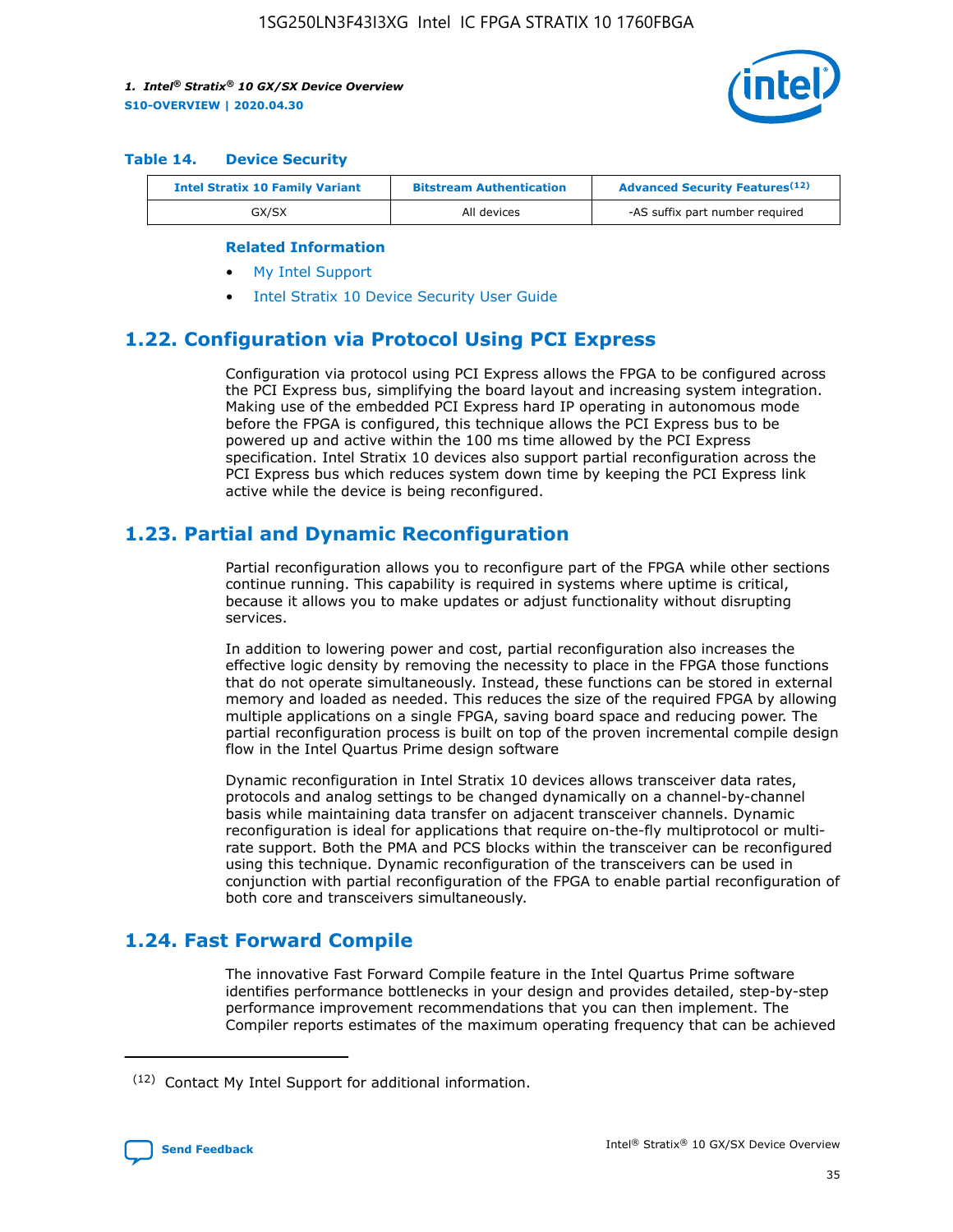

by applying the recommendations. As part of the new Hyper-Aware design flow, Fast Forward Compile maximizes the performance of your Intel Stratix 10 design and achieves rapid timing closure.

Previously, this type of optimization required multiple time-consuming design iterations, including full design re-compilation to determine the effectiveness of the changes. Fast Forward Compile enables you to make better decisions about where to focus your optimization efforts, and how to increase your design performance and throughput. This technique removes much of the guesswork of performance exploration, resulting in fewer design iterations and as much as 2X core performance gains for Intel Stratix 10 designs.

## **1.25. Single Event Upset (SEU) Error Detection and Correction**

Intel Stratix 10 FPGAs and SoCs offer robust SEU error detection and correction circuitry. The detection and correction circuitry includes protection for Configuration RAM (CRAM) programming bits and user memories. The CRAM is protected by a continuously running parity checker circuit with integrated ECC that automatically corrects one or two bit errors and detects higher order multibit errors.

The physical layout of the CRAM array is optimized to make the majority of multi-bit upsets appear as independent single-bit or double-bit errors which are automatically corrected by the integrated CRAM ECC circuitry. In addition to the CRAM protection, user memories also include integrated ECC circuitry and are layout optimized for error detection and correction.

The SEU error detection and correction hardware is supported by both soft IP and the Intel Quartus Prime software to provide a complete SEU mitigation solution. The components of the complete solution include:

- Hard error detection and correction for CRAM and user M20K memory blocks
- Optimized physical layout of memory cells to minimize probability of SEU
- Sensitivity processing soft IP that reports if CRAM upset affects a used or unused bit
- Fault injection soft IP with the Intel Quartus Prime software support that changes state of CRAM bits for testing purposes
- Hierarchy tagging in the Intel Quartus Prime software
- Triple Mode Redundancy (TMR) used for the Secure Device Manager and critical on-chip state machines

In addition to the SEU mitigation features listed above, the Intel 14 nm tri-gate process technology used for Intel Stratix 10 devices is based on FinFET transistors which have reduced SEU susceptibility versus conventional planar transistors.

## **1.26. Document Revision History for the Intel Stratix 10 GX/SX Device Overview**

| <b>Document</b><br><b>Version</b> | <b>Changes</b>             |
|-----------------------------------|----------------------------|
| 2020.04.30                        | Made the following change: |
|                                   | continued                  |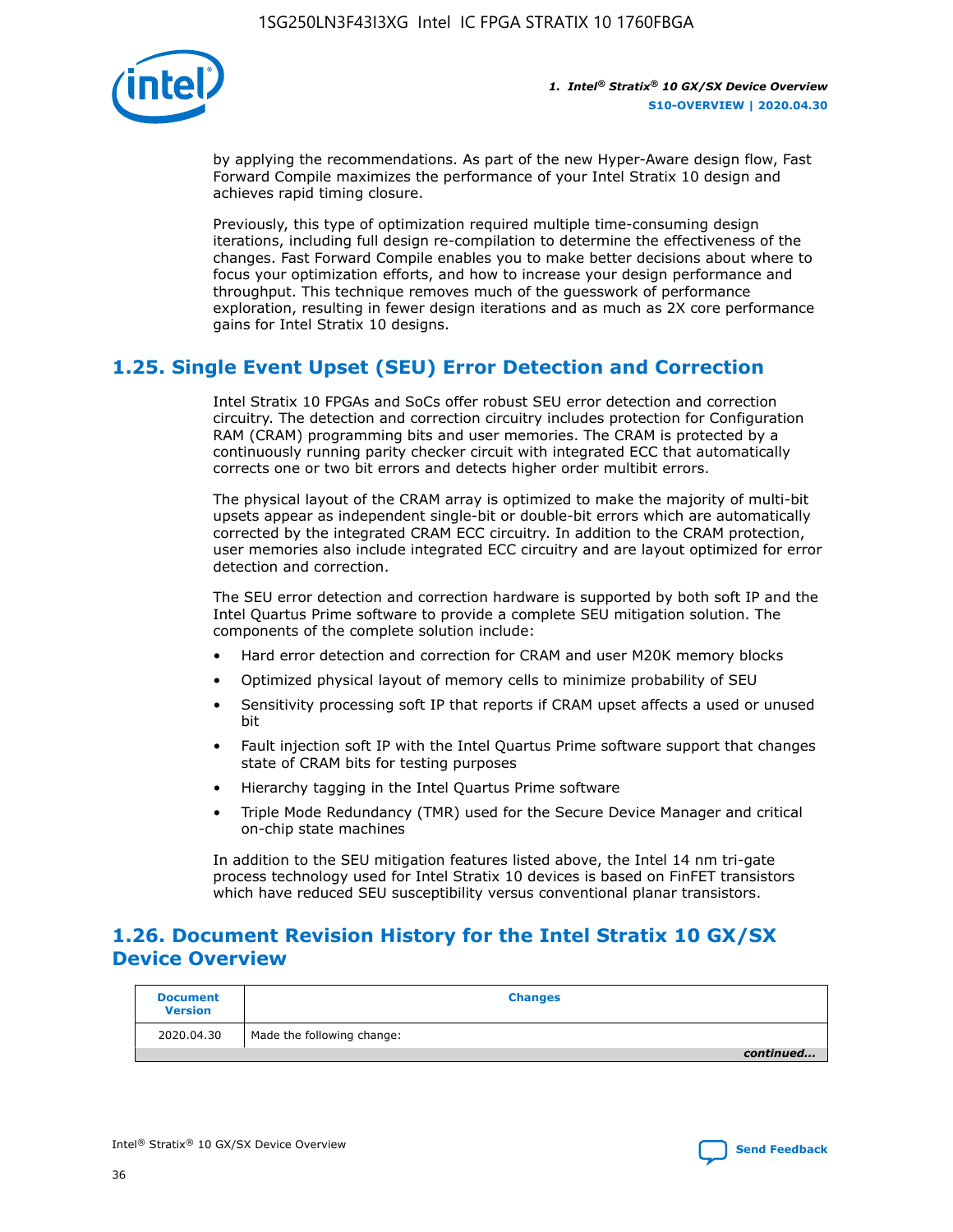

| Added the GX 10M variant.<br>$\bullet$<br>2020.03.24<br>Made the following changes:<br>Added advanced security (-AS) devices.<br>$\bullet$<br>Added level shifter details for the Intel Stratix 10 SX/GX 400 device.<br>$\bullet$<br>2019.08.19<br>Made the following changes:<br>Added composition details for the leaded and lead-free contact device options.<br>$\bullet$<br>Updated the I/O PLL counts.<br>$\bullet$<br>2019.02.15<br>Made the following changes:<br>Changed the number of included logic elements globally.<br>$\bullet$<br>Removed logic density 450, logic density 550, and package code 48 from the "Sample Ordering<br>$\bullet$<br>Code and Available Options for Intel Stratix 10 Devices" figure.<br>Updated description of the higher density in the "Innovations in Intel Stratix 10 FPGAs and SoCs"<br>section.<br>Updated description of the general purpose I/Os in the "Intel Stratix 10 FPGA and SoC Common<br>$\bullet$<br>Device Features" table.<br>Removed support for LPDDR3 globally.<br>٠<br>Updated the "Intel Stratix 10 FPGA and SoC Architecture Block Diagram" figure.<br>٠<br>Updated the "Intel Stratix 10 GX/SX FPGA and SoC Family Plan-FPGA Core (part 1)" table.<br>$\bullet$<br>Updated the "Intel Stratix 10 GX/SX FPGA and SoC Family Plan-Interconnects, PLLs and Hard IP<br>$\bullet$<br>(part 2)" table.<br>Updated and merged the "Intel Stratix 10 GX/SX FPGA and SoC Family Package Plan" tables.<br>2018.08.08<br>Made the following changes:<br>Changed the specs for ODRII+ and ODRII+ Xtreme and added specs for ODRIV in the "External<br>$\bullet$<br>Memory Interface Performance" table.<br>Updated description of the power options in the "Sample Ordering Code and Available Options for<br>Intel Stratix 10 Devices" figure.<br>Changed the description of the technology and power management features in the "Intel Stratix 10<br>FPGA and SoC Common Device Features" table.<br>Changed the description of SmartVID in the "Power Management" section.<br>٠<br>Changed the direction arrow from the coefficient registers block in the "DSP Block: High Precision<br>Fixed Point Mode" figure.<br>2017.10.30<br>Made the following changes:<br>Removed the embedded eSRAM feature globally.<br>$\bullet$<br>Removed the Low Power (VID) and Military operating temperature options, and package code 53<br>٠<br>from the "Sample Ordering Code and Available Options for Stratix 10 Devices" figure.<br>Changed the Maximum transceiver data rate (chip-to-chip) specification for L-Tile devices in the<br>٠<br>"Key Features of Intel Stratix 10 Devices Compared to Stratix V Devices" table.<br>2016.10.31<br>Made the following changes:<br>• Changed the number of available transceivers to 96, globally.<br>Changed the single-precision floating point performance to 10 TFLOP, globally.<br>Changed the maximum datarate to 28.3 Gbps, globally.<br>٠<br>Changed some of the features listed in the "Stratix 10 GX/SX Device Overview" section.<br>٠<br>Changed descriptions for the GX and SX devices in the "Stratix 10 Family Variants" section.<br>٠<br>Changed the "Sample Ordering Code and Available Options for Stratix 10 Devices" figure.<br>٠<br>Changed the features listed in the "Key Features of Stratix 10 Devices Compared to Stratix V<br>٠ | <b>Document</b><br><b>Version</b> | <b>Changes</b>  |
|-------------------------------------------------------------------------------------------------------------------------------------------------------------------------------------------------------------------------------------------------------------------------------------------------------------------------------------------------------------------------------------------------------------------------------------------------------------------------------------------------------------------------------------------------------------------------------------------------------------------------------------------------------------------------------------------------------------------------------------------------------------------------------------------------------------------------------------------------------------------------------------------------------------------------------------------------------------------------------------------------------------------------------------------------------------------------------------------------------------------------------------------------------------------------------------------------------------------------------------------------------------------------------------------------------------------------------------------------------------------------------------------------------------------------------------------------------------------------------------------------------------------------------------------------------------------------------------------------------------------------------------------------------------------------------------------------------------------------------------------------------------------------------------------------------------------------------------------------------------------------------------------------------------------------------------------------------------------------------------------------------------------------------------------------------------------------------------------------------------------------------------------------------------------------------------------------------------------------------------------------------------------------------------------------------------------------------------------------------------------------------------------------------------------------------------------------------------------------------------------------------------------------------------------------------------------------------------------------------------------------------------------------------------------------------------------------------------------------------------------------------------------------------------------------------------------------------------------------------------------------------------------------------------------------------------------------------------------------------------------------------------------------------------------------------------------------------------------------------------------------------------------------------------------------------------------------------------------------------------------------------------------------------------------------------------------------------------------------------|-----------------------------------|-----------------|
|                                                                                                                                                                                                                                                                                                                                                                                                                                                                                                                                                                                                                                                                                                                                                                                                                                                                                                                                                                                                                                                                                                                                                                                                                                                                                                                                                                                                                                                                                                                                                                                                                                                                                                                                                                                                                                                                                                                                                                                                                                                                                                                                                                                                                                                                                                                                                                                                                                                                                                                                                                                                                                                                                                                                                                                                                                                                                                                                                                                                                                                                                                                                                                                                                                                                                                                                                       |                                   |                 |
|                                                                                                                                                                                                                                                                                                                                                                                                                                                                                                                                                                                                                                                                                                                                                                                                                                                                                                                                                                                                                                                                                                                                                                                                                                                                                                                                                                                                                                                                                                                                                                                                                                                                                                                                                                                                                                                                                                                                                                                                                                                                                                                                                                                                                                                                                                                                                                                                                                                                                                                                                                                                                                                                                                                                                                                                                                                                                                                                                                                                                                                                                                                                                                                                                                                                                                                                                       |                                   |                 |
|                                                                                                                                                                                                                                                                                                                                                                                                                                                                                                                                                                                                                                                                                                                                                                                                                                                                                                                                                                                                                                                                                                                                                                                                                                                                                                                                                                                                                                                                                                                                                                                                                                                                                                                                                                                                                                                                                                                                                                                                                                                                                                                                                                                                                                                                                                                                                                                                                                                                                                                                                                                                                                                                                                                                                                                                                                                                                                                                                                                                                                                                                                                                                                                                                                                                                                                                                       |                                   |                 |
|                                                                                                                                                                                                                                                                                                                                                                                                                                                                                                                                                                                                                                                                                                                                                                                                                                                                                                                                                                                                                                                                                                                                                                                                                                                                                                                                                                                                                                                                                                                                                                                                                                                                                                                                                                                                                                                                                                                                                                                                                                                                                                                                                                                                                                                                                                                                                                                                                                                                                                                                                                                                                                                                                                                                                                                                                                                                                                                                                                                                                                                                                                                                                                                                                                                                                                                                                       |                                   |                 |
|                                                                                                                                                                                                                                                                                                                                                                                                                                                                                                                                                                                                                                                                                                                                                                                                                                                                                                                                                                                                                                                                                                                                                                                                                                                                                                                                                                                                                                                                                                                                                                                                                                                                                                                                                                                                                                                                                                                                                                                                                                                                                                                                                                                                                                                                                                                                                                                                                                                                                                                                                                                                                                                                                                                                                                                                                                                                                                                                                                                                                                                                                                                                                                                                                                                                                                                                                       |                                   |                 |
|                                                                                                                                                                                                                                                                                                                                                                                                                                                                                                                                                                                                                                                                                                                                                                                                                                                                                                                                                                                                                                                                                                                                                                                                                                                                                                                                                                                                                                                                                                                                                                                                                                                                                                                                                                                                                                                                                                                                                                                                                                                                                                                                                                                                                                                                                                                                                                                                                                                                                                                                                                                                                                                                                                                                                                                                                                                                                                                                                                                                                                                                                                                                                                                                                                                                                                                                                       |                                   |                 |
| Changed the descriptions of the following areas of the "Stratix 10 FPGA and SoC Common Device<br>Features" table:<br>- Transceiver hard IP<br>- Internal memory blocks<br>- Core clock networks<br>- Packaging<br>Reorganized and updated all tables in the "Stratix 10 FPGA and SoC Family Plan" section.<br>continued                                                                                                                                                                                                                                                                                                                                                                                                                                                                                                                                                                                                                                                                                                                                                                                                                                                                                                                                                                                                                                                                                                                                                                                                                                                                                                                                                                                                                                                                                                                                                                                                                                                                                                                                                                                                                                                                                                                                                                                                                                                                                                                                                                                                                                                                                                                                                                                                                                                                                                                                                                                                                                                                                                                                                                                                                                                                                                                                                                                                                               |                                   | Devices" table. |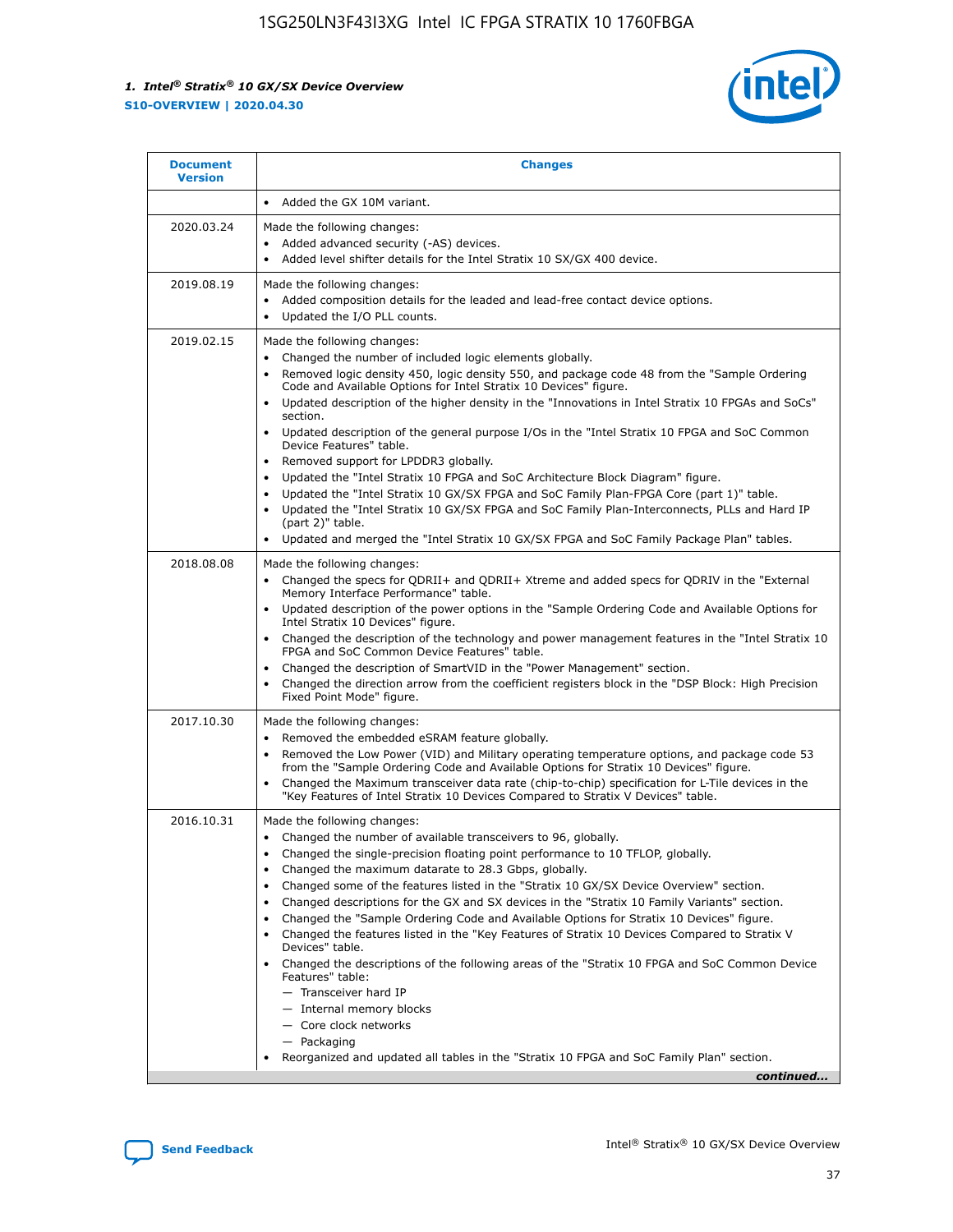

| <b>Document</b><br><b>Version</b> | <b>Changes</b>                                                                                                                                                                                                                                                                                                                                                                                                                                                                                                                                                                                                                                                                                                                                                                                                                                                                                                                                                                                     |
|-----------------------------------|----------------------------------------------------------------------------------------------------------------------------------------------------------------------------------------------------------------------------------------------------------------------------------------------------------------------------------------------------------------------------------------------------------------------------------------------------------------------------------------------------------------------------------------------------------------------------------------------------------------------------------------------------------------------------------------------------------------------------------------------------------------------------------------------------------------------------------------------------------------------------------------------------------------------------------------------------------------------------------------------------|
|                                   | Removed the "Migration Between Arria 10 FPGAs and Stratix 10 FPGAs" section.<br>Removed footnotes from the "Transceiver PCS Features" table.<br>Changed the HMC description in the "External Memory and General Purpose I/O" section.<br>Changed the number of fPLLs in the "Fractional Synthesis PLLs and I/O PLLs" section.<br>Clarified HMC data width support in the "Key Features of the Stratix 10 HPS" table.<br>Changed the description in the "Internal Embedded Memory" section.<br>Changed the datarate for the Standard PCS and SDI PCS features in the "Transceiver PCS Features"<br>table.<br>Added a note to the "PCI Express Gen1/Gen2/Gen3 Hard IP" section.<br>Updated the "Key Features of the Stratix 10 HPS" table.<br>Changed the description for the Cache coherency unit in the "Key Features of the Stratix 10 HPS"<br>table.<br>Changed the description for the external SDRAM and Flash memory interfaces for HPS in the "Key<br>Features of the Stratix 10 HPS" table. |
| 2015.12.04                        | Initial release.                                                                                                                                                                                                                                                                                                                                                                                                                                                                                                                                                                                                                                                                                                                                                                                                                                                                                                                                                                                   |